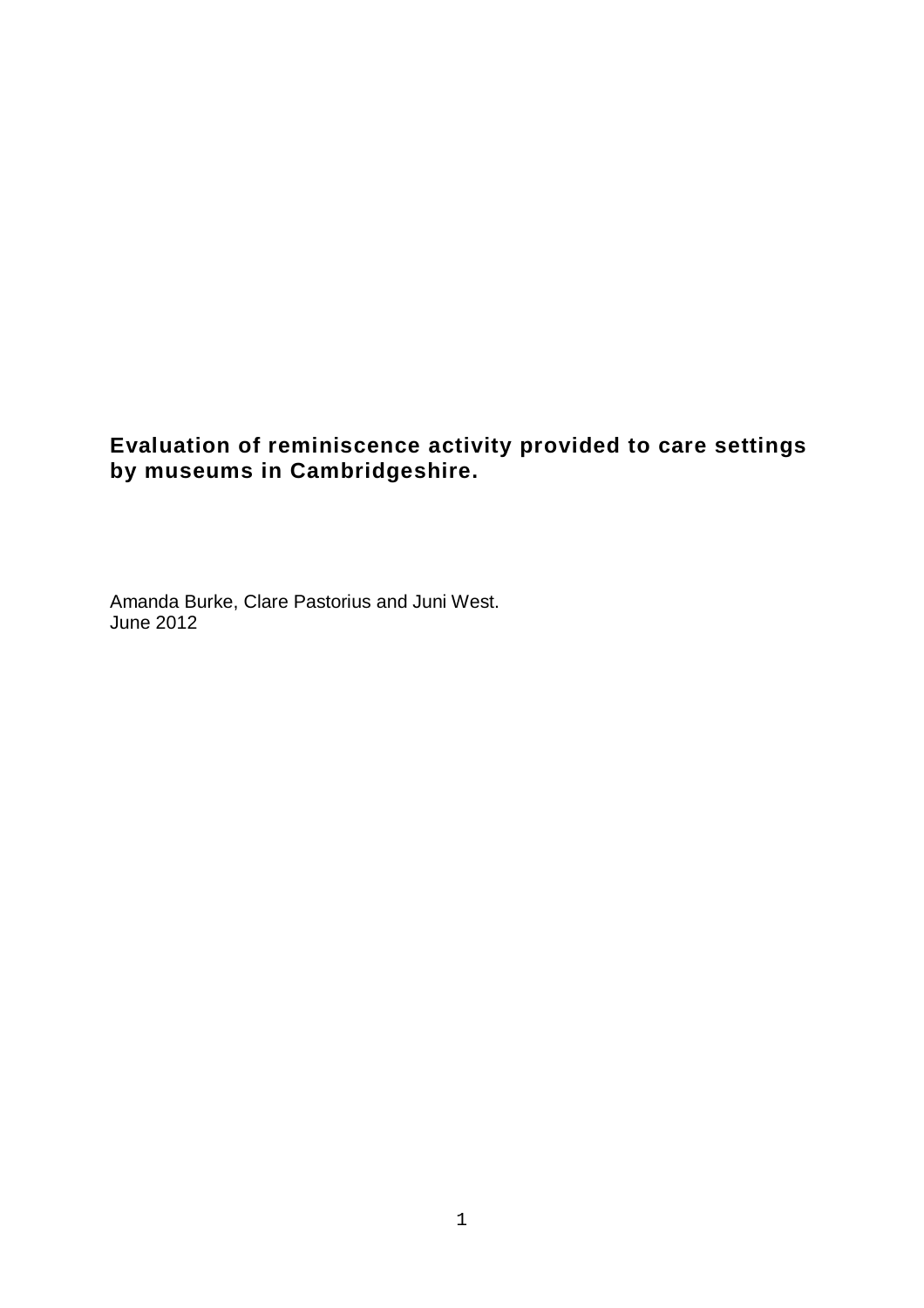# *The Evaluators*

**Amanda Burke** is an experienced museum evaluator who has worked on a range of research projects within the sector. She has a Master's Degree in Social Research Methods and previously worked for the Neighborhood Renewal Fund (NRF) in Great Yarmouth, which aimed to pump prime new approaches to the delivery of public services, including health. Amanda has also worked within the voluntary sector for a young person's charity and an environmental charity.

**Clare Pastorius** is a registered learning disabilities nurse (RNMH), who has worked within the public, voluntary and public sectors. Clare currently designs and delivers training to the social care sector in areas such as professional boundaries, confidentiality, safeguarding vulnerable adults, equalities and diversity and personcentred working. Clare has previously undertaken research work including a service review within Norfolk Adult Services and an evaluation of advocacy services in Norfolk. Clare has an interest in people with learning difficulties with dementia.

**Juni West** is a registered Mental Health Nurse and approved trainer for the Dementia Care Mapping tool. Juni works as a Research Nurse for DeNDRoN East Anglia (Dementias & Neurodegenerative Diseases Research Network) within Norfolk and Waveney Mental Health NHS Foundation Trust. Juni has been involved in a number of DeNDRoN research projects, more recently as trials coordinator for two studies. Juni has eighty hours experience using the DCM tool, including working in field trials for the  $8<sup>th</sup>$  edition of DCM.

*Thank you for all the help we received and to all those that gave their time and trusted us with their opinions.*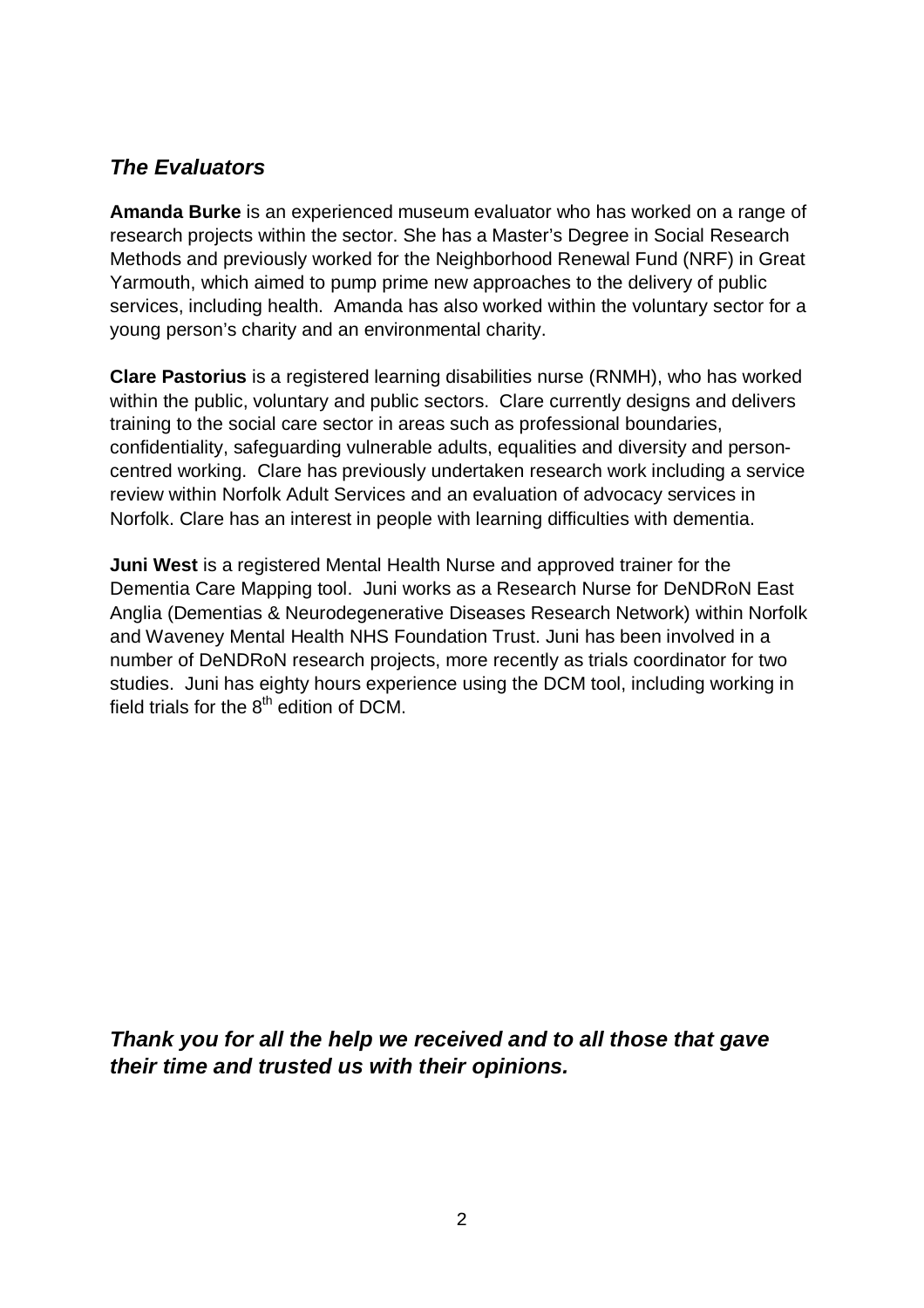## **Contents**

| <b>Executive Summary</b>                                     | 5                |
|--------------------------------------------------------------|------------------|
| 1. The brief and the background                              | 8                |
| 2. Reminiscence                                              | $\boldsymbol{9}$ |
| 2.1 Background                                               | 9                |
| 2.2 The evidence for reminiscence                            | 10               |
| 2.3 Care settings and reminiscence                           | 11               |
| 2.4 Museums and reminiscence                                 | 12 <sub>2</sub>  |
| 3. The policy context                                        | 14               |
| 4. The Evaluation                                            | 16               |
| 4.1 Need for evaluation                                      | 16               |
| 4.2 Evaluation aims                                          | 16               |
| 4.3 Methodological approach including ethical considerations | 16               |
| 4.4 Ethical considerations                                   | 17               |
| 4.5 Dementia Care Mapping (DCM)                              | 17               |
| 4.6 Research Framework                                       | 18               |
| 4.7 Sampling                                                 | 18               |
| 4.8 Data analysis                                            | 19               |
| 5. The Projects                                              | 20               |
| 5.1 Overview of the projects covered by this evaluation      | 20               |
| 5.2 Key Memories: Recollections of My First Home             | 21               |
| 5.3 Wide Skies and the Challenge Fund                        | 26               |
| 6. Reminiscence Case Studies                                 | 30               |
| 6.1 Dementia Care Mapping: The results                       | 30               |
| Behaviour codes from the three case studies                  | 31               |
| 6.3 Descriptive / narrative reports of the case studies      | 36               |
| 6.4 Conclusions from the case studies                        | 47               |
| <b>7. Interview Findings</b>                                 | 50               |
| 7.1 The involvement of museums in reminiscence activity      | 50               |
| 7.2 Working with care settings                               | 53               |
| 7.3 Doing reminiscence                                       | 55               |
| 7.4 Training                                                 | 58               |
| 7.5 The future                                               | 59               |
| 8. Cost of provision                                         | 62               |
| 8.1 Costing a session                                        | 62               |
| 8.2 Costing a reminiscence box                               | 63               |
| 8.3 Key Memories funding                                     | 63               |
| 9. Conclusions and recommendations                           | 65               |
| 9.1 Conclusions                                              | 65               |
| 9.2 Recommendations                                          | 66               |
| 9.3 In summary                                               | 67               |
| 10. Appendix 1: Informants                                   | 69               |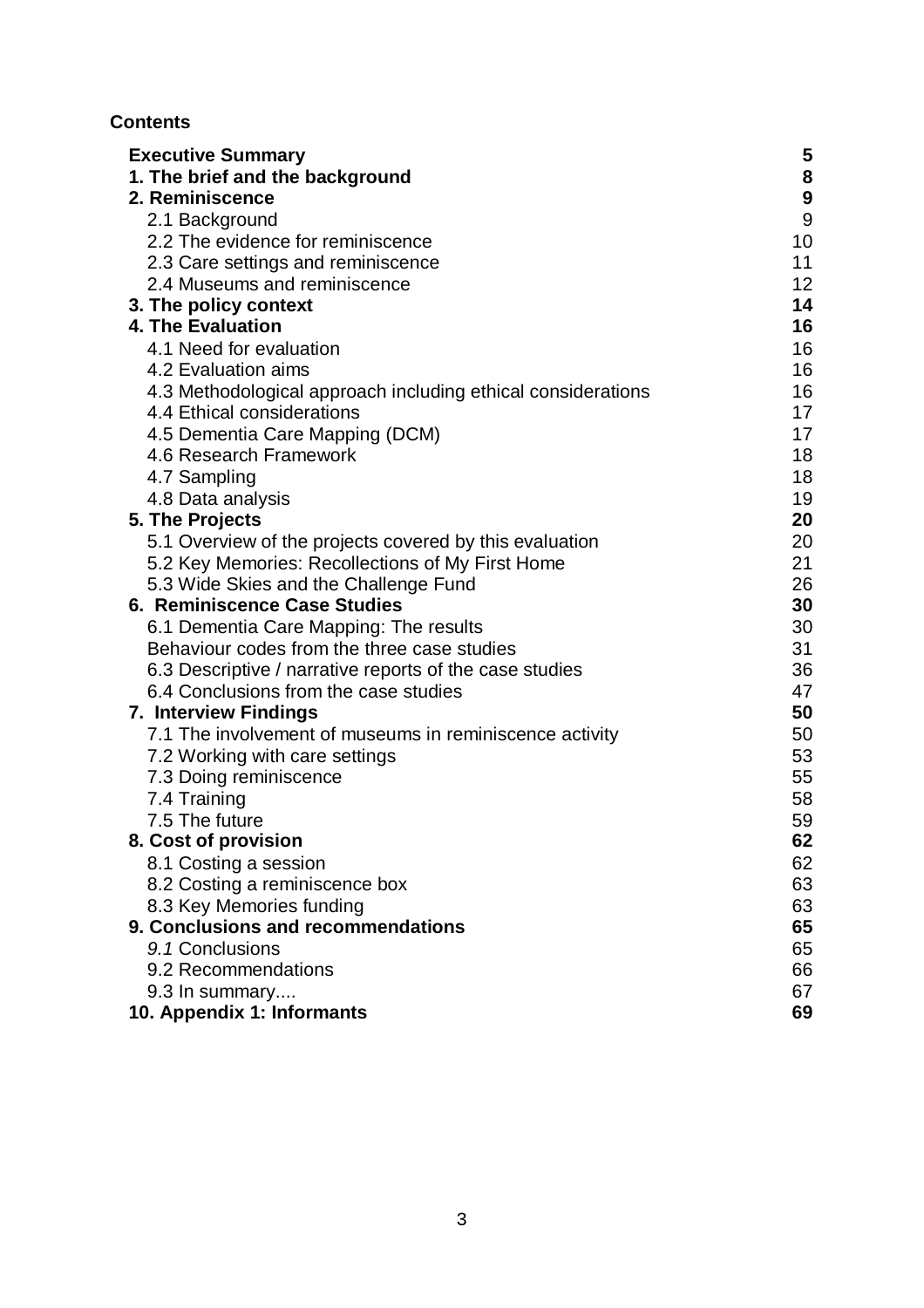**You have to begin to lose your memory, if only in bits and pieces, to realize that memory is what makes our lives.** 

Luis Buñuel Portolés

### **Once you've met one person with dementia... you've met one person with dementia.**

Quotation attributed to the late Tom Kitwood.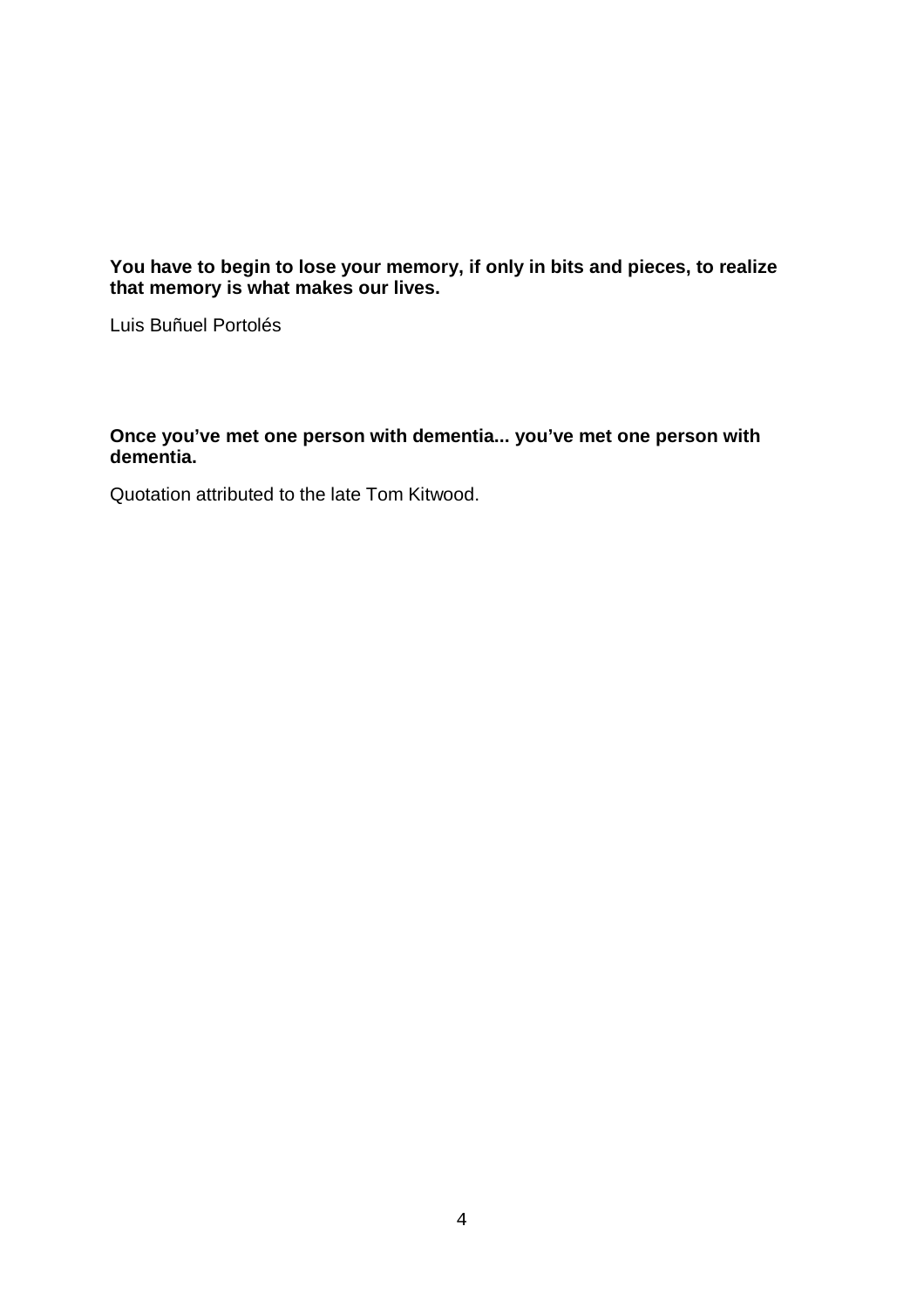# *Executive Summary*

i

This study evaluated reminiscence activity in museums in Cambridgeshire delivered through two projects – Key Memories, which completed in September 2009, and Wide Skies which is on-going. Both of these projects involved the delivery of facilitated reminiscence sessions to care settings. It is this aspect of the projects that is the focus for this evaluation.

Reminiscence involves the use of objects to stimulate conversation about past times. People with dementia retain earlier memories after recent memory has started to fail; reminiscence has the benefit of focusing on what people can remember, rather than on what they cannot. People with dementia can struggle to communicate and reminiscence can provide a 'way in' for carers and relatives, helping them to engage with, and remember, the individual rather than focusing on the disease. The use of reminiscence is not restricted to those with dementia; it can be a pleasurable activity for most people.

There are a number of research studies that have linked positive outcomes to reminiscence work with older people and people with dementia, for example, improved wellbeing and cognition. While only a few of these studies have met the rigorous standards required to establish clinical effectiveness, there is on-going research in this area, including a large-scale study due for imminent publication<sup>1</sup>. This project did not seek to find generalisable proof for the therapeutic effects of reminiscence, but to conduct an evaluation of the two museum projects in light of the wider evidence.

Data for the evaluation was collected principally through a number of semi-structured interviews and three observational case studies; the latter involved the use of a standardised and well-established tool for evaluating provision for people with dementia – Dementia Care Mapping.

The observations took place in two residential care settings and at one day care centre and evaluated participants' reactions to museum-facilitated reminiscence sessions; all of those observed had dementia. Well-being was often high, sometimes very high. Findings from the studies indicate that the highest levels of well-being were noted most often when individuals were actively involved in reminiscing, highlighting its potential. There was evidence of skilled and sensitive practice by museum staff, for example a volunteer discussing war-time memories with a gentleman for whom these were normally traumatic; there was also shared laughter and stories. It was noted that objects that were multi-sensory or promoted action and interaction were particularly successful, for example, dressing-up hats. It was recommended sessions were planned in such a way that participants are able to take control of their own experience by having free access to the objects, rather than being handed them. Staff sometimes needed supporting information about reminiscence objects to help them stimulate conversation.

The ratio of staff to participants was dependant on need. Delivering sessions to

 $11$  Woods R, Bruce E, Edwards R, Hounsome B, Keady J, Moniz-Cook E, Orrell M and Russell I (2009) *Reminiscence groups for people with dementia and their family carers: pragmatic eight-centre randomised trial of joint reminiscence and maintenance versus usual treatment: a protocol* http://www.trialsjournal.com/content/10/1/64#B38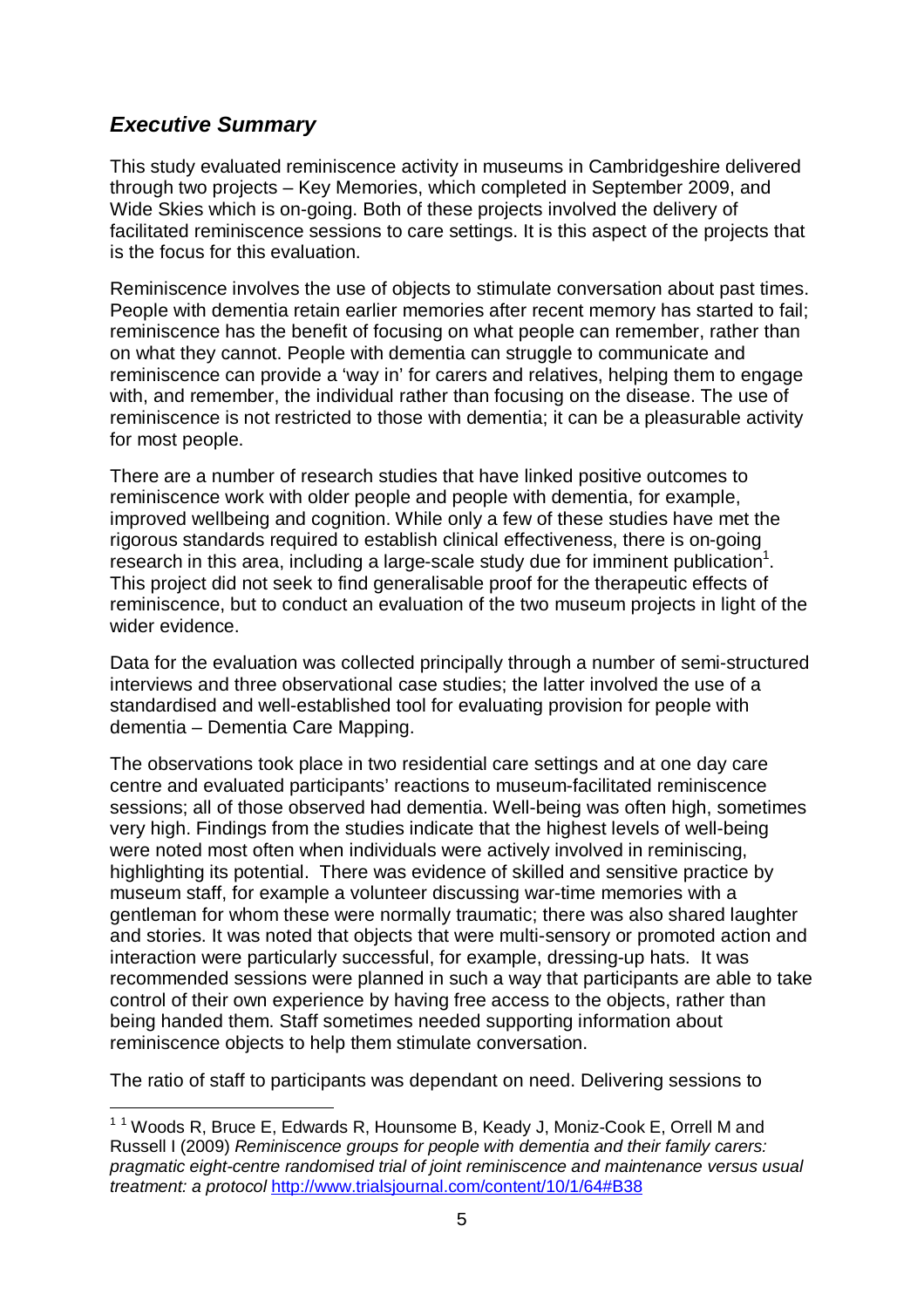people with dementia requires higher staff ratios and having adequate staff presence was extremely important, with some individuals requiring one-to-one support. The room set-up and conditions also influenced outcomes; small groups of participants who could interact with each other but, within which there could also be one-to-one support, was one successful model. There was often interaction between participants as well as between staff and participants. One of the case study sessions was particularly successful and observations suggest that the differing levels of wellbeing experienced in the three sessions were attributable to some of the factors outlined above and illustrate the difference that detail can make.

The delivery of sessions is influenced by the care setting who normally select participants and have control over the room choice and set-up. Good prior communication and partnership-working is therefore crucial and it helps if on-going relationships can be established. Inviting care staff to training (as was done) and involving them in sessions is likely to improve the quality of the sessions and assist partnership working.

Interviews with key stakeholders established that almost all of the outputs and outcomes identified for the Key Memories project had been realised – there were some notable successes, for example one care setting believing that it received a more favourable inspection rating due to participation in the project. Most of the museums involved continue to facilitate reminiscence; one museum has embedded the principles of reminiscence within its core practice. A less successful element of the project was that contact between museums and the original care settings they partnered was lost in all cases. Three of these partner care settings did, however, continue to use reminiscence boxes or items that had been provided by the museums. Another area of success was a touring display created in the form of a 1950's kitchen; this was subsequently put on loan to care settings in partnership with Cambridgeshire and Peterborough NHS Foundation Trust, who also use it for training care staff in reminiscence activities. The display continues to be regularly loaned out.

The Wide Skies project had only been recently launched when this evaluation started in October 2011 and reminiscence was small element of the project, however, within several months the project was far exceeding its target for reminiscence. One small, voluntary-run museum for example, had delivered six reminiscence sessions in four months with its volunteers. The project coordinators had, by March 2012 facilitated six sessions with volunteers from five different museums. All these sessions had involved the use of a resource developed for the project: a memory box constructed to resemble a 1950s dressing table.

Training in October 2012 with staff from museums and care settings resulted in reminiscence sessions at two of the care settings that had attended, 60% of those at the training sessions went on to undertake reminiscence activity of some type in the next four months.

The evaluation as a whole identified that museums and care settings value reminiscence and that both believe that museums have a role in providing it; museums were seen as experts in interpreting historical objects. The care settings contacted generally favoured facilitated sessions over reminiscence box loans, and in some instances believed their own staff could learn from watching museum staff and volunteers. An issue for museums is that facilitated sessions in care settings are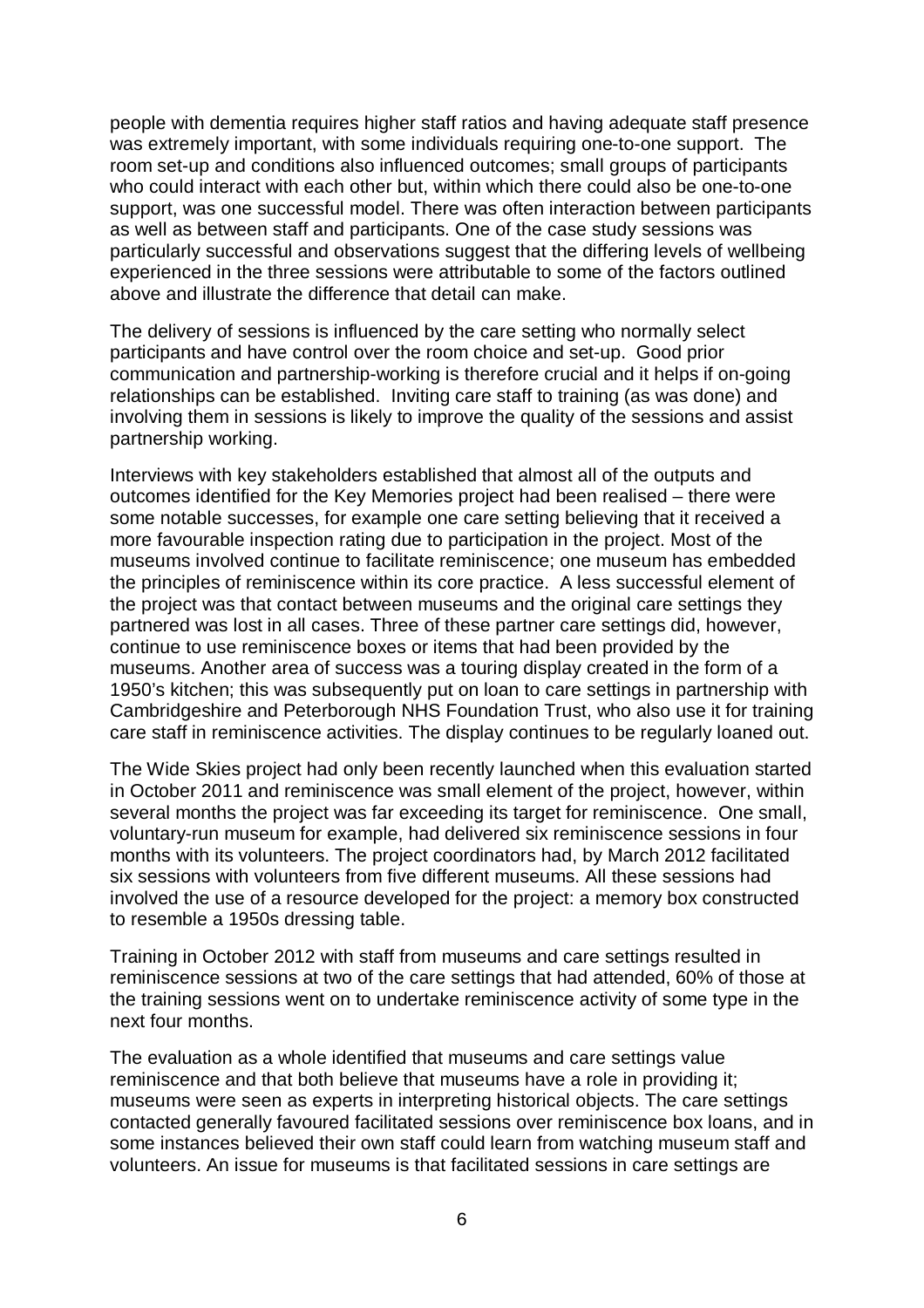resource intensive – the true cost of delivering reminiscence sessions is normally under-estimated where charges are levied.

Reminiscence is usually a positive and rewarding experience for volunteers; one of the most frequently used phrases was about residents' 'eyes lighting up'. By its very nature, however, it can be difficult at times; therefore support and training should continue to be provided to staff and volunteers.

Reminiscence services can be delivered at a number of different levels, from loan boxes, to 'social' reminiscence and reminiscence with those with a high level of need. Not all museums will wish to focus their resources on delivering reminiscence sessions in care settings. Individual museums should realistically look at the cost, effort and their own priorities when considering this issue. Reminiscence activity is, in many ways, a perfect fit for museums wanting to engage with the wider community and can bring tangible outcomes to vulnerable groups. Where it takes place, the involvement of museums with care settings also has the potential to influence practice. Museums have not only the resources to deliver reminiscence, but the volunteers and staff with an interest in people's stories and the knowledge of interpreting objects. The question is, whether museums, especially small, voluntary museums, have the capacity to sustain quality reminiscence services in the longer term, what model they should adopt, and how training and other resources will be funded.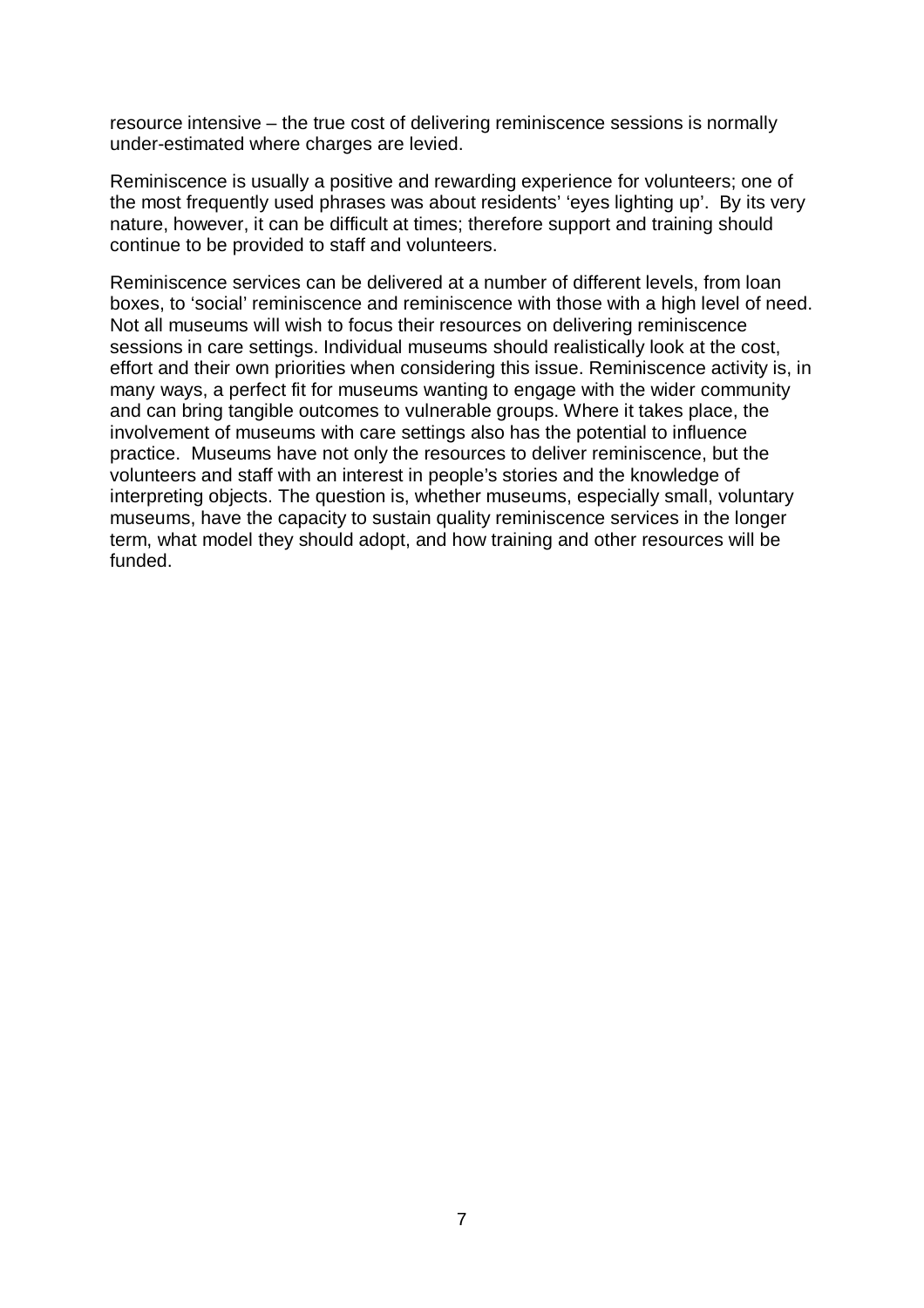# *1. The brief and the background*

This study evaluated two reminiscence projects run through Cambridgeshire Museums Advisory Partnership (CMAP) and supported by the Heritage Lottery Fund:

- □ 'Key Memories: Recollections of My First Home' (March 2008 September 2009), a reminiscence project in five small museums funded by the Heritage Lottery Fund.
- □ 'Wide Skies' (April 2011 March 2014) which aims to encourage and enable volunteers within smaller museums to deliver learning activities; reminiscence work is a one element of this project.

Additional support was provided between the two projects and in the lead-up to Wide Skies through the 'Priorities Challenge Fund' in 2009-10. This consisted principally of training and the funding of resources.

The evaluation focuses on reminiscence work involving older people in care settings. It aims to understand critical success factors for museums, to inform future practice and, by evaluating outcomes, provide evidence for current and future funders.

The study, which took place between October 2011 and May 2012 was commissioned by Cambridgeshire Museums Advisory Partnership (CMAP) and has been funded through a grant from the East of England *Effective Museums* programme<sup>2</sup>.

i

 $2$  Through the government's 'Renaissance' funding stream.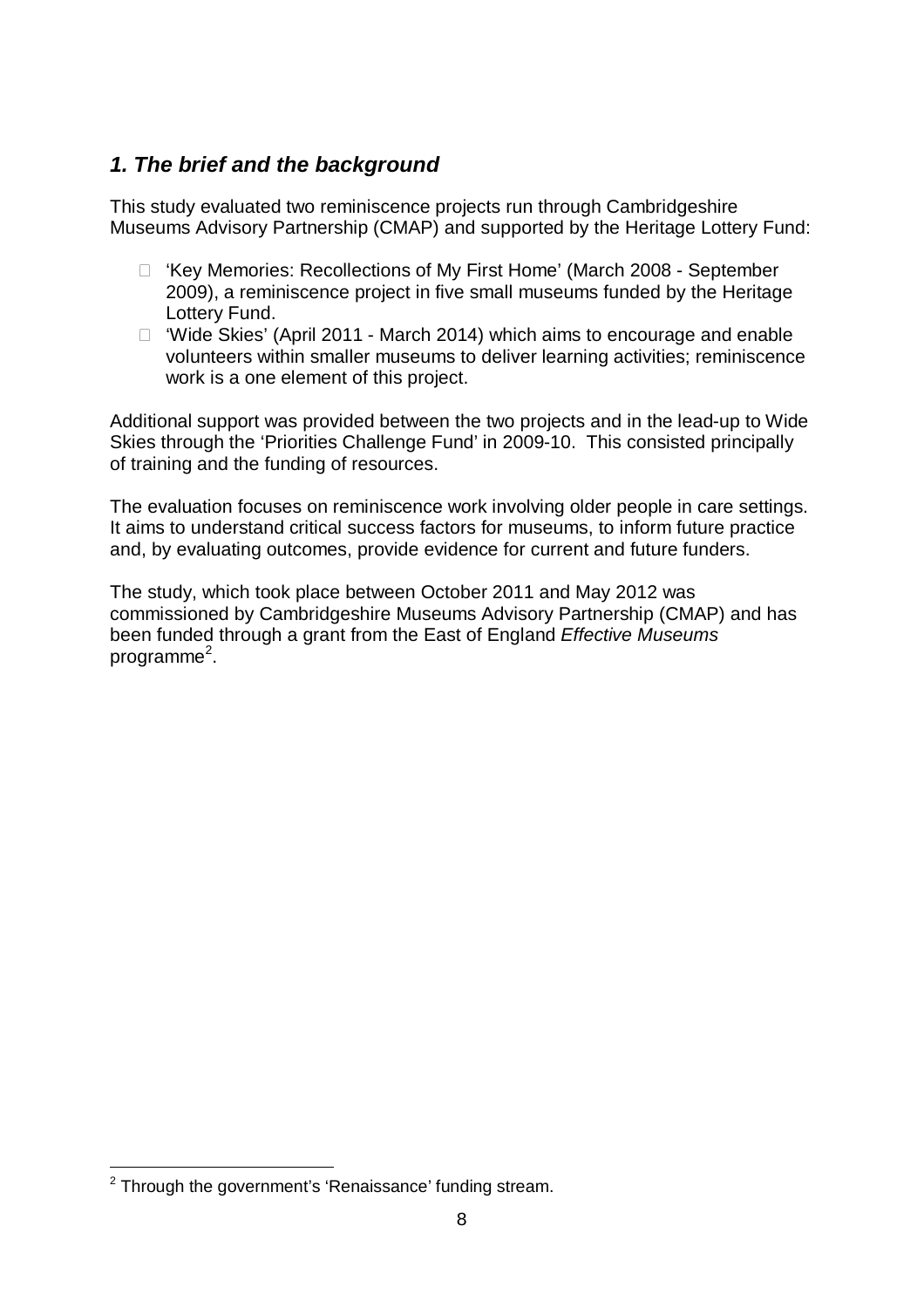# *2. Reminiscence*

## **2.1 Background**

Reminiscence has been used with older people and particularly with people with dementia since its development in the 1960's. Reminiscence with people with dementia is based on the premise that older memories, from childhood and early adulthood, will be retained after the point when the capacity to 'make' new memories is lost or severely impaired. A factor contributing to its popularity is therefore that it draws on a person's abilities rather than focusing on the illness.

Reminiscence can be used as a way of enjoying nostalgia, to build up a picture of the individual and their life history, to maintain social skills, to deal with difficult feelings of loss and change, to resolve past difficulties and to have fun. For those with dementia it can be an important form of communication:

*One of the only ways to communicate with people with dementia is to tap their long-term memory rather than talking about what they have just done, which is meaningless to them. [Reminiscence specialist interviewed for this evaluation]*

Isolation can be a particular issue in care settings, particularly for those who are experiencing communication difficulties, such as those with dementia. A study<sup>3</sup> in 2008 by the Commission for Social Care Inspection used an adapted form of the Dementia Care Mapping tool. In 100 thematic inspections involving 424 residents, it was found that 44% of people in the settings did not communicate with others living with them and that engaging with others was related to well-being. It was also found that 22% of people spent time in a withdrawn mood state at a time when other people were engaged with activities – these were people with the most severe communication issues. Its most significant finding was that a 'neutral' communication style was related to poorer well-being scores; neutral communication being *'where staff focus on something that needs to be done and typically lacks empathy and*  warmth<sup>4</sup>. Reminiscence can be used to meaningfully engage those with dementia as it aims to facilitate conversation through the use of multi-sensory prompts and by encouraging those memories that are most likely to be retrievable. Reminiscence as a group activity can encourage interaction between care setting residents. Reminiscence can also facilitate conversation between family carers and resident – something that can be problematic when communication skills are affected.

Reminiscence techniques can vary from informal activity to formal sessions. Ideally it should be embedded within everyday practice when working with people with

i <sup>3</sup> Commission for Social Care Inspection (2008) *See me, not just the dementia:* 

*Understanding people's experiences of living in a care home*, Commission for social care inspection.

<sup>4</sup> Commission for social care inspection (2008) *See me, not just the dementia:* 

*Understanding people's experiences of living in a care home*, Commission for social care inspection. P11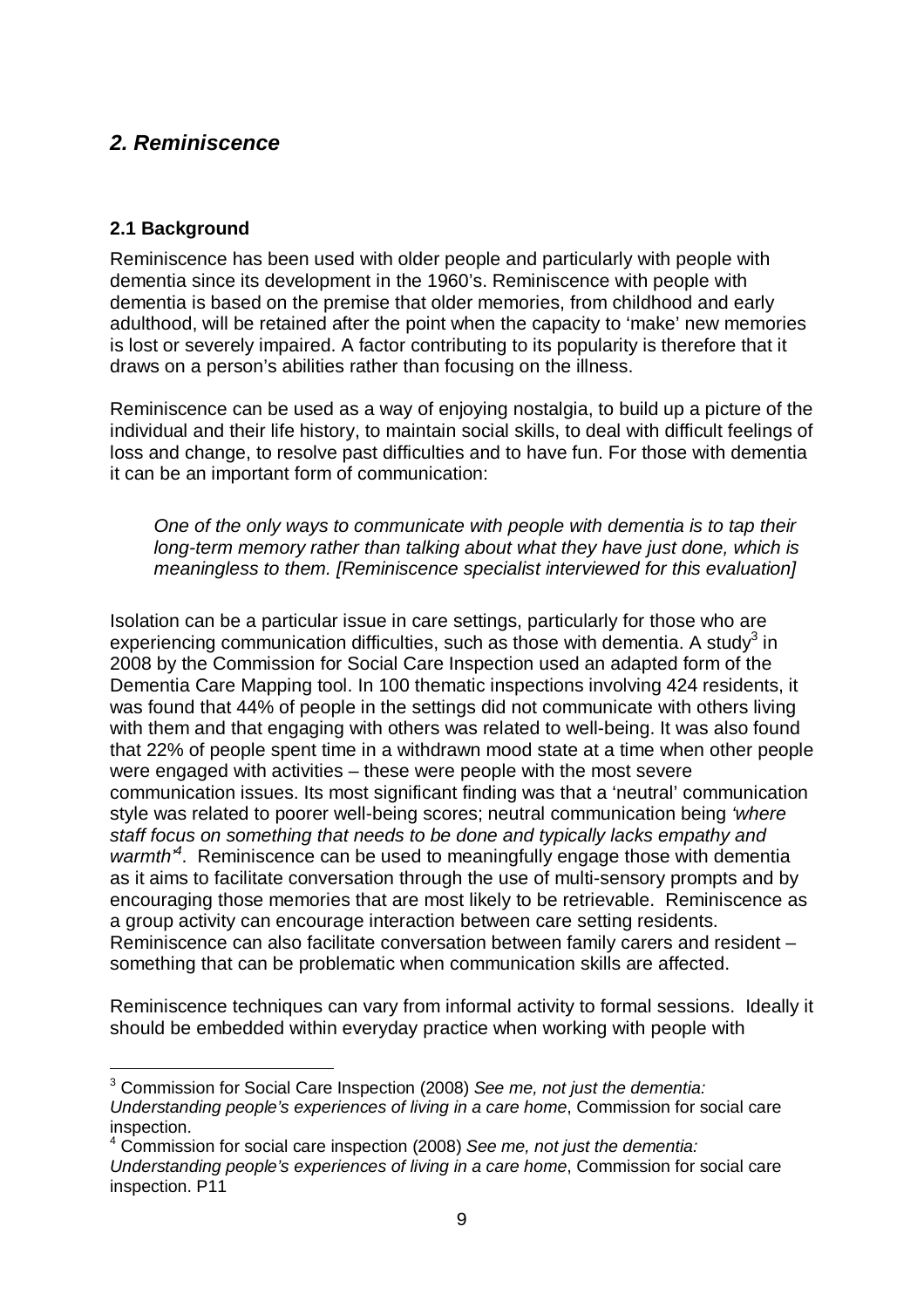dementia in order to promote meaningful interaction throughout the day and avoid the 'neutral' communication style – however, stand-alone sessions also have their benefits. Reminiscence can include the use of objects, art, music, poetry and drama and are fundamentally about the use of a stimulus of some kind in order to provoke memories.

## **2.2 The evidence for reminiscence**

i

Reminiscence is an established tool in the care of people with dementia. What is less clear is the evidence for its effectiveness as a therapy, because while there have been a number of studies looking its outcomes, only a few of these studies have met the rigorous standards required to establish clinical effectiveness. This situation is changing, with new research having been recently completed or in the pipeline.

Researching the effectiveness of psycho-social interventions such as reminiscence is not easy, as the interventions themselves are hard to standardise - reminiscence can be carried out in a number of different ways and involves interactions between people, which are infinitely variable. Another factor is that non-pharmacological approaches do not offer the same potential for profit and that there may be less impetus and funding for clinical trials.

A number of studies have looked at the outcomes of reminiscence therapy for older people, particularly those with dementia, however, as mentioned above, many of these do not use methodological approaches seen as necessary to judge clinical effectiveness (for example, randomised control trials). There have been several reviews to assess the weight of research evidence on reminiscence, including a systematic review for the Cochrane Collaboration<sup>5</sup>. Systematic reviews aim to (i) bring together research studies on a subject (ii) identify those that meet the criteria judged necessary for adequate standards of proof and (iii) examine this body of evidence as a whole in order to come to conclusions about it. Systematic reviews are judged necessary for making decisions about healthcare practice and Cochrane Reviews are generally accepted by the health and social care sector as providing a high standard of evidence. A review of reminiscence conducted by Woods et al (2005) found significant results in relation to cognition and mood, lower care-giver strain and indications of improved functional ability. However, the authors concluded that evidence for reminiscence therapy for people with dementia was inconclusive due to the limited number and quality of studies (they were only able to find four studies for inclusion) and that further research was required. One of the authors has since gone on to point out that there is promising new evidence emerging (trials and Japan and Taiwan) and is himself involved in a large, multi-centre, randomised control trial of reminiscence for people with dementia and their carers $6$ . The trial is looking at outcomes such as quality of life for both carer and the person with dementia - this is in due for publication in 2012. A pilot for this project, however, did demonstrate positive outcomes in relation to carer depression and autobiographical

 $5$  The Cochrane Collaboration is an international organisation which systematically reviews the evidence for the effectiveness of healthcare interventions

<sup>&</sup>lt;sup>6</sup> Woods R, Bruce E, Edwards R, Hounsome B, Keady J, Moniz-Cook E, Orrell M and Russell I (2009) *Reminiscence groups for people with dementia and their family carers: pragmatic eight-centre randomised trial of joint reminiscence and maintenance versus usual treatment: a protocol* http://www.trialsjournal.com/content/10/1/64#B38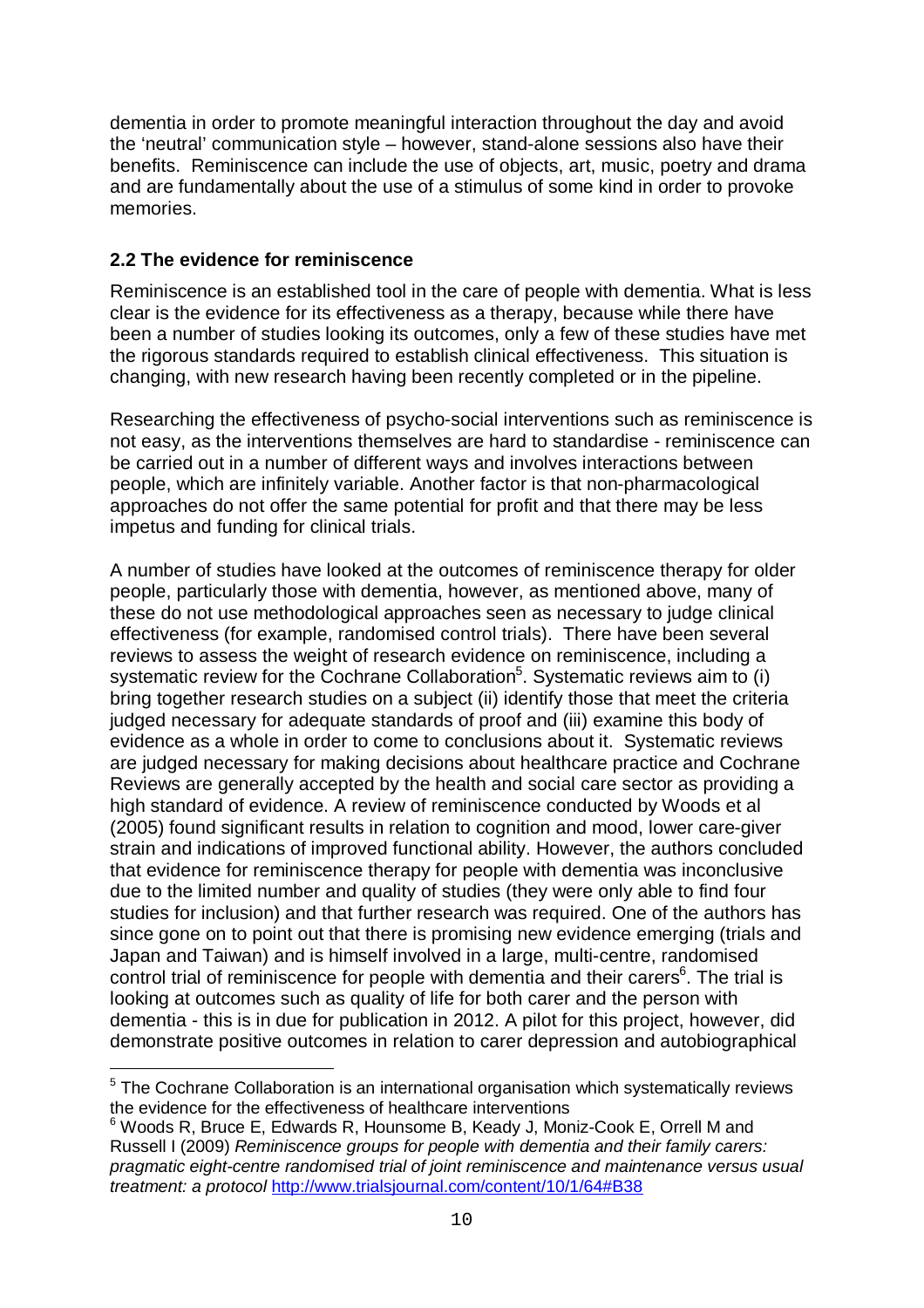memory interview<sup>7</sup>.

A number of pieces of research were not included in the Cochrane review (as they did not meet the methodological criteria for this particular review), for example, a study by Brooker and Duce<sup>8</sup> using Dementia Care Mapping (DCM) as an outcome measure. DCM was used to assess the well-being of individuals in day care provision whilst they took part in reminiscence therapy, in structured group activity (e.g. crafts) and during unstructured time. The individuals' well-being ratings during reminiscence therapy exceeded those recorded during structured group activity which, in turn, exceeded those recorded in unstructured time.

Reminiscence therapy is not confined to people with dementia. In a recent Spanish study<sup>9</sup>, 90 people over 65 years, with symptoms of depression but not of dementia, were assigned to reminiscence therapy, or one of two control groups. Those undergoing reminiscence therapy showed an improvement in depressive symptoms, an increase in autobiographical memories and, in particular, an increase in positive memories (the latter outcome, the researchers state, might be partly attributable to the type of the reminiscence therapy used).

Non-withstanding the evidence, there is already much acceptance of the benefits of reminiscence in the medical and care community, for example, the Cambridgeshire County Council guide to Adult Care and Support Service 2011<sup>10</sup> advises checking for activities such as reminiscence therapy when selecting a care home with those for dementia. Reminiscence therapy is also one of a number of interventions recommended within NICE quidelines<sup>11</sup> for those with dementia co-presenting with anxiety and depression.

## **2.3 Care settings and reminiscence**

There is little available data on the extent of reminiscence work in care settings in England; however, research in Wales shows that over 50% of care settings are involved in reminiscence of some sort $^{12}$ .

A number of care settings were contacted during the course of the evaluation

e<br>S <sup>7</sup> Woods, R (undated PowerPoint) *Evaluating reminiscence work in dementia* http://www.tcd.ie/niid/pdf/Evaluating\_Reminiscence.pdf

<sup>8</sup> Brooker D. and Duce L. (2000) *Wellbeing and activity in dementia: a comparison of group reminiscence therapy, structured goal-directed group activity and unstructured time*. Ageing & Mental Health, 4 (4): 354-358

<sup>9</sup> Afonso R, and Bueno B, *Reminiscence with different types of autobiographical memories: Effects on the reduction of depressive symptomatology in old age.* Psicotherma, 2010 May:22(2):213-20

<sup>10</sup> Cambridgeshire County Council (2011) *Adult Care and Support Services: The 2011 Cambridgeshire Directory,* Cambridgeshire County Council

<sup>11</sup> National Institute for Health and Clinical Excellence (NICE) (2006). *Dementia: supporting people with dementia and their carers in health and social care.* (National clinical practice guideline; no. 42), http://guidance.nice.org.uk/CG42/QuickRefGuide/pdf/English (viewed 20.1.2011)

<sup>12</sup> Dementia Services Development Centre (DSDC)-Wales: *Services for people with dementia in Wales. Report No. 1: Residential and nursing home care in Wales*. Bangor. 2002.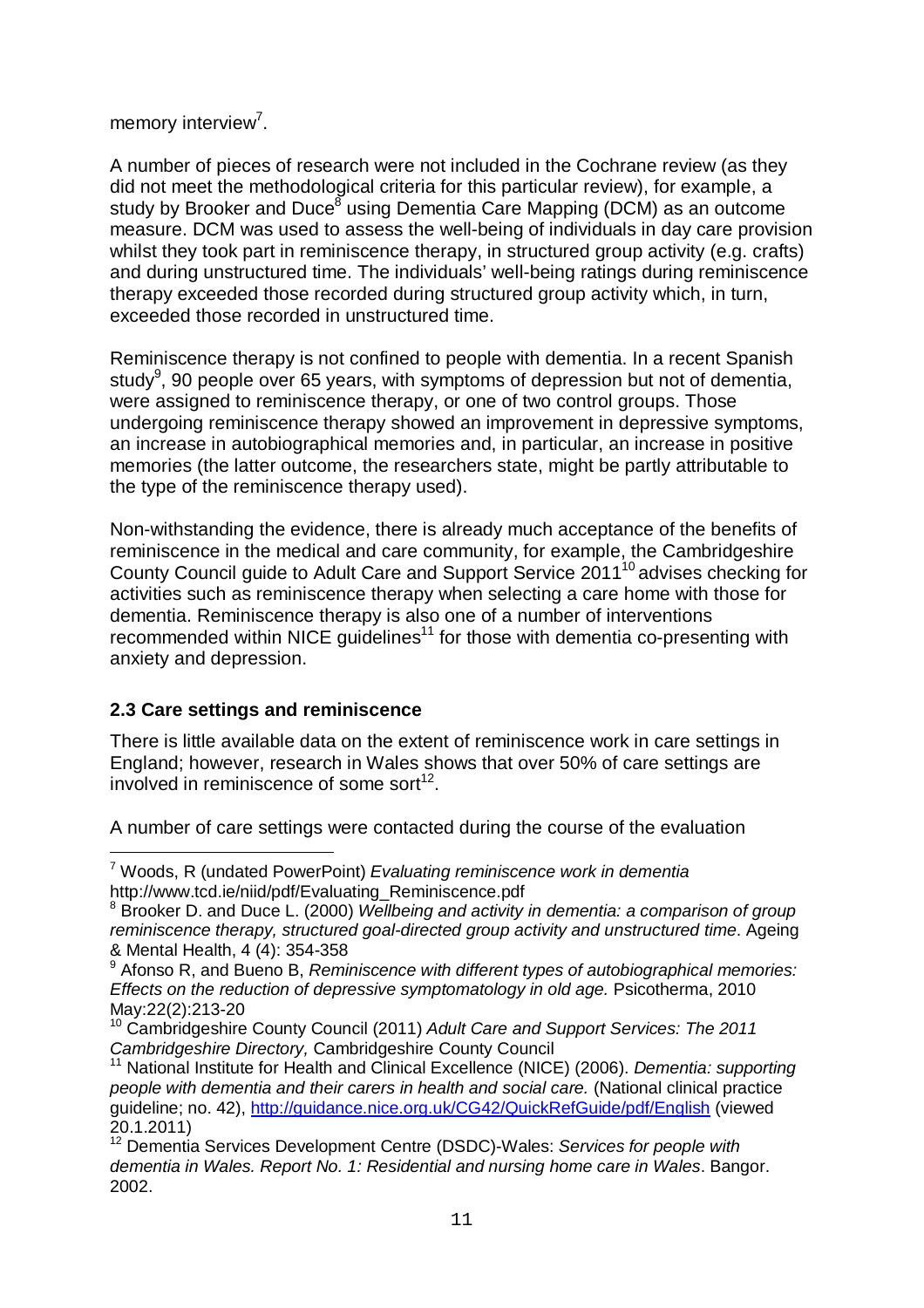(eleven), as well as the Dementia Care Service Director for a large chain of care homes. All carried out reminiscence activity of some sort, however, most of the homes contacted also had previous contact with museums for the reminiscence projects being evaluated. The type of reminiscence being carried out varied, in some cases it involved discussions with residents and their families in order to inform a resident's care plan:

*Not a lot at the moment. The way we do it is we talk to new residents coming in and their families and build up a picture of their earlier lives and what interests and strengths are and record this in the care plan. The main way we use this is to talk about subjects that fit into their background. [Care home member of staff interviewed for this evaluation]*

Other care settings were carrying out more in the way of identifiable initiatives to encourage reminiscence between resident and staff or relatives, this included the provision of rummage boxes, a separate reminiscence room, organised reminiscence sessions, personal memory boxes for residents and themed corridors in order to assist with orientation as well as reminiscing. Staff did not tend to have specific training in reminiscence skills, although they may have had training in related areas (active listening).

*We use the objects to stimulate conversation. [Care staff]*

Whilst it is difficult to know the extent to which reminiscence is used in care settings from the limited information available, responses indicate that they welcome more contact from museums and support for reminiscence, with all asked wanting further contact with museums. The responses to one museum ringing up care settings within a ten-mile radius showed that they were all open to working with that museum.

## **2.4 Museums and reminiscence**

Museums in Cambridgeshire have been particularly active in delivering reminiscence through the projects covered in this evaluation. It is however, not uncommon for museums to provide reminiscence services and many seem to do so to a greater or lesser degree. This can include provision of loan boxes, training courses and facilitated reminiscence sessions.

Loan boxes may be available from the museum themselves or, sometimes in the case of county museum services, through the library services. Norfolk Library Service for example, has worked with the Museums Service to develop boxes which are loaned out through its normal loans system and which are contained within wheeled suitcases, allowing them to be easily transported. Some of these boxes have long reservation lists, particularly those pertinent to older people, for example a 1940's box which in January 2012 had eleven reservations, and the 1950's box which had seven reservations (in contrast to the 1970s box which had no reservations). The boxes contain instructions and, anecdotally, are borrowed by care staff as well as the public.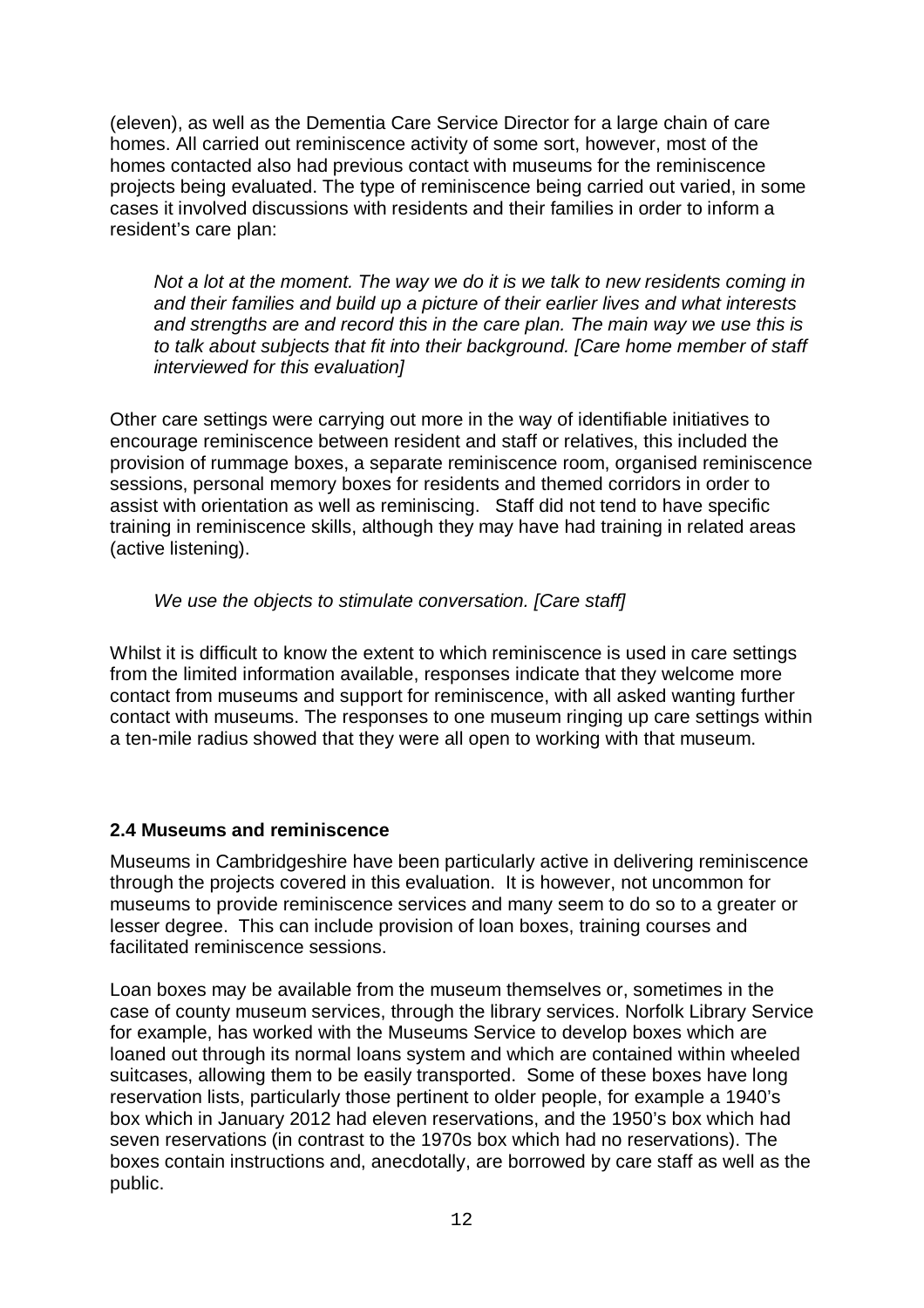One issue in the production of reminiscence boxes can be the provision of suitable material for men. In an innovative collaboration, the Scottish Football Museum has prepared reminiscence packs containing football memorabilia which are available to care settings not only through the museum but through a number of football clubs.

Whilst some loan box schemes are free, in other cases small charges are made to help cover costs; Colchester and Ipswich Museums have adopted a loyalty card which offers every fifth loan for free.

In another approach, Leicester museums facilitate loans through its online 'Open Museum', where both artworks and museum objects can be borrowed through its website.

In addition to loan boxes, many services offer facilitated reminiscence sessions. This normally involves a member of staff taking resources out to care settings or social clubs. Some museums, such as Hampshire Museum Service, offer in-house sessions. The latter take place in a hands-on centre, 'Search', which has an accessible 20th century room-set; sessions are run along the themes of 'The Old Corner Shop', 'A Great Night Out' or 'Busy about the House'.

It is not uncommon for museum services to offer training in reminiscence for carers and support workers. For example, in early 2012 Liverpool Museums (through its House of Memories project) are running 20 workshops throughout the region. Reading Museum loans out its thirty or so memory boxes to health and social care professionals through a yearly membership scheme which includes a place on a training course for one member of staff. The annual cost is £60 per organisation, with additional staff being charged at £40 per person. The boxes are delivered by Reading Mobile Library Service.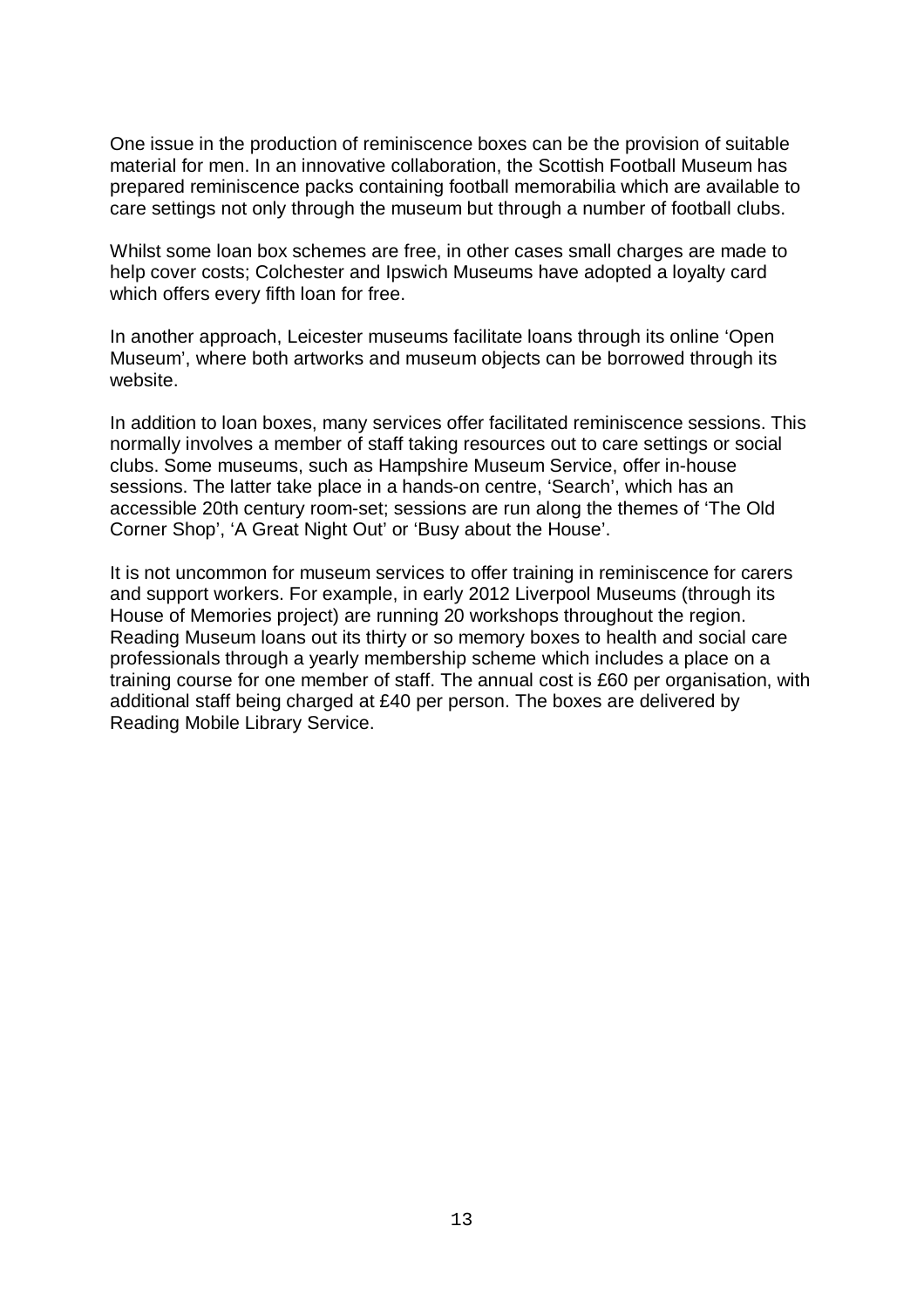# *3. The policy context*

Person-centred practice, with its emphasis on the value of the individual and the importance of creating services around a person's needs and preferences, is the preferred model of care for people requiring support, including those with dementia. The UK government policy from the late 1990's has promoted person-centred care through the development of personal budgets, and other policy landmarks, including *Living Well with Dementia: the National Dementia Strategy 2009.* The growth of person-centred approaches to care and support of people with dementia is compatible with many of the purposes of reminiscence work and is responsible for its inclusion in good practice guidance coming from a range of national opinion formers, despite the lack of clinical evidence at present.

*The National Dementia Declaration* from the Dementia Action Alliance (2010) is a call to action based on person-centred principles, emphasising the urgency for radical change in a number of areas. It includes general expressions that it is the person's right to be included in their community and be a valued member of it, with choices about how to spend time in a range of ways.

The National Care Forum Statement of *Best Practice: Key Principles of Personcentred Dementia Care* refers to the presence of meaningful activity in the following terms

*'Enjoyment of, and engagement in life, is crucial to wellbeing and fulfilment. Activity can give meaning and purpose to life.' <sup>13</sup>*

*The Health and Social Care Act 2008* modernised the regulatory framework which includes standards of care relating to the welfare of people who live in residential care homes. Regulation 9 of the *Health and Social Care Act 2008 (Regulated Activities) Regulations 2010* makes it a requirement on providers of care homes to ensure the

*'planning and delivering (of) care, treatment and support so that people are safe, their welfare is protected and their needs are met.'* 

The most recent updating of those national standards measured by the Care Quality Commission, *What standards you have a right to expect from the regulation of your care home October 2011* affirm the emphasis on individualised care in residential settings.

The promotion of person-centred support has resulted, amongst other things, in a growth of meaningful activity in residential homes, often provided by 'Activities Coordinators'. Of late, best practice would suggest that all staff have a role to play in making all the activities of life have meaning for the people they support, and reducing the task-oriented care which is traditional in residential care.

The Department of Health's call to action (2011) on the reduction of the use of antipsychotic medication because it is an inappropriate and sometimes dangerous way to treat people who are distressed and have behaviour which is difficult to

i <sup>13</sup> National Care Forum Statement of Best Practice: *Key principles of person-centred dementia care. National Care Forum Older People and Dementia* Care Committee April 2007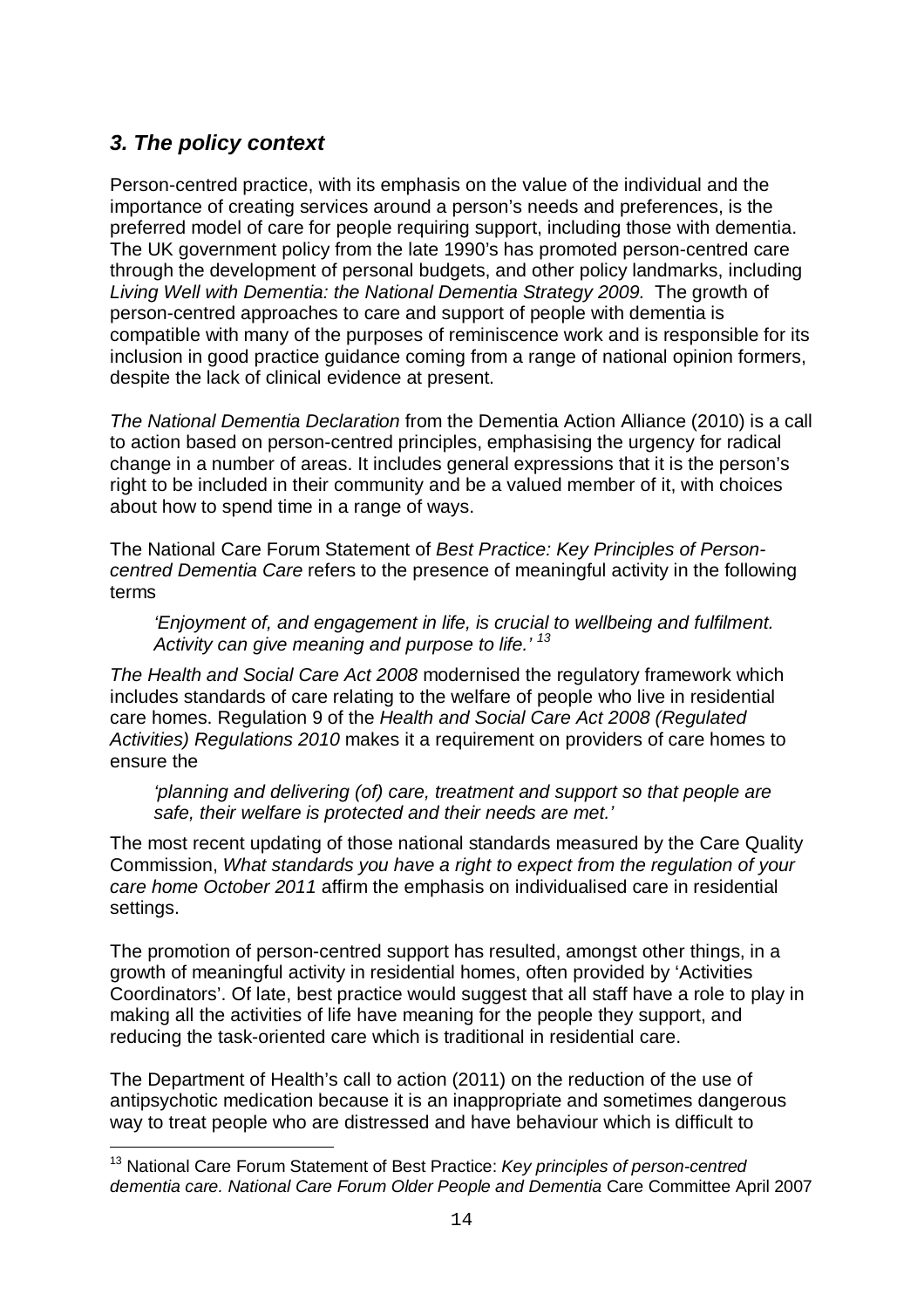manage, highlighted the use of non-pharmaceutical approaches to treatment, for example reminiscence work. The NICE Dementia pathway: Psychosocial interventions for Comorbid Depression and/or anxiety recommends that

### *A range of tailored interventions, such as reminiscence therapy, multi-sensory stimulation, animal-assisted therapy and exercise, should be available<sup>14</sup> .*

Personal budgets have been available to pay for social care for over a decade and are now the government's preferred method of managing the social care budget with a target of 100% take-up by 2013. In the form of direct payments they are not yet available to pay for residential care (this legal anomaly is being addressed by the Law Commission). Personal budgets offer those in receipt of them opportunities to shape their own support and this will have implications for the delivery of reminiscence work in future. Individuals will be able to pay to take part in sessions or have individual work. Collective purchasing, where groups of people receiving a personal budget could pool specific amounts of money in order to pay for group activities may also be possible. Individual reminiscence work, like developing life stories, could also be a feature.

For people whose mental capacity is compromised, decisions about appropriate support which would be enjoyed by the person need to be made sensitively with consultation with the person by those charged with making decisions on their behalf.

For those involved in offering therapeutic activities to those in residential care, the difficulties in providing genuinely individualised care in group settings will have to be addressed as some commentators have noted.

*How can the individual dictate their social and leisure activities based on their purchasing power, when social activities are delivered and arranged collectively on site?<sup>15</sup>*

i

<sup>14</sup> NICE Guideline for Dementia: *Supporting People with dementia and their carers in health and social care Clinical Guideline 42.1* developed by the National Collaborating Centre for Mental Health 2006

<sup>15</sup> *Personal budgets alone do not democratise care. Guardian online Claudia Wood Wednesday 19 October 2011* 

http://www.guardian.co.uk/society/joepublic/2011/oct/19/personal-budgets-dont-democratisecare (viewed 23.01.12)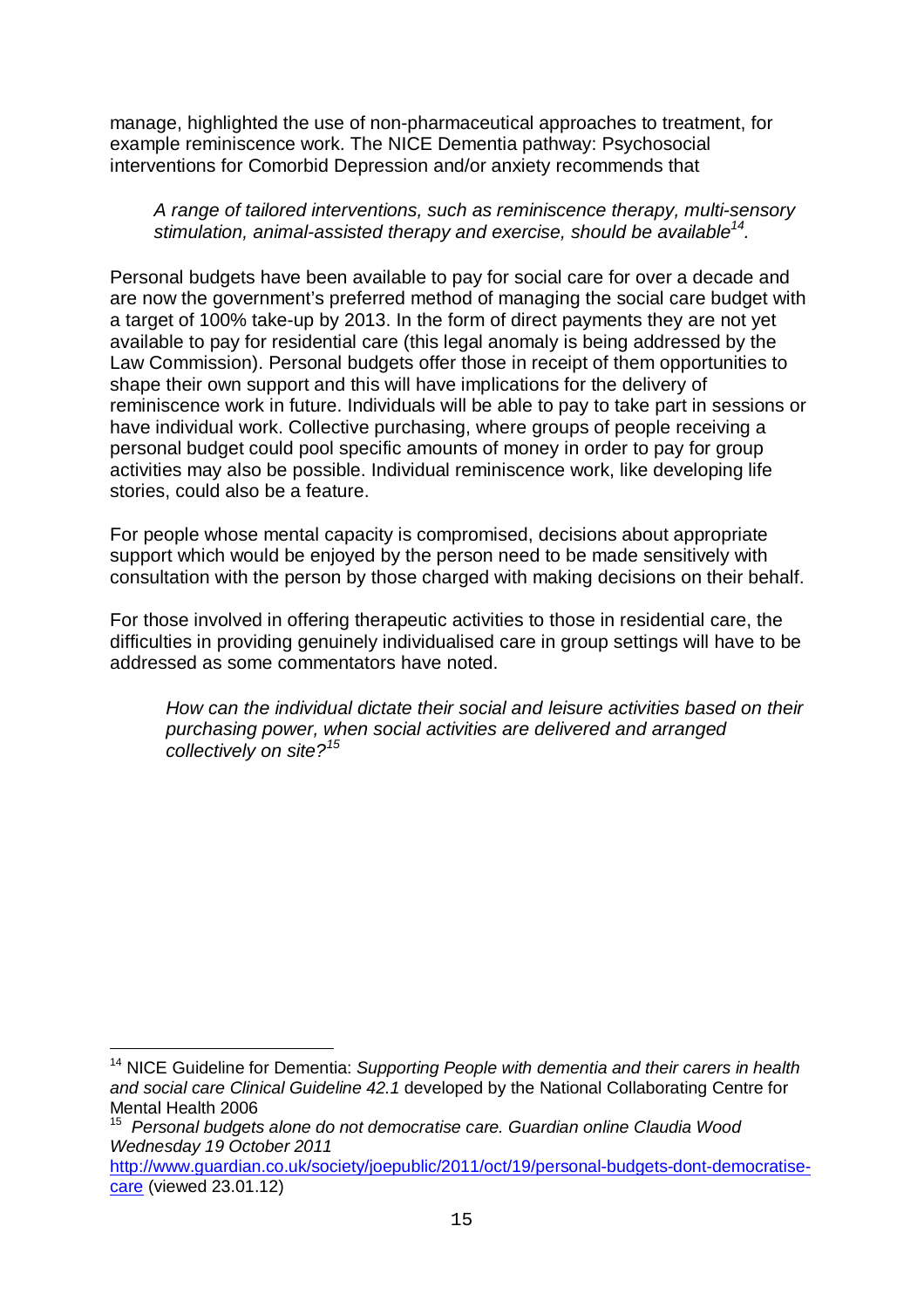# *4. The Evaluation*

## **4.1 Need for evaluation**

The Alzheimer's Society predicts rising numbers of people with dementia in the UK due to an ageing population. There are currently 750,000 people in the UK with a dementia with an estimate that there will be over a million by 2021<sup>16</sup>. Whist there is a need for further clinical evidence; research to date indicates the possibilities of reminiscence for providing positive outcomes for people with dementia, and indeed, others within care settings through, for example, increasing well-being and social contact. Reminiscence techniques, it could be argued, are vital for communication with people whose memories are impaired to such a degree that discussion of recent events is all but meaningless

Museums are, in many ways, ideally placed to facilitate some types of reminiscence activity as, fundamental to their work, is the act of interpreting objects to enable people to make meaning from them. There is also a tradition within the museums sector of gathering oral history, which has synergies to reminiscence and life review work. The provision of reminiscence activity of one sort or another is widespread in the museum sector and it will be of use, therefore, to understand how museums can contribute to this practice through evaluating the projects that are the focus of this study.

## **4.2 Evaluation aims**

i

The evaluation aimed to:

- i) Assess the perceived strengths and weaknesses of the projects, particularly key success factors and factors that have enabled progression
- ii) Gain an understanding of the scope and effect of partnership working, particularly how museum involvement may add value to the delivery of reminiscence activity
- iii) Describe perceived benefits of the project to museums, their staff and volunteers
- iv) Describe perceived benefits of the project from the viewpoint of service-users, their relatives, reminiscence facilitators and care setting staff.
- v) Estimate the cost of provision per person per hour.
- vi) Evaluate current provision using DCM.
- vii) Through desk research and discussions with public sector partners and care providers, locate this provision within the current policy framework in the health and social care and local government sectors.
- viii) Through desk research, provide a summary of the current research evidence relevant to this project.

## **4.3 Methodological approach including ethical considerations**

The study drew from the framework of 'Process Evaluation' as described by Bliss and

<sup>&</sup>lt;sup>16</sup> See Alzheimer's Society Website: http://www.alzheimers.org.uk/site/scripts/documents\_info.php?documentID=341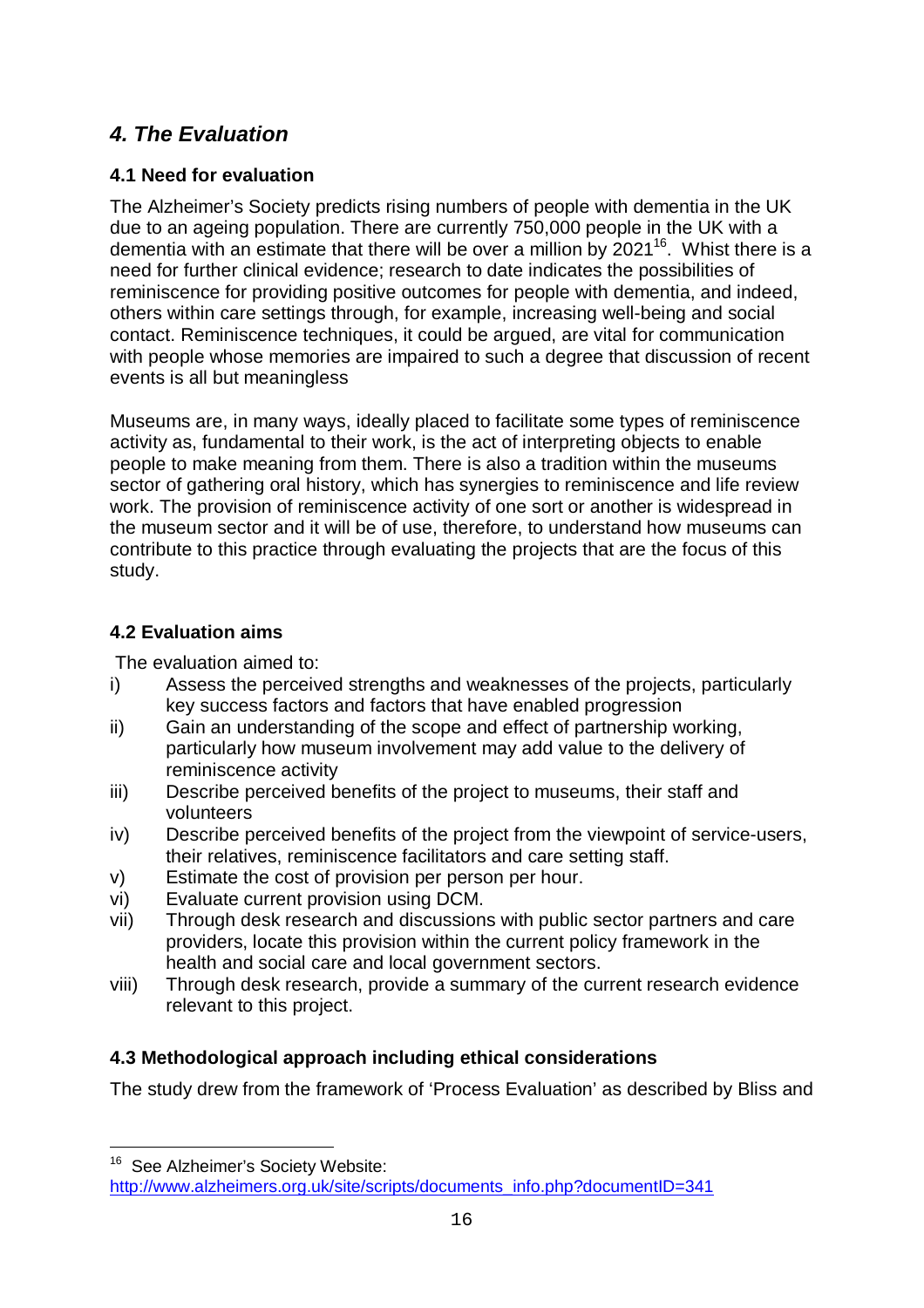Emshoff $17$ , which aims to understand and assess the delivery of a program. In view of the fact that it has a number of broad aims that seek principally to understand a complex and multi-facetted project, rather than to measure quantifiable outcomes, a qualitative approach that incorporates views and experiences of the various stakeholders was adopted. The principal data collection techniques were therefore unstructured or semi-structured interviews, however a standardised tool, Dementia Care Mapping<sup>18</sup> (DCM) was also used to assess three reminiscence sessions within care settings with people with dementia. This was done in order to assess and gain insight into the quality of provision rather than to assess the therapeutic effects of reminiscence.

Alongside DCM, qualitative observations took place in order to provide additional 'richer' data so that the sessions could be described and illustrated for the case studies; they also provided an element of triangulation (whereby data gathered through different methods, for example, is compared in order to understand any similarities or differences)<sup>19</sup>. The qualitative observation was based on a framework for evaluating reminiscence outlined by Hong et al<sup>20</sup>. This mixed-method approach when evaluating provision for dementia is adopted by Sheard $21$ .

## **4.4 Ethical considerations**

The evaluators complied with the requirements of Cambridgeshire's Research Governance Framework and received ethical approval from the Governance Committee. Particular attention was paid to giving clear detailed information to care home staff and managers and museum staff and volunteers; informing staff and residents before the observations and being available to answer any questions before or after the observed sessions. Highest priority was given to the welfare of the residents.

## **4.5 Dementia Care Mapping (DCM)**

i

DCM is an established method for evaluating practice with people with dementia, it was developed and regulated by the University of Bradford. All mappers are required to attend an approved training course; in the case of this research the mapping was carried out by an accredited DCM trainer.

DCM is a technique that involves taking observations of individuals in small groups every five minutes. Behaviours are coded (e.g. eating, talking) and the well or illbeing of individuals engaging in these behaviours is scored on a six-point scale.

<sup>17</sup> Bliss M and Emshoff J (2002) *Workbook for Designing a Process Evaluation* Produced for the Georgia Department of Human Resources Division of Public Health. http://health.state.ga.us/pdfs/ppe/Workbook%20for%20Designing%20a%20Process%20Eval uation.pdf

<sup>18</sup> See http://www.brad.ac.uk/health/dementia/dcm/

<sup>19</sup> Harvey L, McDonald M and Hill J (2000), *Theories and Methods*, Hodder and Stoughton, Oxon

<sup>&</sup>lt;sup>20</sup> Hong C.S, Heathcote J, Hibberd J (2011), Group and Individual Work with Older People: A Practical Guide to Running Successful Activity-based Programmes, Jessica Kingsley Publishers

<sup>21</sup> Sheard David M (2008), *Enabling: quality of life: an evaluation too'*, Alzheimer's Society.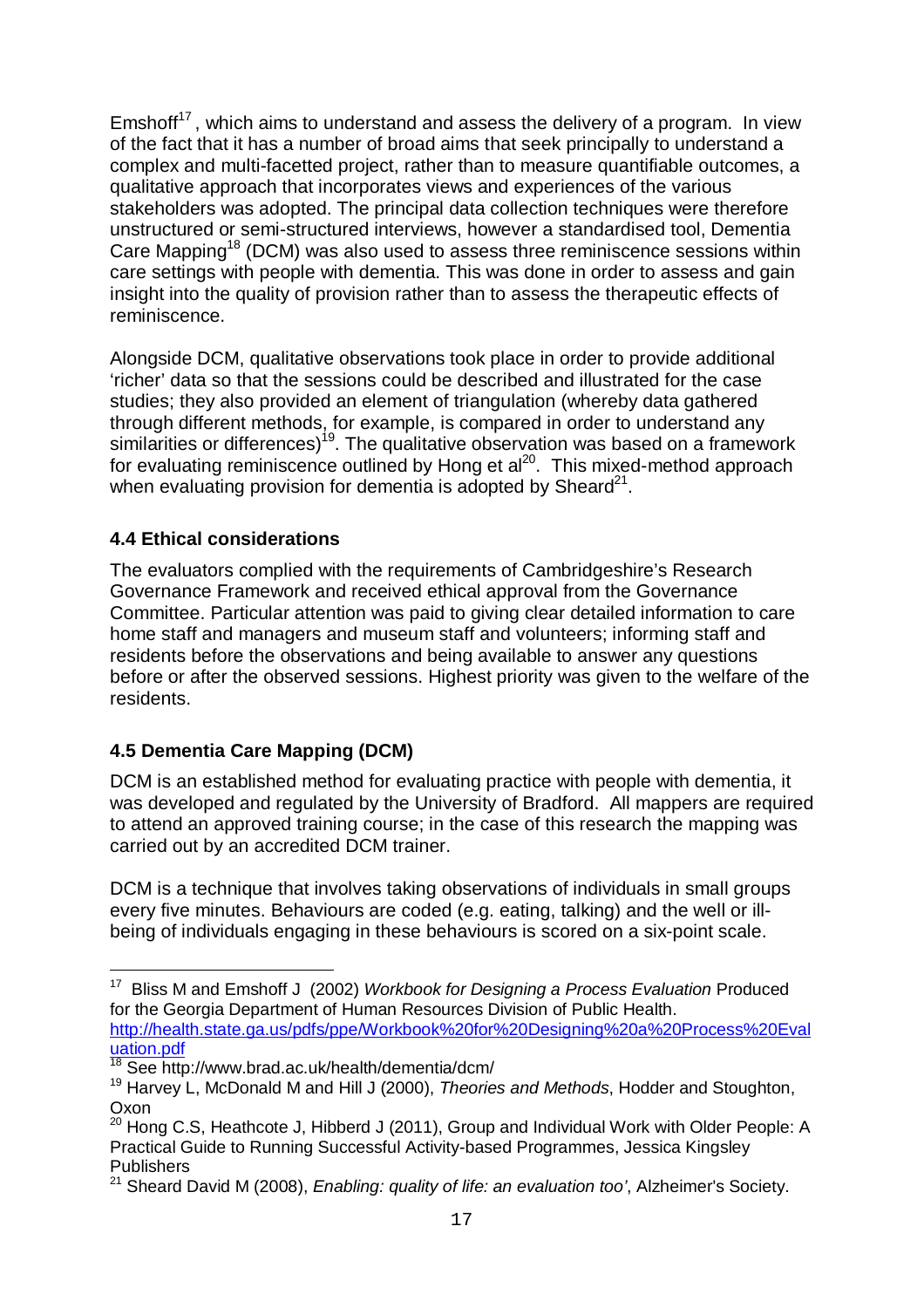DCM coding is weighted to the most 'positive' of the observed behaviours occurring, because the aim of DCM is to identify potential, to build upon good practice and encourage person-centred care. The use of DCM for evaluation and research purposes has been described by Sloane et al<sup>22</sup> and by Brooker<sup>23</sup>. The latter concluded that 'DCM has a role in practice development and research within the broad aim of improving the quality of the lived experience for people with dementia' and that 'DCM's advantages are that it is standardised, quality controlled, international, responsive to change, multidisciplinary, and has an increasing research base.' The DCM guidance<sup>24</sup> suggests that it is a suitable research tool for enriching data derived from interviews - although it goes on to state that it can underestimate instances of passive or withdrawn behaviours because of the coding rules.

An issue for the mapping within this evaluation was the short time period during which mapping took place in the case studies. Mapping normally takes place for a six-hour period. DCM has, however, previously been used to evaluate specific interventions such as reminiscence<sup>2</sup> .

## **4.6 Research Framework**

A three-tired framework was adopted as follows:

- $\Box$  Tier 1 (Overview): Gaining an overview of the projects covered by the evaluation, developing 'logic maps' of their intended outputs and outcomes and identifying key players. Estimating the cost of provision.
- □ Tier 2 (Retrospective) Evaluation of the Key Memories Project, which finished October 2009 (Key Memories) and its legacy.
- □ Tier 3 (Assessing current provision): Assessing on-going reminiscence work in the 'Wide Skies' project through case studies, each involving an observation.

## **4.7 Sampling**

i

It had been planned to conduct two case studies for the retrospective part of the study (Tier 2); the cases would be selected in order to best meet the evaluation aims (purposeful sampling $^{26}$ ).

It became apparent that each of the five museums involved in the retrospective project (Key Memories) had very different and potentially useful experiences. Due to the lapse of time since the completion of the project, a number of individuals involved had moved on (especially volunteers and care setting staff). In some cases,

<sup>&</sup>lt;sup>22</sup> Sloane PD, Brooker D, Cohen L, Douglass C, Edelman P, Fulton BR, Jarrott S, Kasayka R, Kuhn D, Preisser JS, Williams CS, Zimmerman S*., Dementia care mapping as a research tool*. International Journal of Geriatric Psychiatry. 2007 Jun; 22(6): 580-9. P.17

<sup>23</sup> Brooker D, Dementia (2005) *Dementia Care Mapping: A Review of the Research Literature*, The Gerontologist, Vol. 45, Special Issue I, 11–18

<sup>24</sup> Brooker D and Surr C (2005) *Dementia Care Mapping: Principles and Practice*, University of Bradford

<sup>&</sup>lt;sup>25</sup> Brooker, D. and Duce, L. (2000) Wellbeing and activity in dementia: a comparison of group reminiscence therapy, structured goal-directed group activity and unstructured time. Ageing & Mental Health, 4 (4): 354-358

<sup>26</sup> Bryman A, (2004), *Social Research Methods*, Oxford University Press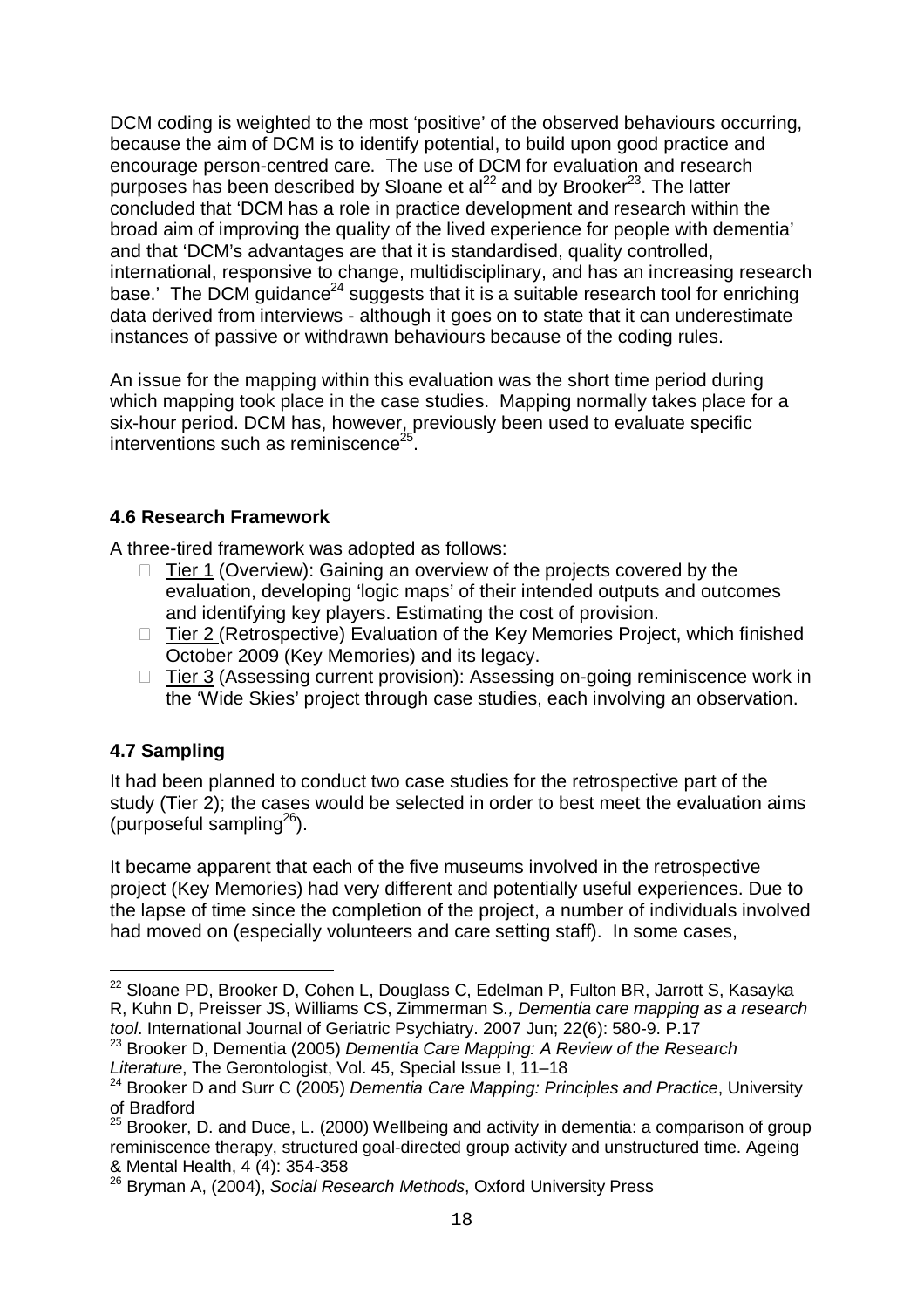memories of the project were also a little hazy. Data was therefore gathered from all five museums involved (and care setting partners) rather than from two case studies.

All available individuals that had been involved in the Key Memories project were contacted; where care staff had moved on, the organisation was spoken to in order to understand the legacy of the project.

In terms of the three case studies to evaluate current provision (Tier 3), two of these took place in residential settings and one in a day care setting. These were selected purely on the basis of availability; in the case of the two latter case studies, while these were part of the normal activity for the museums, one was bought forward for the evaluation and the other put on especially. This was due to the lack of reminiscence sessions during the short evaluation period and a period during which ethical approval was being sought and during which the observations could not take place.

In addition to the case studies a number of other informants were contacted in order to build up a picture of reminiscence work more generally and gain a picture of partnership working. A list of informants for all the tiers of the study can be found in Appendix 1

## **4.8 Data analysis**

i

The DCM analysis was carried out according to the principals set out in its guidance<sup>27</sup>.

Qualitative data was sorted into broad categories which were refined into themes as analysis progressed. Whilst the data collection process was influenced by emerging findings and was therefore somewhat iterative, it was a process broadly guided by the aims of the evaluation; the categories arrived at in analysis were therefore often similar to these aims. Within these parameters however, the findings arose inductively from the data.

<sup>27</sup> Brooker D & Surr C, *Dementia Care Mapping: Principles and Practice*, University of Bradford, (2005)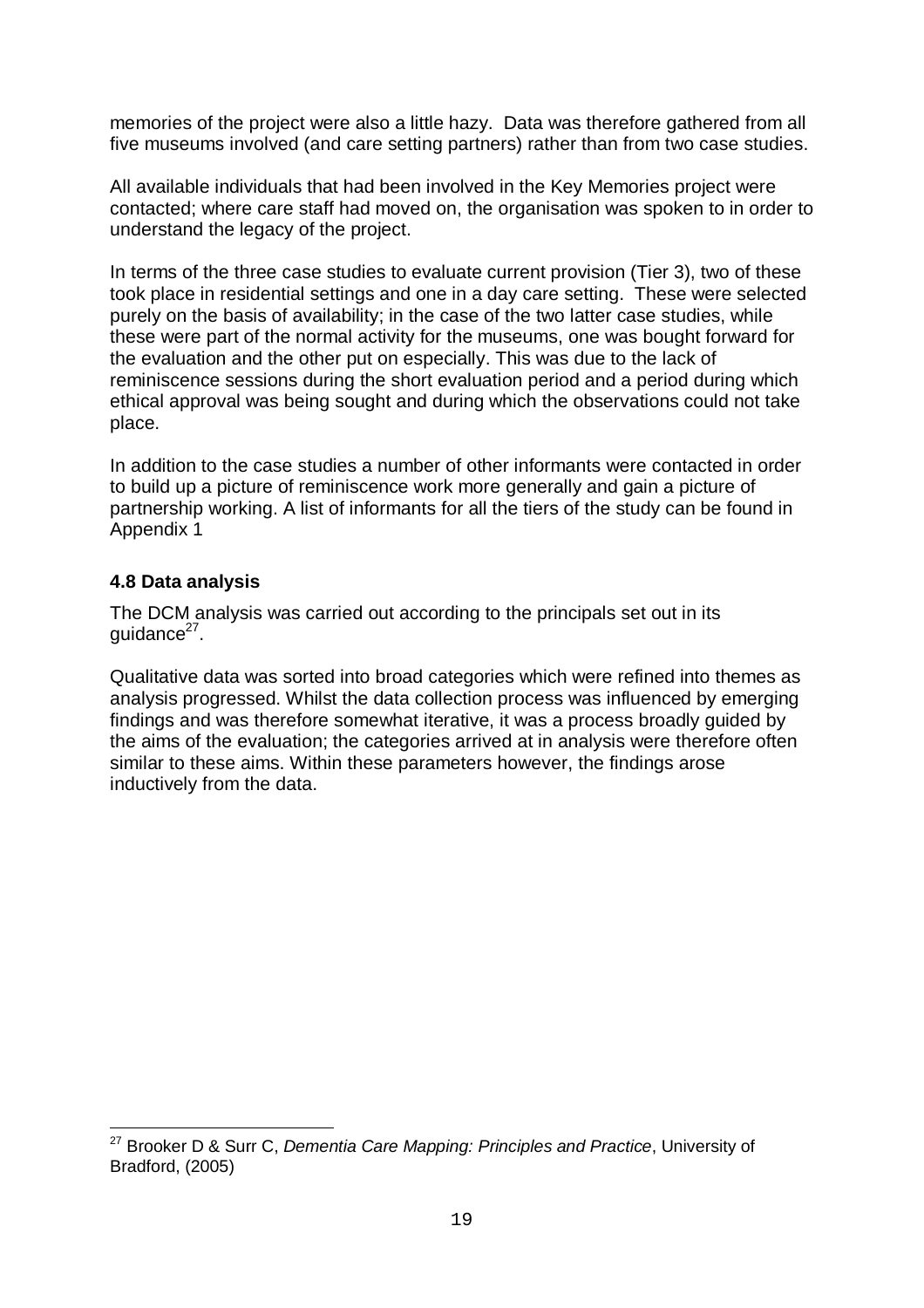# *5. The Projects*

## **5.1 Overview of the projects covered by this evaluation**

This evaluation investigates reminiscence work with older people in care settings through the following projects: 'Key Memories: Recollections of My First Home' which finished in September 2009 and 'Wide Skies' which commenced in April 2011. Both of these projects are Heritage Lottery Funded. Additional support was provided through the 'Challenge Fund' in 2009-10, which funded reminiscence training, support and resources in the lead up to the reminiscence element of the Wide Skies Project.

### Fig 1: Timescales of projects covered in this evaluation



The projects are explained in more details below, however in brief:

Key Memories: Recollections of My First Home was an intergenerational reminiscence project around the theme of 'My First Home'. It involved five museums in Cambridgeshire developing resources and delivering reminiscence sessions in a care setting in their area. Whilst small, all these museums have some paid staff.

The Challenge Fund provided support for the development of memory boxes in three museums, training sessions, the development of a leaflet and the production of two reminiscence resources (scaled-down, replica dressing tables containing reminiscence objects) to be used in reminiscence sessions by Wide Sky Museums.

The Wide Skies project is principally concerned with the training of volunteers in small, volunteer-run museums in order to improve education and learning provision. Reminiscence is a small element of this project. There are nine museums in Wide Skies, grouped into two clusters. Each cluster is led by a part-time project worker based in a bigger 'lead' museum that has paid staff - both of these lead museums were also involved in the Key Memories project.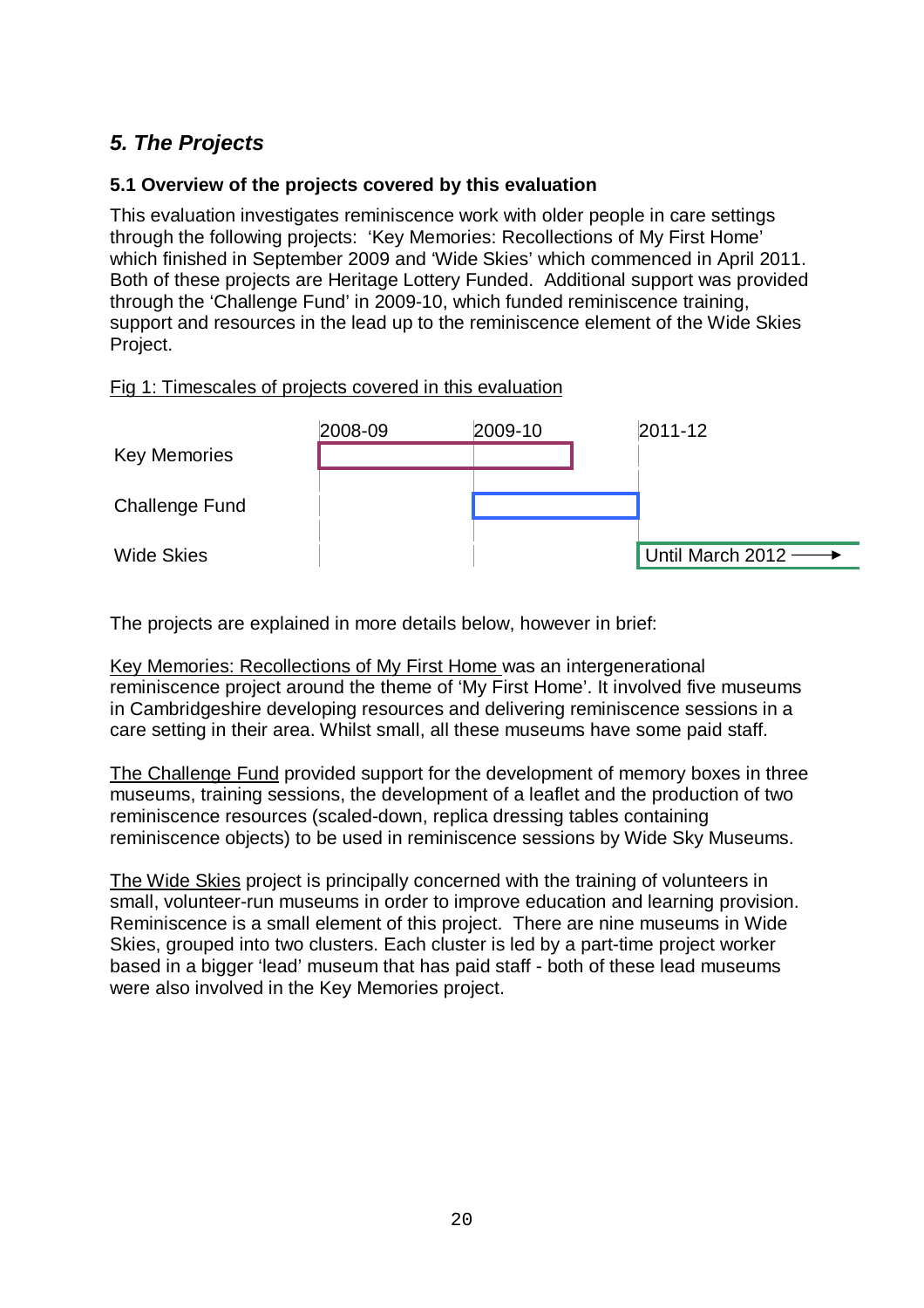## **5.2 Key Memories: Recollections of My First Home**

The Key Memories: Recollection of My First Home involved five museums (one from each of the Cambridgeshire Districts) each of whom had service-level agreements with CMAP. The key aim was to develop intergenerational reminiscence work; this was to be done through training, support and funding to enable staff and volunteers in each museum to:

- $\Box$  Develop a reminiscence resource (reminiscence box) around the theme of 'My First Home' using their reserve collections
- $\Box$  Develop a partnership with a care setting in their area and deliver five reminiscence sessions at the care setting using the resource
- $\Box$  Deliver an intergenerational reminiscence session based on the theme of 'My First Home' with the care settings and residents of newer communities
- $\Box$  Provide a reminiscence resource (box) to the care settings whose staff would also be trained in reminiscence skills
- $\Box$  Collection of a number of oral history records
- $\Box$  In addition, funding allowed for the development of a travelling exhibition on the theme of 'My First Home' that could tour care settings and museums and further promote reminiscence.

The project focused on the 1950's as this was the period that many older people within care settings would have been setting up their first home. It was coordinated by CMAP and a lead was identified in each of the participating museums; in some instances this was an external freelancer. A freelance reminiscence specialist was employed to deliver training, help museums developing reminiscence resources and give support to museums in organising and delivering reminiscence sessions. This role therefore could be said to have involved an element of project management.

Intended outputs and outcomes and how they have been met:

- $\Box$  The intended outputs and outcomes of the project have been extracted from the HLF bid for the project and are summarised in the 'logic map' below
- $\Box$  The following page gives a simplified assessment of how outputs and outcomes have been met.

*Note: The focus of this evaluation is the experience of reminiscence with older people in care settings, the Key Memories project, however, also involved intergenerational work and oral history collection - oral history is not included on the logic maps, intergenerational work, which included some reminiscence is included in italics*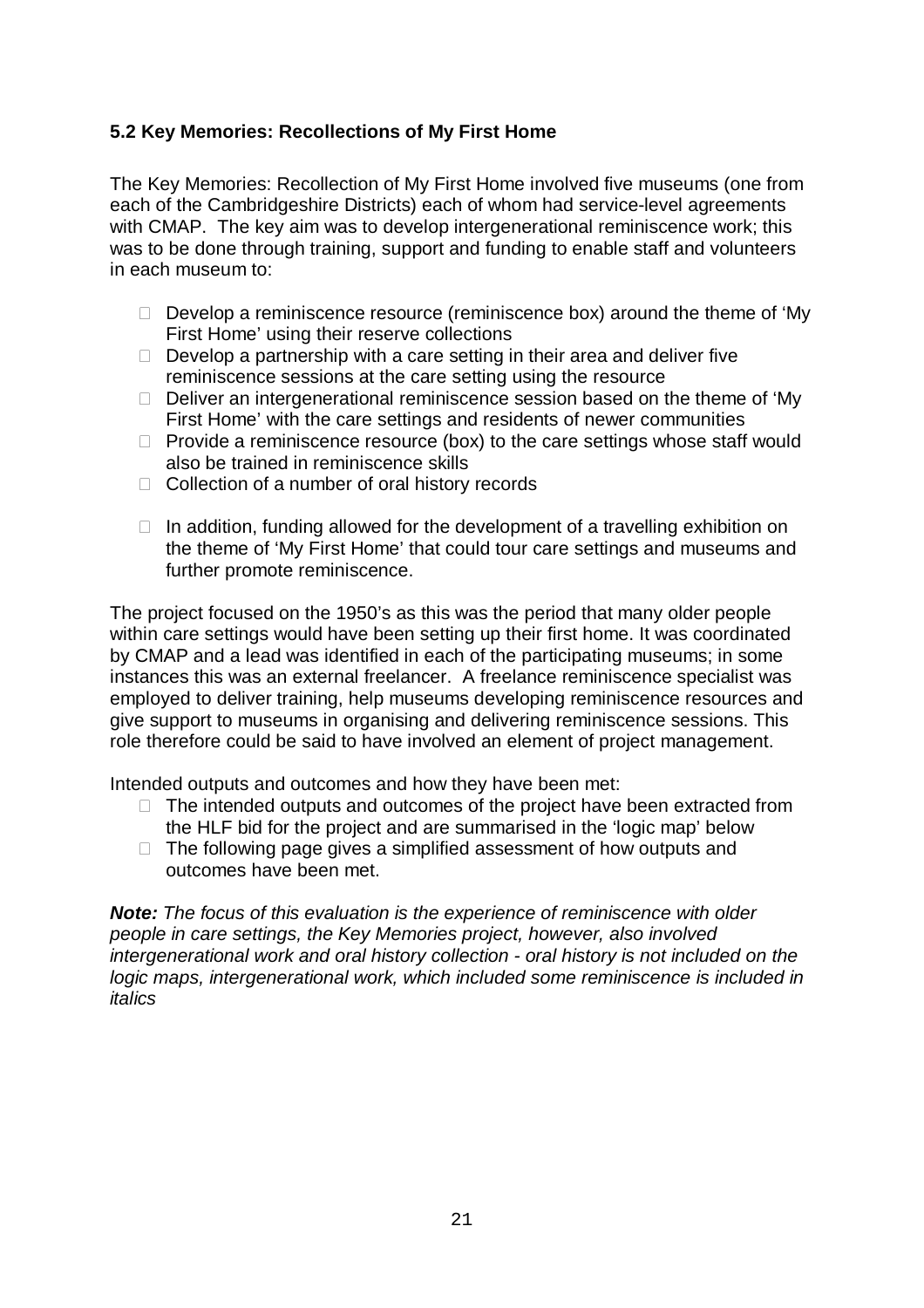#### **Key Memories: What was meant to happen?**

Simplified from HLF Bid, oral history element not included, intergenerational elements included in italics

| <b>INPUTS</b><br>Resources and<br>funding                                                                                                                                                         | <b>OUTPUTS</b><br>Activities the funding<br>enabled                                                                                                                                                                                                                                                                                                                                                                                                                       | <b>OUTCOMES</b>                                                                                                                                                                                                                                                                                                                                                                                                          | Intended benefits in the short, medium and longer term                                                                                                                                                                                                                                    |                                                                                                                                                                                                                                                                                                                                          |
|---------------------------------------------------------------------------------------------------------------------------------------------------------------------------------------------------|---------------------------------------------------------------------------------------------------------------------------------------------------------------------------------------------------------------------------------------------------------------------------------------------------------------------------------------------------------------------------------------------------------------------------------------------------------------------------|--------------------------------------------------------------------------------------------------------------------------------------------------------------------------------------------------------------------------------------------------------------------------------------------------------------------------------------------------------------------------------------------------------------------------|-------------------------------------------------------------------------------------------------------------------------------------------------------------------------------------------------------------------------------------------------------------------------------------------|------------------------------------------------------------------------------------------------------------------------------------------------------------------------------------------------------------------------------------------------------------------------------------------------------------------------------------------|
| Support from<br><b>CMAP</b><br>Funding from HLF<br>Support from<br>management at<br>five participating<br>museums<br>Volunteer time<br>Co-operation of<br>care setting<br>management and<br>staff | Reminiscence training<br>for museum staff and<br>volunteers enable them<br>to gain skills.<br>Funding/support to<br>enable creation of<br>reminiscence resources<br>based on 'My First<br>Home' in each museum<br>using reserve<br>collections<br>Funding/support to<br>create a 'My First<br>Home' travelling<br>exhibition<br>Support from<br>reminiscence specialist<br>to assist the delivery of<br>reminiscence sessions<br>Reminiscence training<br>for care staff. | Each museum forms a<br>partnership with a care<br>setting and community<br>group<br>Each museum delivers<br>5 reminiscence<br>sessions at each care<br>setting using resource<br>(Each museum delivers<br>an intergenerational<br>session at partner care<br>setting)<br>Each museum supplies<br>reminiscence resource<br>to partner care setting<br>Touring exhibition tours<br>a range of care settings<br>and museums | Increased access to<br>reminiscence for older<br>people in care settings.<br>Increased access to<br>reserve collections and<br>heritage for older people<br>in care settings.<br>(Older people in care<br>settings and younger<br>people from the local<br>community brought<br>together) | Continued access to<br>collections, history and<br>heritage and to<br>reminiscence through:<br>On-going use of<br>reminiscence by staff<br>and volunteers at<br>museums including the<br>use of the memory<br>boxes<br>On-going use of<br>resources and<br>reminiscence in care<br>settings involved.<br>Continued touring<br>exhibition |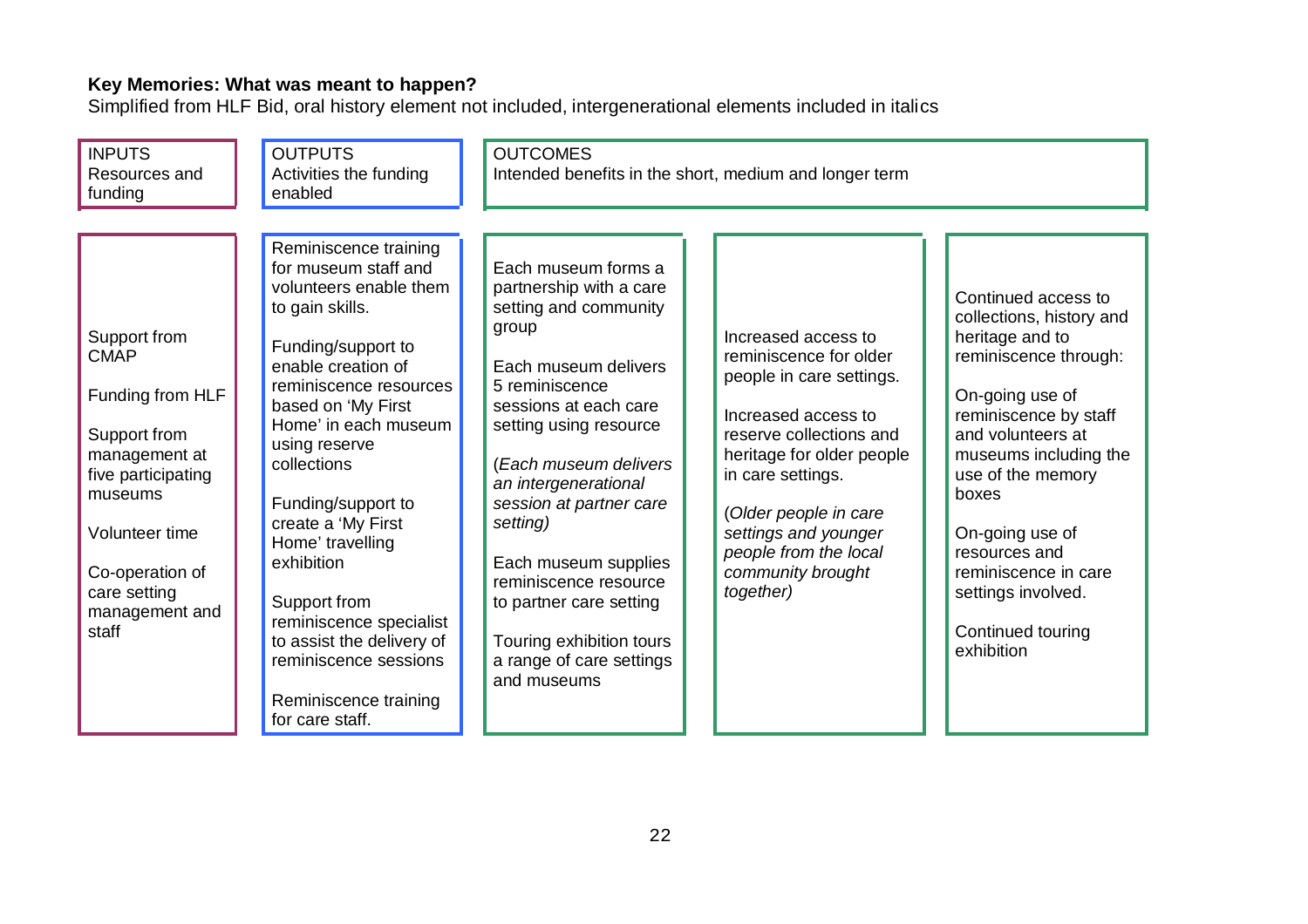| ii) Key Memories: How did it deliver?                                                                                                                                                             |                                                                                                                                                                                                                                                                                                                                                                                                                               |                                                                                                                                                                                                                                                                                                                                                                                                                                                                                        |                                                                                                                                                                                                                                                                                                                                                                                                                                                                                                |                                                                                                                                                                                                                                                                                                                                                                                          |
|---------------------------------------------------------------------------------------------------------------------------------------------------------------------------------------------------|-------------------------------------------------------------------------------------------------------------------------------------------------------------------------------------------------------------------------------------------------------------------------------------------------------------------------------------------------------------------------------------------------------------------------------|----------------------------------------------------------------------------------------------------------------------------------------------------------------------------------------------------------------------------------------------------------------------------------------------------------------------------------------------------------------------------------------------------------------------------------------------------------------------------------------|------------------------------------------------------------------------------------------------------------------------------------------------------------------------------------------------------------------------------------------------------------------------------------------------------------------------------------------------------------------------------------------------------------------------------------------------------------------------------------------------|------------------------------------------------------------------------------------------------------------------------------------------------------------------------------------------------------------------------------------------------------------------------------------------------------------------------------------------------------------------------------------------|
| <b>INPUTS</b><br>Resources and<br>funding                                                                                                                                                         | <b>OUTPUTS</b><br>Activities the funding<br>enabled                                                                                                                                                                                                                                                                                                                                                                           | <b>OUTCOMES</b><br>Intended benefits in the short, medium and longer term                                                                                                                                                                                                                                                                                                                                                                                                              |                                                                                                                                                                                                                                                                                                                                                                                                                                                                                                |                                                                                                                                                                                                                                                                                                                                                                                          |
| Support from<br><b>CMAP</b><br>Funding from HLF<br>Support from<br>management at<br>five participating<br>museums<br>Volunteer time<br>Co-operation of<br>care setting<br>management and<br>staff | Reminiscence training<br>for museum staff and<br>volunteers <b>✓</b><br>Creation of resource<br>using reserve<br>collections $\vee$ :<br>resources created but<br>mostly not from<br><b>reserves</b><br>Funding/support to<br>create a 'My First<br>Home' travelling<br>exhibition $\vee$<br>Support from specialist<br>to assist the delivery of<br>reminiscence sessions<br>Reminiscence training<br>for care staff. $\vee$ | Each museum forms a<br>partnership with a care<br>setting and community<br>group. $\vee$<br>Each museum delivers 5<br>reminiscence sessions at<br>each care setting using<br>resource v : except 1<br>museum<br>(Each museum delivers<br>an intergenerational<br>session at care setting)<br>$\vee$ : except 1 museum<br>Each museum supplies<br>reminiscence resource to<br>partner care setting $\vee$<br>Touring exhibition tours a<br>range of care settings<br>and museums $\vee$ | Increased access to<br>reminiscence for older<br>people in care settings<br>$\vee$ : probably although<br>hard to baseline<br>Increased access to<br>reserve collections and<br>heritage for older people<br>in care settings<br><b>↓ : Access to newly</b><br>acquired collections<br>rather than reserve<br>collections<br>(Older people in care<br>settings and younger<br>people from the local<br>community bought<br>together) $\vee$ : a little<br>mixed, one notable<br><b>SUCCESS</b> | Ongoing use of<br>reminiscence by staff<br>and volunteers at<br>museums including the<br>use of the memory<br>boxes <b>V</b> In 4 settings<br>although amount<br>varies; relationships<br>with partner care<br>settings not<br>maintained<br>On-going use of<br>resources and<br>reminiscence in care<br>settings involved.<br><b>Limited</b><br>Continued touring<br>exhibition. $\vee$ |

UNEXPECTED OUTCOMES: A partnership was developed (and continues) with Cambridgeshire and Peterborough NHS Foundation Trust who, after the end of the project, started using the touring displays when training care setting Activity Coordinators.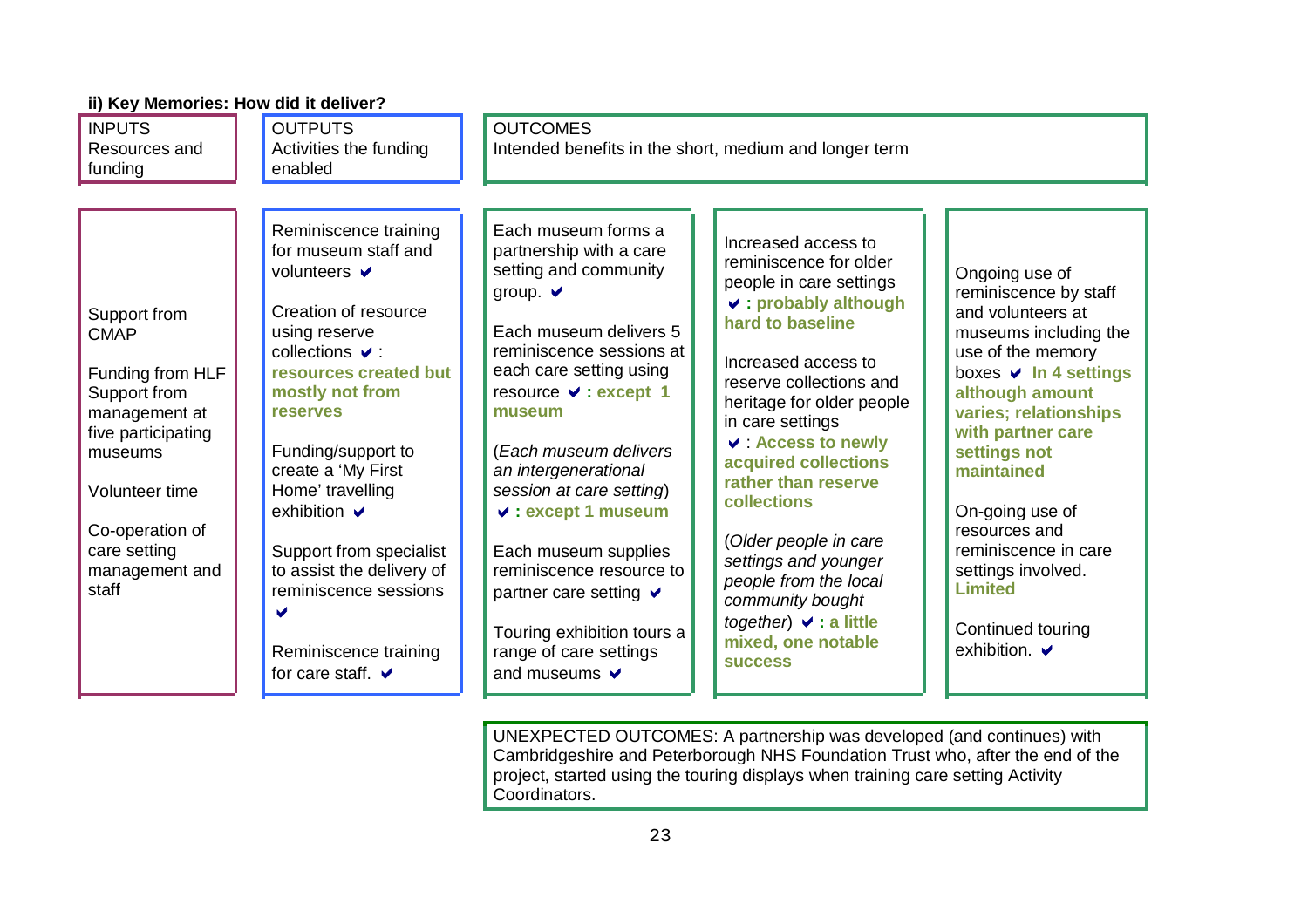The project developed differently at each of the museums, with each having particular strengths and weaknesses. The following briefly explains the schematic above assessing delivery

- Partner care settings were found by each museum and at least five reminiscence sessions were delivered by four of the five museums involved. One museum did not achieve this as a member of staff left (one session was delivered), however a freelancer was bought in and conducted two day-long, oral history sessions at a community centre instead.
- Resources (reminiscence boxes) were developed by all of the museums, including a resource to be passed on to each of the care settings. Four of the five museums continue to use their box, however, these are rarely borrowed as stand-alone resources by care settings, who appear to prefer to have facilitated sessions. It may be that some care setting need instructions on the use of such resources, or that more publicity is required.
- Most of the museums acquired new objects for their boxes. This was because museum collections are not always relevant to the theme in question, are too precious or delicate. Only one museum made any real use of reserve collections, however in some instances paper collections e.g. photos, programmes were copied and used.
- All museums recruited volunteers in addition to project leads, (at least one per project) these assisted with putting together resources or delivering reminiscence sessions. One of these volunteers is still routinely involved in delivering reminiscence.
- Most of the museums (four out of five) still carry out reminiscence sessions, in three of these there is a direct link to staff or volunteers involved in the Key Memories project. Progression has occurred where there are staff or volunteers with an interest and ability to continue the work. The work did not continue in one museum where both the project lead and volunteer left. The number of reminiscence sessions currently carried out by each museum is not great (normally one every other month or so, but around twice a month in one of the museums); however, in small museums there is limited capacity to deliver this type of work. Roughly half these sessions are delivered as 'social' (rather than therapeutic) activity, for example, to pensioners groups.
- One museum has gone on to integrate reminiscence and memory in its broadest sense into much of what it does e.g. in exhibitions, outreach and events.
- Whist not the focus of this evaluation, one of the intergenerational projects deserves mentioning, as it was clearly perceived as very successful by many, including inspectors visiting the home. It was felt by the home in question that this activity resulted in it getting an additional star in its inspection.
- Reminiscence boxes donated to care settings remain in active use in two cases: one of these care settings loans its box to other organisations. Both of these care settings had a strong, pre-existing practice of using reminiscence, which may explain why the boxes have continued to be used. A further setting has used a specific item from the memory box given to it.
- There has been no on-going contact between museums and the care settings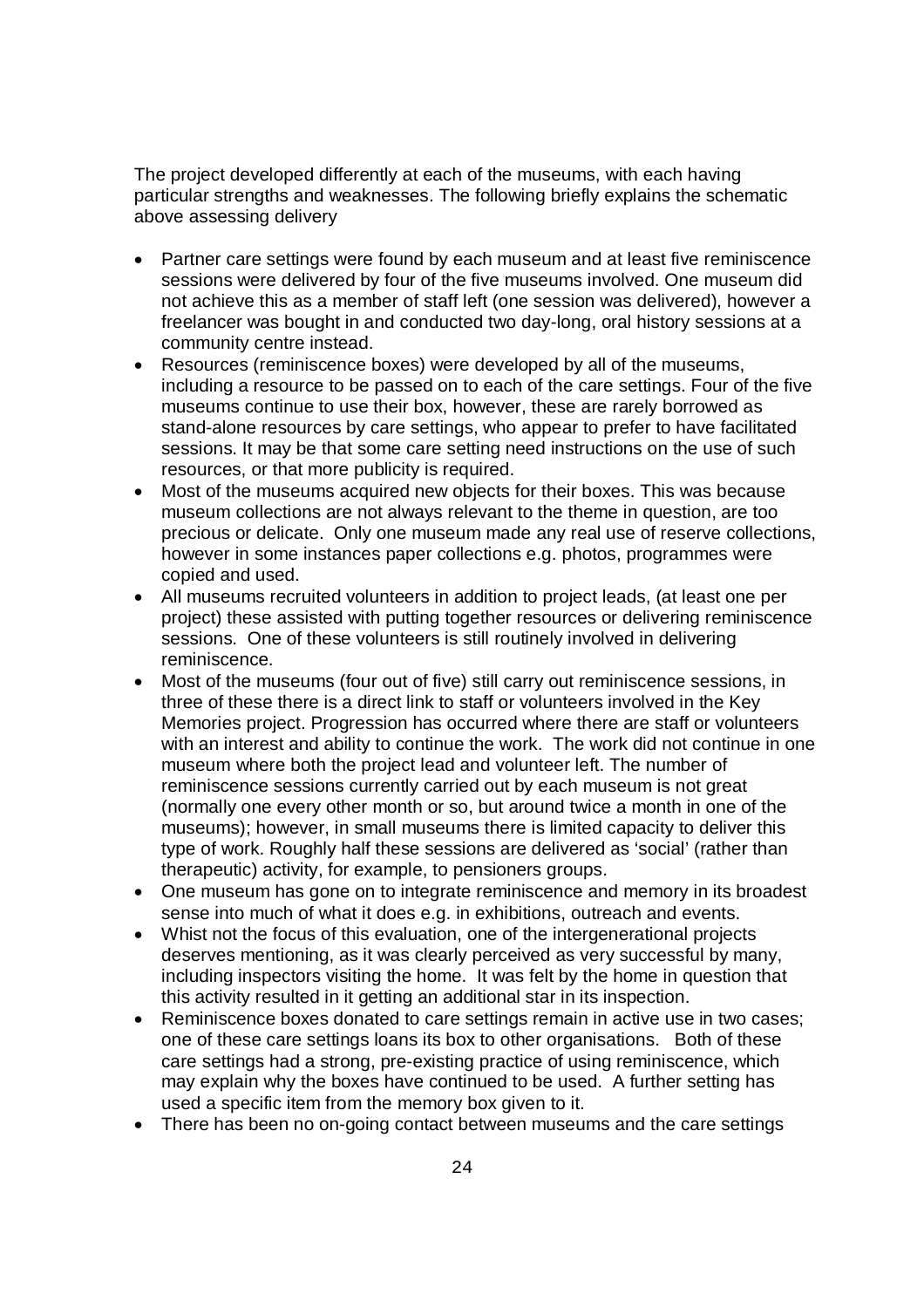they worked with; the care settings were, however, without exception, interested in working further with the museums, demonstrating the demand for this service. The care settings seemed to place the onus on the museums keeping in touch, however, the museums also talked of difficulty in focusing on this type of work because of competing demands.

- The travelling display (1950s Kitchen) was, and remains, extremely popular with care settings and is still in regular use (although the CMAP Partnership Officer did put a lot of effort into promoting it). It is also used as a training tool in sessions for Activity Coordinators delivered by Cambridgeshire and Peterborough, NHS Foundation Trust, where there was, at one point a waiting list for its use.
- There was positive feedback from museums involved on how the project was run

*"Inspired idea and the whole thing was brilliantly run'* 



**The Kitchen Cabinet**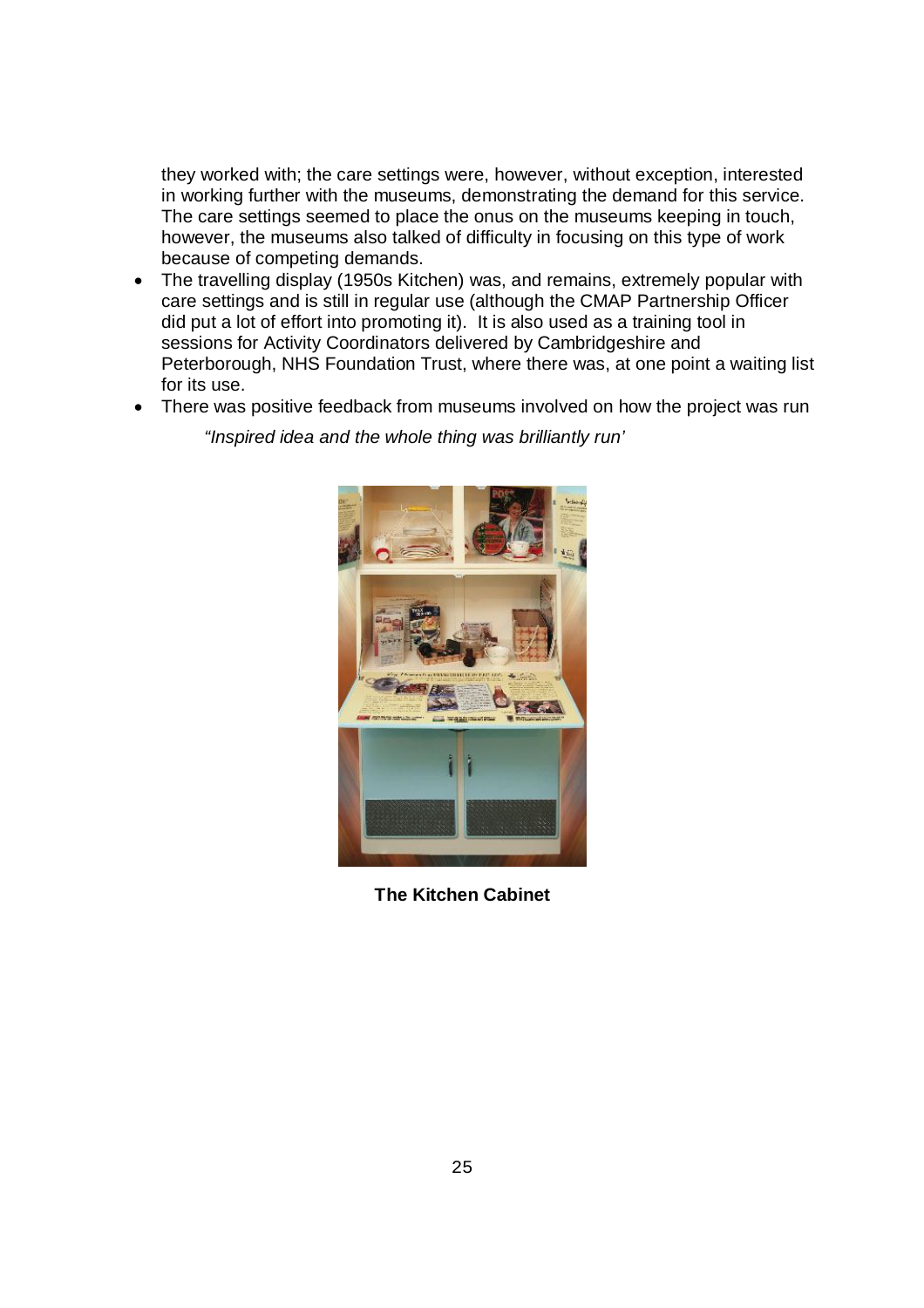#### **5.3 Wide Skies and the Challenge Fund**

The Wide Skies project is principally concerned with the training of volunteers in small museums in order to improve education and learning provision. Reminiscence is a small element of this project.

There are nine museums in Wide Skies, grouped into two clusters, each cluster is led by a part-time project worker based in a bigger 'lead' museum - both of these lead museums were also involved in the Key Memories project. Apart from the two lead museums and one other, none of these have paid staff (they are all volunteer-run).

#### Intended outputs and outcomes

Reminiscence is a small element of the Wide Skies project it is expected that across each cluster of museums one reminiscence session per month is delivered However, the main body of the HLF bid, concentrates more broadly on enabling learning and outreach activities through the recruitment and training of volunteers. Reminiscence activity delivered by volunteers does however fall broadly within this remit and helps deliver many of the outcomes and outputs outlined in the bid. The relevant outputs and outcomes have therefore been extracted from the HLF bid for the project and are summarised in the 'logic map' below.

### **The Challenge Fund**

A further funding stream, the Challenge Fund, has enabled training and resources to be developed, some of which are contributing to the reminiscence element of the Wide Skies project. It funded three training sessions, the development of two reminiscence boxes based on a scaled-down model of a 1950s dressing table developed after consultation with care setting staff, reminiscences boxes for four museums, it also provided individual support for three museums. A leaflet outlining reminiscence resources in Cambridgeshire museums has also been produced.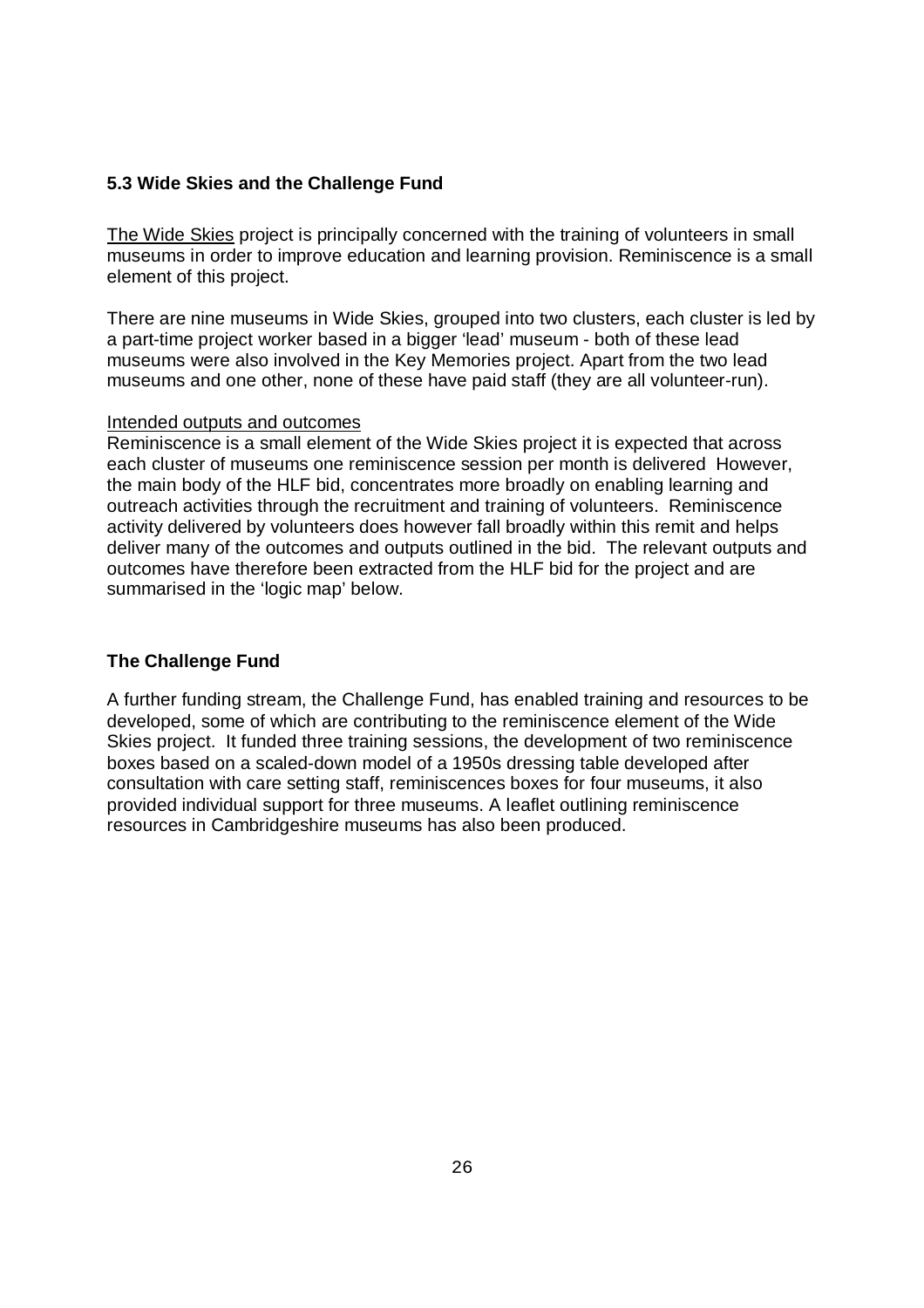



**Some of the contents**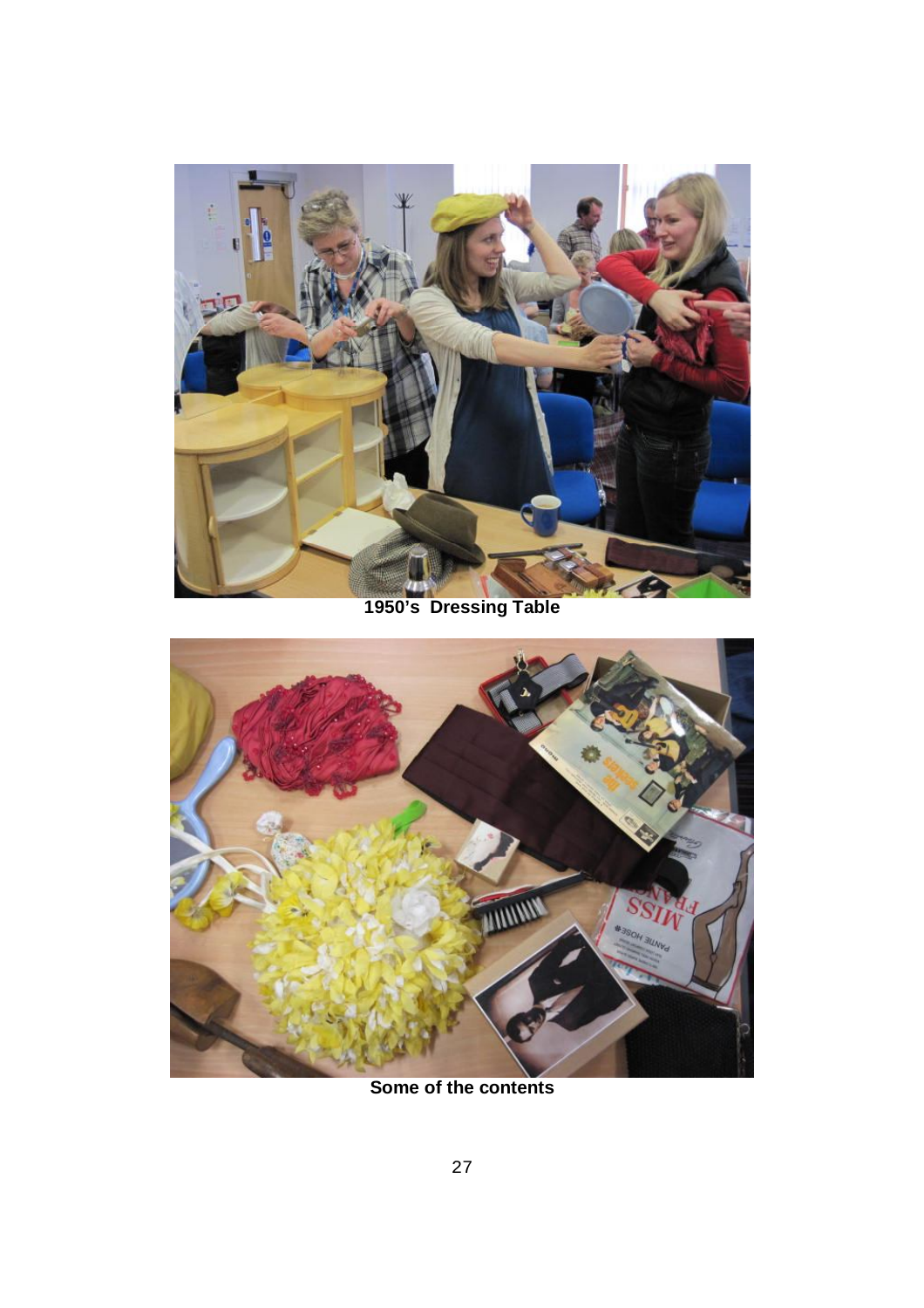| <b>INPUTS</b><br>Resources and<br>funding                                                                                                                                                                     | <b>OUTPUTS</b><br>Activities the funding<br>enabled                                                                                                                                                                                                                                                                                                           | <b>OUTCOMES</b><br>Intended benefits in the short, medium and longer term                                                                                                                                                                                                                                                                                             |                                                                                                                                                                                                                                                                                                                           |                                                                                                                                                                                                                                                                                      |
|---------------------------------------------------------------------------------------------------------------------------------------------------------------------------------------------------------------|---------------------------------------------------------------------------------------------------------------------------------------------------------------------------------------------------------------------------------------------------------------------------------------------------------------------------------------------------------------|-----------------------------------------------------------------------------------------------------------------------------------------------------------------------------------------------------------------------------------------------------------------------------------------------------------------------------------------------------------------------|---------------------------------------------------------------------------------------------------------------------------------------------------------------------------------------------------------------------------------------------------------------------------------------------------------------------------|--------------------------------------------------------------------------------------------------------------------------------------------------------------------------------------------------------------------------------------------------------------------------------------|
| <b>Wide Skies</b><br>Support from<br><b>CMAP</b><br>HLF funds for co-<br>ordinators etc<br>Support from two<br>lead museums &<br>other seven<br>museums.<br>Volunteer time<br>Co-operation of<br>care setting | Reminiscence training<br>for museum staff and<br>volunteers enables<br>them to gain skills.<br>Support from<br>coordinators enables<br>museums to make new<br>partnerships with care<br>settings.<br>Support and facilitation<br>from co-ordinators to<br>enable reminiscence<br>sessions to be<br>delivered.<br>Care staff trained in<br>reminiscence skills | Increased awareness of<br>reminiscence resources<br>available in Wide Skies<br>museums<br><b>Wide Skies Museums</b><br>deliver reminiscence<br>sessions to care<br>settings using dressing<br>up table resources<br>(target half day per<br>month across project).<br>Care staff work with<br>museums to facilitate<br>reminiscence these<br>sessions and participate | Increased reminiscence<br>(therefore access to /<br>engagement with<br>collections for the elderly<br>Improved wellbeing for<br>elderly people taking part<br>in reminiscence sessions<br>or using loan boxes.<br>Carers for people with<br>dementia benefit through<br>increased availability of<br>positive activities. | Increased community<br>understanding of local<br>heritage and the<br>benefits museums offer<br>to local people<br>Increased awareness of<br>the scheme and its<br>benefits.<br>Continued pool of<br>volunteers<br>Continued relationship<br>with care settings and<br>other partners |
| Challenge fund<br>Funding from<br>challenge fund to<br>enable resources<br>to be developed                                                                                                                    | Replica reminiscence<br>dressing tables (x2)<br>Reminiscence boxes<br>support and training to<br>March Museum,<br><b>Ramsey Rural Museum</b><br>and Denny Abbey<br>Leaflet on reminiscence<br>Three training sessions                                                                                                                                         | where appropriate.<br>Loan boxes resources<br>are used in<br>reminiscence sessions<br>or loaned out                                                                                                                                                                                                                                                                   | Museum staff and<br>volunteers acquire skills<br>and /or have experiences<br>that they value.                                                                                                                                                                                                                             | On-going use of<br>resources and<br>reminiscence in care<br>settings involved.<br>Continuation of<br>reminiscence activity                                                                                                                                                           |

### **i) Wide Skies: outputs and outcomes relevant to reminiscence**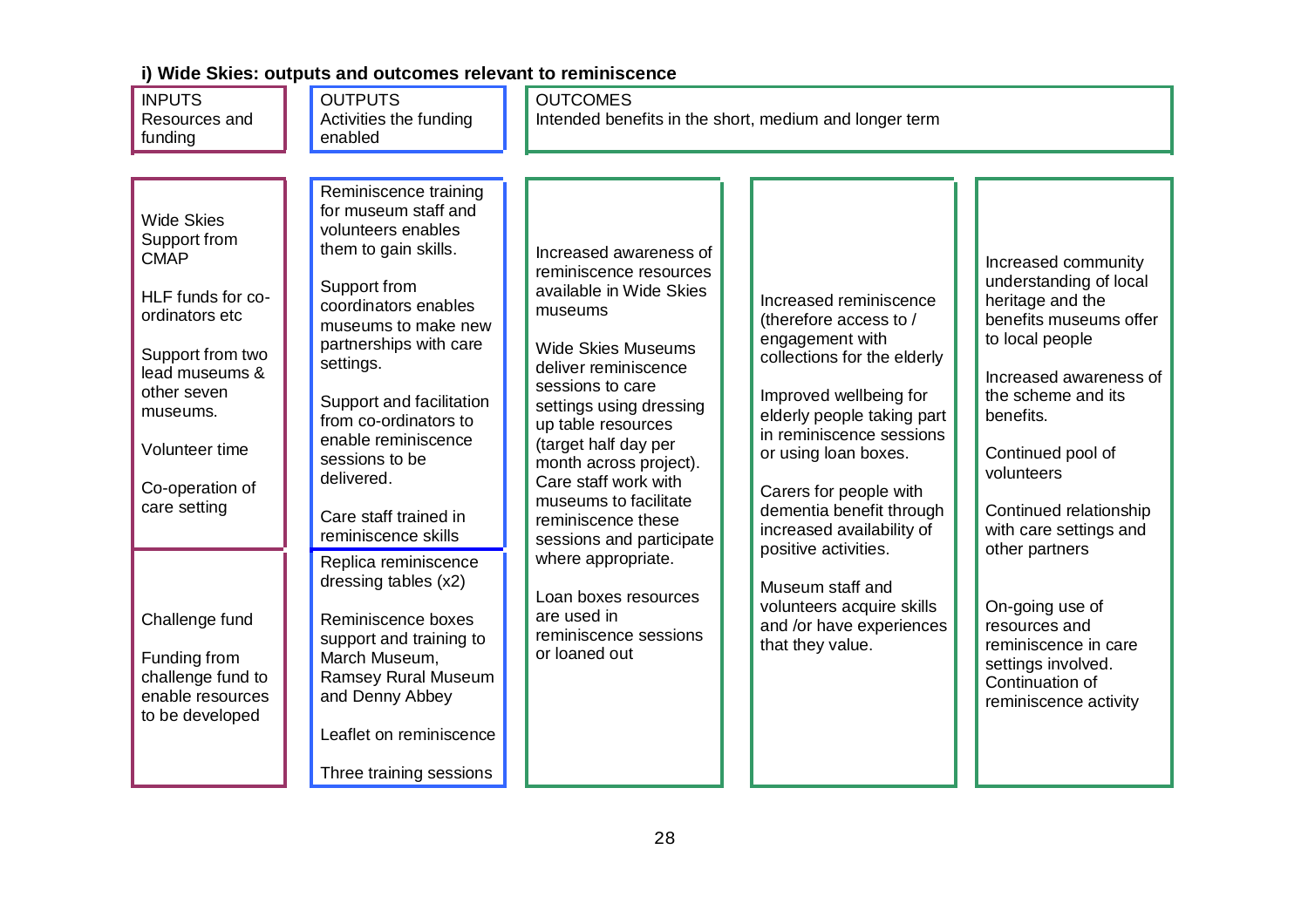The Wide Skies project is still in its early stages so no attempt has been made to assess how it has met it outputs and outcomes; even so there have been a number of achievements to date.

- $\Box$  Reminiscence is a small part of this project overall, however, both coordinators are actively involved in promoting and brokering reminiscence activity, The target of half a day a month reminiscence across the project is, so far, being exceeded They have facilitated six sessions between them involving volunteers from five different museums. All these sessions have involved the use of the Challenge Fund dressing table resource.
- $\Box$  The sessions have been written up engagingly in the Wide Skies Newsletters, along with photos, in order to share practice and encourage other museums.
- $\Box$  The reminiscence training session held in October 2011 involved both museums and care settings. Two of the three care settings represented have since held reminiscence sessions with museums (in both cases this was facilitated by the Wide Skies Coordinator). Whist both care settings were more generally familiar with reminiscence techniques, the practice of using objects in organised sessions of this sort was new to them. Both expressed a wish for further contact with museums.
- $\Box$  Individuals who attended this training session and have responded to follow up enquiries have all since been involved in reminiscence or have plans to do so (around 60% of attendees).
- $\Box$  One small, volunteer-run museum, in the space of a few months has carried out six reminiscence sessions, four of these repeat visits at one care setting. Delivering reminiscence activity is resource intensive and this is quite an achievement.
- $\Box$  Another museum has undertaken an innovative approach to developing its reminiscence boxes through the use of intergenerational techniques and by involving older people in day care settings in their development. These memory boxes have not yet been used but it will be interesting to see how successful they are since they have, to a degree been, 'co-produced' by their intended audience this approach is one that ties into ideas of participation in service development.
- $\Box$  A further museum has expressed an interest in integrating the theme of reminiscence and memory into its provision more generally. This has similarities to the approach adopted by the Folk Museum in the Key Memories project.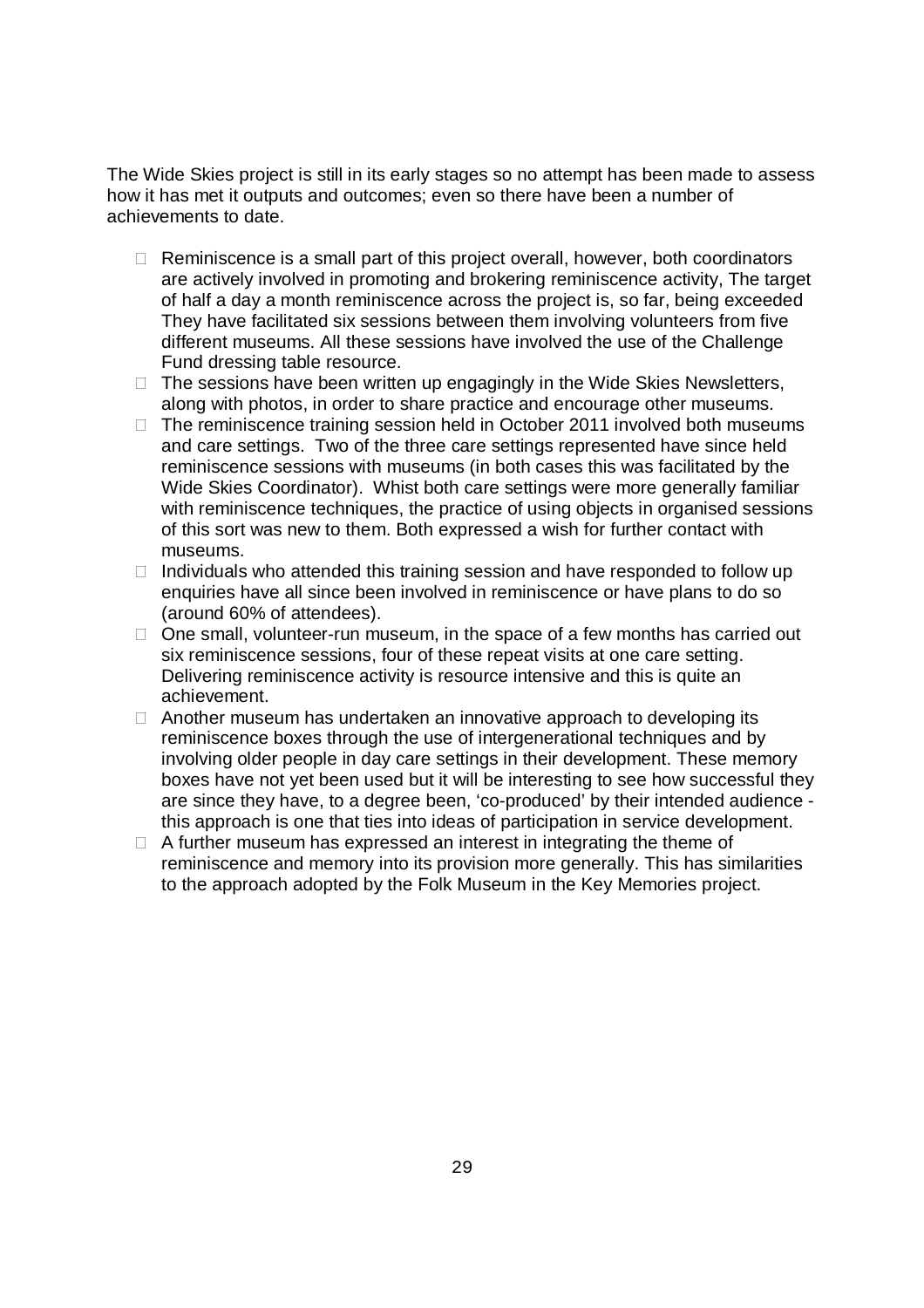## *6. Reminiscence Case Studies*

Three of reminiscence sessions run through the Wide Skies project were observed and case studies written up; two of the sessions took place in residential care homes and one in a day care setting. Sessions were observed by two evaluators, one of whom used a standardised observation tool, Dementia Care Mapping (DCM). This uses pre-set codes to map types of activity and measure wellbeing; a short narrative report is also produced to illustrate findings and make recommendations (see section 4.5 for further information about DCM). A second evaluator undertook a qualitative observation (i.e. not using pre-set codes) of the same groups of residents using a framework suggested by Hong at al<sup>28</sup>; this evaluator also conducted semi-structured interviews with museum staff and volunteers and care staff involved in each reminiscence session. In each case only 3-4 participants were observed (as this is the practice within DCM).

The case studies are written up below, starting with charts showing the DCM results. These are followed descriptions of the sessions taken from the qualitative observations and the DCM, interview findings and recommendations from the evaluators.

## **6.1 Dementia Care Mapping: The results**

L,

During a mapped session of DCM, the mapper records coded scores for each individual being mapped every five minutes. These codes represent two types of data – well/illbeing scores (also called 'ME values') and activity codes. Activity codes describe the types of activities residents are engaged in and can include passive 'disengaged' activities as well as what could be described as more potentially positive, engaged ones.

### **Behaviour (Activity Codes) observed in this evaluation**

In DCM, the Activity Codes describes up to 23 different types of behaviour that has occurred during a 'map'. Ten activity codes which were observed in the maps that took place for this evaluation are explained below.

A = Articulation: interacting with others, holding a verbal or non-verbal exchange with no obvious accompanying activity.

 $B =$  Borderline: the person was engaged, but passively watching what was going on around them rather than being actively involved 'doing'.

 $C =$  Cool: the person was disengaged, and showing no interest in others or the surroundings.

 $D =$  Doing for Self: engaging independently in any activity relating to self-care e.g. cleaning spectacles.

 $E =$  Expressive: engaging in an expressive or creative activity.

<sup>28</sup> Hong C.S, Heathcote J, Hibberd J (2011), *Group and Individual Work with Older People: A Practical Guide to Running Successful Activity-based Programmes*, Jessica Kingsley Publishers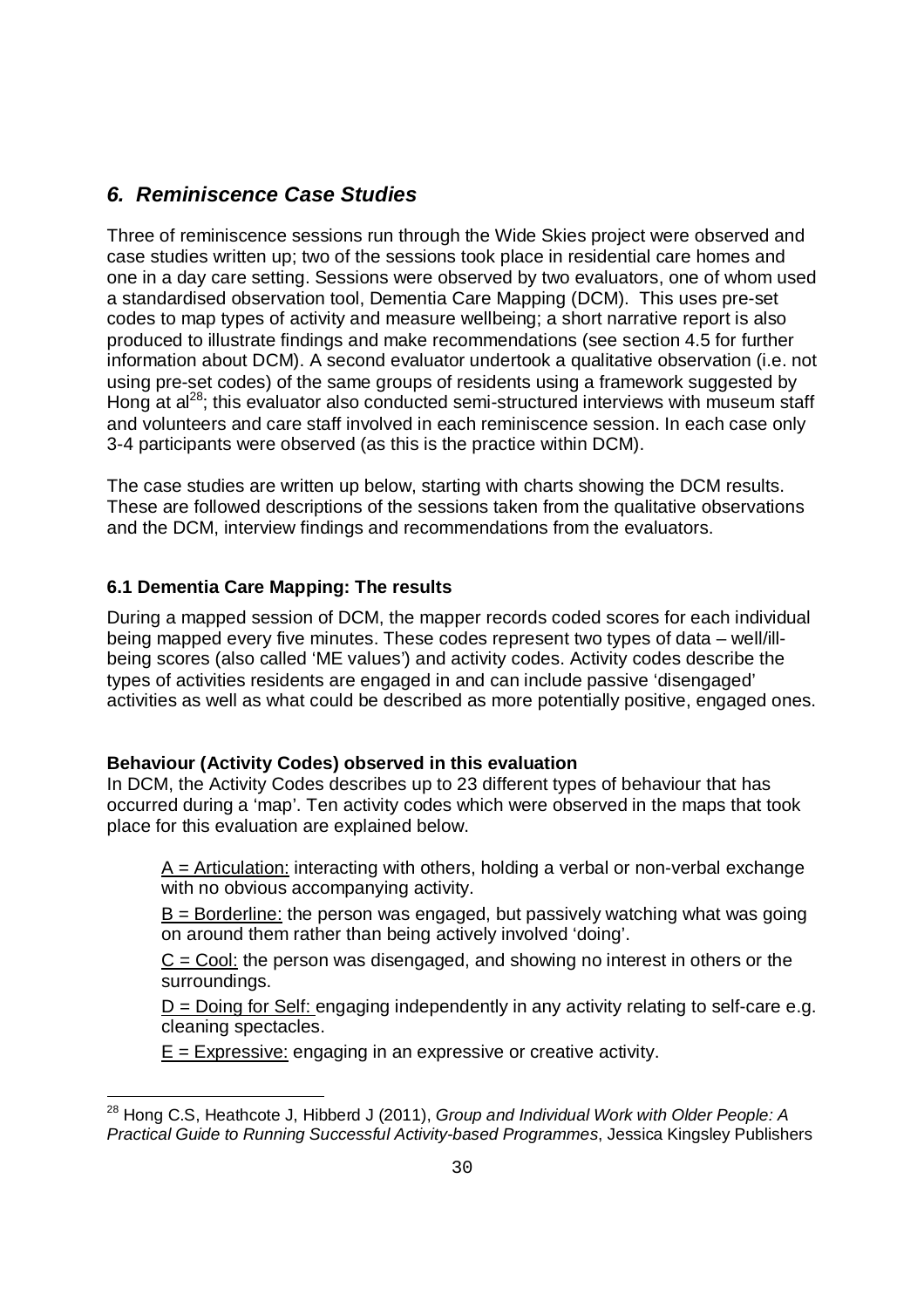$F = Food$ : all aspects of the person eating and drinking either independently or with assistance, in this case from cups of tea and coffee already on the table.

 $G =$  Going Back: engaging in reminiscence or life review, in this case facilitated by being in a structured group using objects to prompt memories of past times and personal life stories.

 $K =$  Kum and Go: a participant walking, standing or moving independently.

 $O = O$  bjects: displaying attachment to or relating to inanimate objects and refers to the person interacting with/about or holding the object and talking generally, not reminiscing.

 $X = X$ -cretion: any episode relating to a person's need to use the toilet.

#### **Behaviour codes from the three case studies**

Case Study 1 behaviour codes: During the session, the activities observed were principally to do with reminiscing (nearly 60% of the time), engaging with objects and, to a lesser degree 'articulation' (interacting with others with no accompanying activity).





## Case Study 2 behaviour codes:

Behaviour codes during the session include those for 'articulation', 'going back' and 'objects', but also for 'borderline' which indicate the participant was not activity engaged. These participants spend much less time 'going back' and relating to 'objects' than the previous group.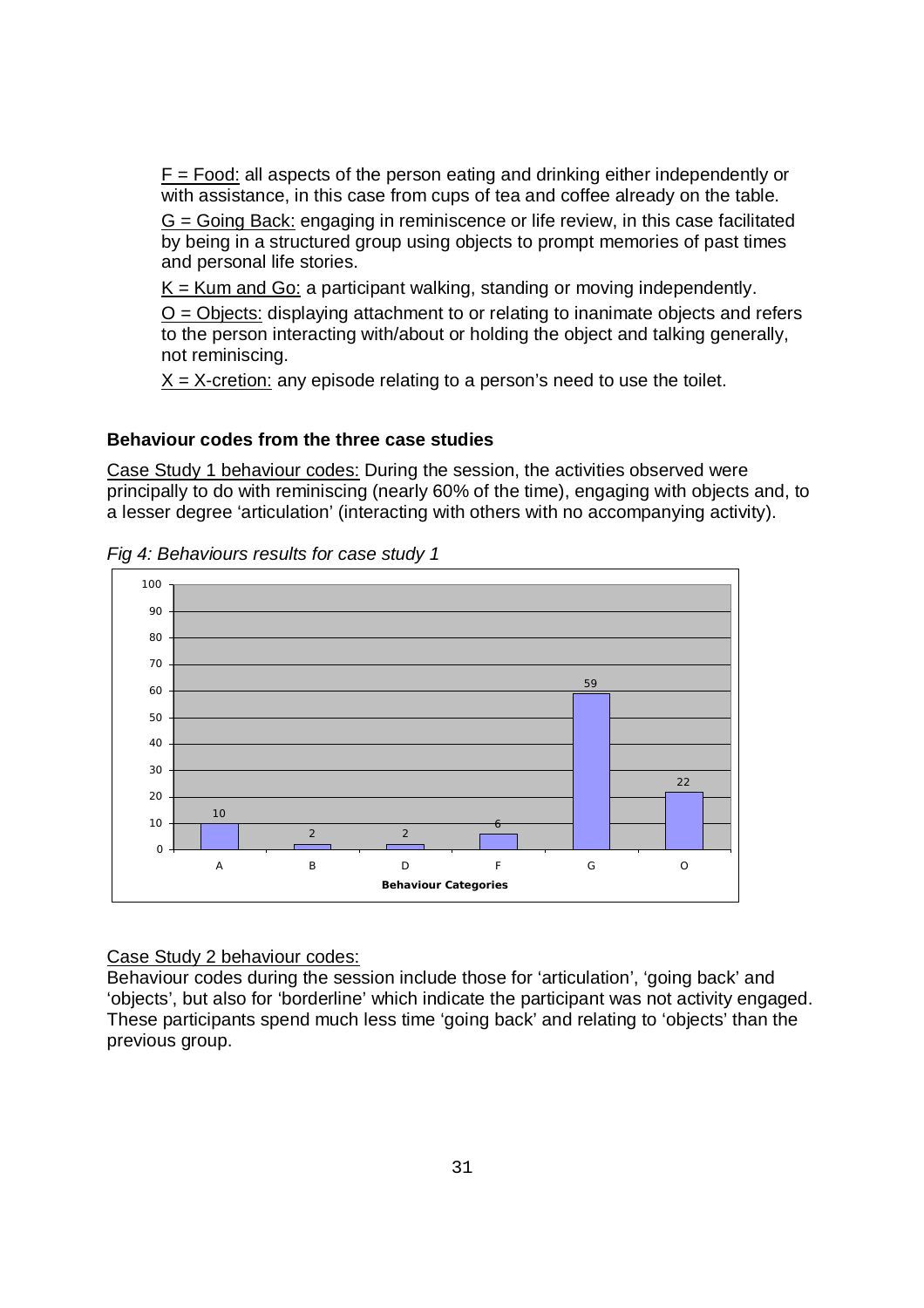*Fig 5: Behaviours results for case study 2*



Case Study 3 behaviour codes:

Behaviour codes during the session include those for 'going back', 'objects' and 'articulation'. The 'F' for food relates to tea and biscuits during the session. In terms of the amount of time 'going back' and relating to 'objects' it sits between the previous two sessions.





**The reasons for the differences between sessions will become clear in the descriptions of the sessions, interviews and recommendations.**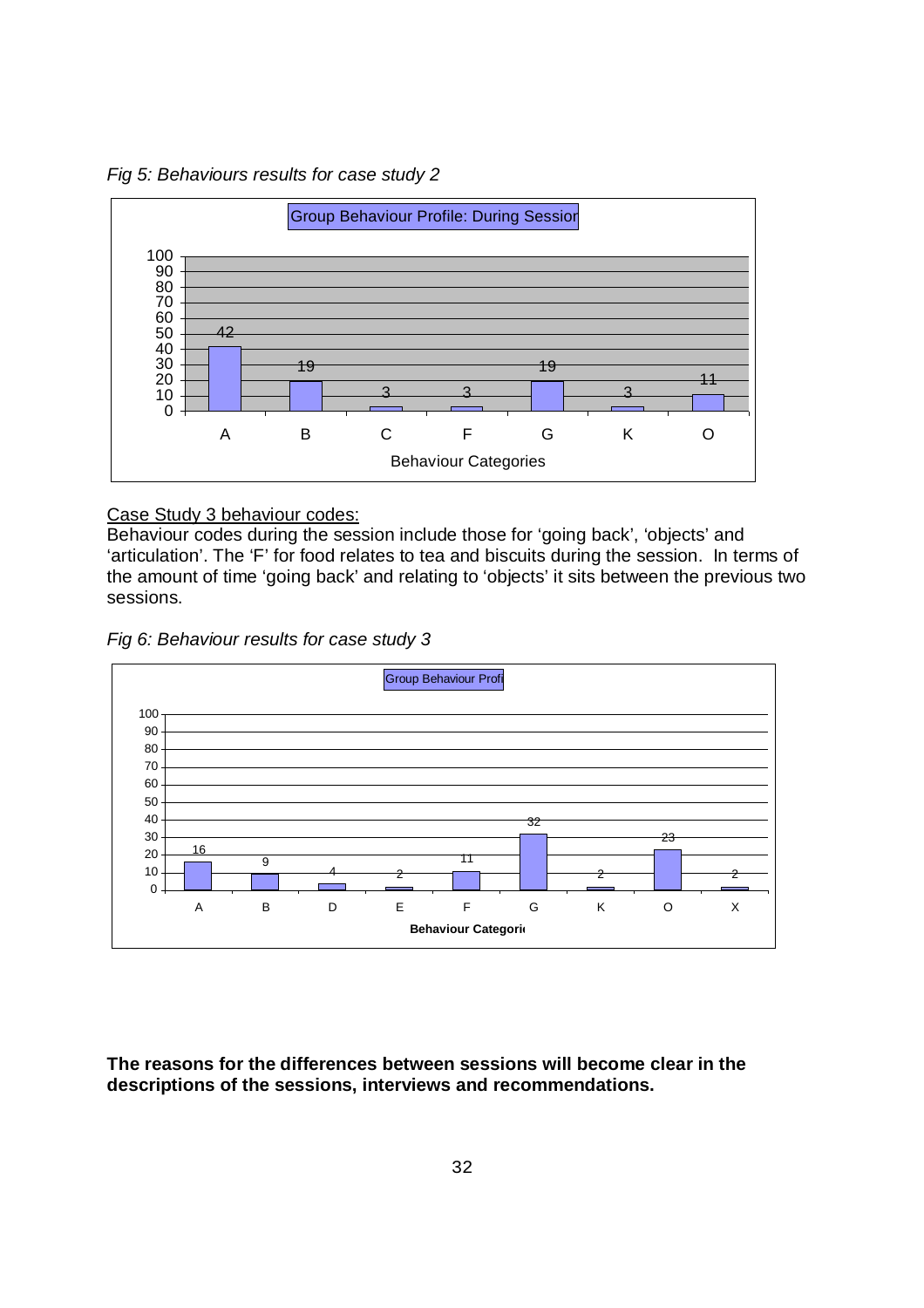#### **Mood and Engagement (ME values)**

Well/ill-being scores assess the mood and engagement of those being mapped, they are also known as ME values. These can range between -5 and +5, with +1 being considered a 'neutral' state. In the observations for this evaluation, wellbeing scores between -1 and +5 were observed in the sessions (no scores -3 or -5 were observed). A description of what these scores mean is provided below:

-1 = the person showing small signs of negative mood or being totally uninvolved and disengaged from their environment, in this case sitting with eyes closed for a whole 5 minute timeframe.

+1 = a neutral mood state with an absence of outward signs of positive or negative mood and/or the person may be alert and focused on their surroundings with brief or intermittent engagement in an object, other person or activity.

 $+3$  = the person appearing content, happy and relaxed with considerable positive mood and/or the person may be concentrating or distractible with considerable engagement in an object, other person or activity.

 $+5$  = the person appearing very happy, cheerful and buoyant with a very high positive mood and/or very absorbed and deeply engrossed or engaged with an object, other person or activity.

Case Study 1 wellbeing results: This session showed unusually high levels of wellbeing. The mapper commented that the highest levels of wellbeing and engagement were observed when the objects triggered past life memories; this was experienced by every participant at several points during the session, when values of wellbeing of +5 were coded.



*Fig 7: DCM well/ill-being results for Case Study 1*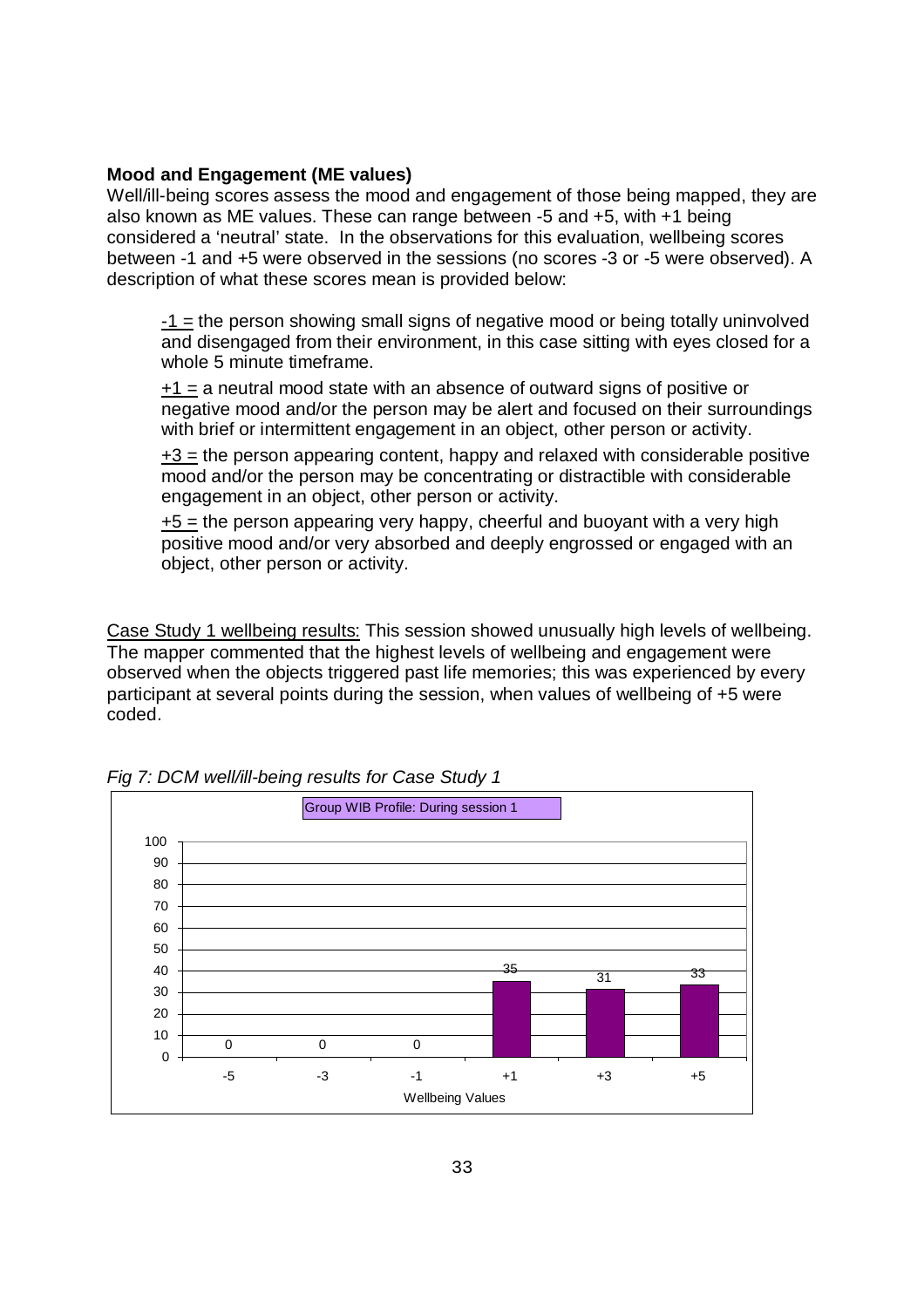Case Study 2 wellbeing results: A range of ME values were observed. The three people being mapped generally coded with neutral or high levels of wellbeing throughout, however, one participant was disengaged for one 5-minute time frame and coded as -1 (withdrawn and out of contact).

One participant who has a tendency to giggle and repeat comments did so for one time frame without receiving a response from anyone, and appeared anxious until supported by a care worker.



*Fig 8: DCM well/ill-being results for Case Study 2*

#### Case Study 3 wellbeing results:

ME values for the group were positive or neutral, no negative values were recorded.

*Fig 9: DCM well/ill-being results for Case Study 3*



**Again, the difference in ME Values between Case Study 1 and the other two will be understood from descriptions of the sessions and interview findings.**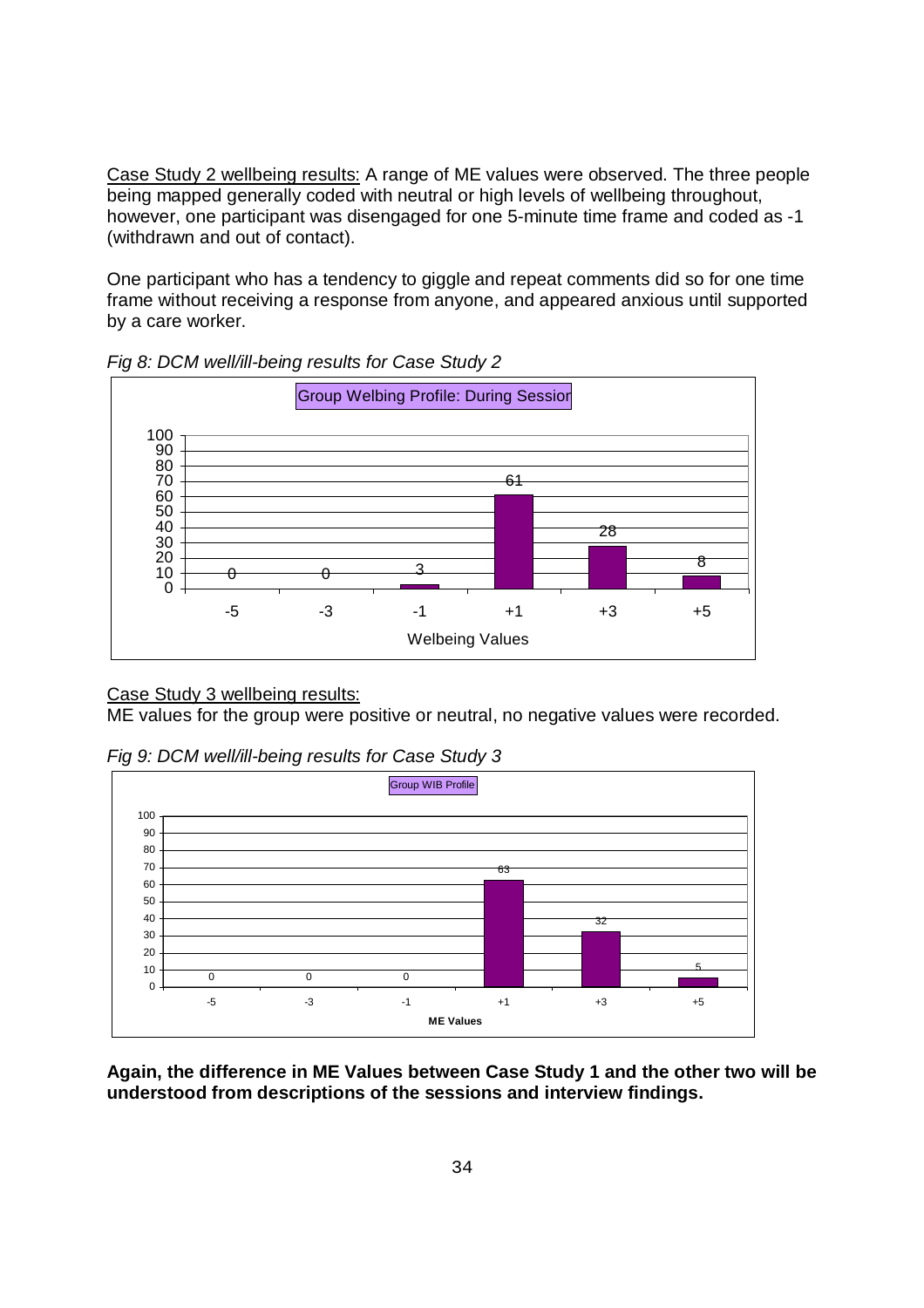#### **6.2 Exploring the Context of the DCM results**

The older versions of the DCM guidance gave tables enabling well-being scores to be compared to baseline figures. The latest edition of the manual<sup>29</sup>, however, does not provide these tables as (it is explained) they were not based on published data and because scores have been found to vary according to the particular characteristics any group being observed (e.g. levels of dementia). Work is underway to build a database of DCM results in order to provide contextualising information for those involved in research and evaluation. It will be difficult, however, for those readers unfamiliar with this observation tool to make any sense of the results above without some contextualising information. The chart below shows results obtained by Brooker and Duce<sup>30</sup> when comparing wellbeing of care setting residents in three circumstances - in reminiscence therapy, structured goal-directed group activity (e.g. crafts) and in unstructured time. This diagram is included to help contextualise the results for the reader new to DCM with the caveat that, as explained above, many factors will influence scores obtained.



Fig 2: Well-being results obtained by Booker and Duce

L,

The codes in this diagram show that both reminiscence and structure 'activity' result in higher (i.e. more positive) wellbeing scores (ME Scores) than unstructured time. (Scores for unstructured time are principally +1, there are few +3 or +5 scores). Furthermore, reminiscence has the potential for more positive results than 'activity'. Overall, scores of +1, which are considered 'neutral' are the norm.

<sup>29</sup> Brooker D and Surr C (2005) *Dementia Care Mapping: Principles and Practice*, University of Bradford

<sup>30</sup> Brooker, D. and Duce, L. (2000) *Wellbeing and activity in dementia: a comparison of group reminiscence therapy, structured goal-directed group activity and unstructured time*. Ageing & Mental Health, 4 (4): 354-358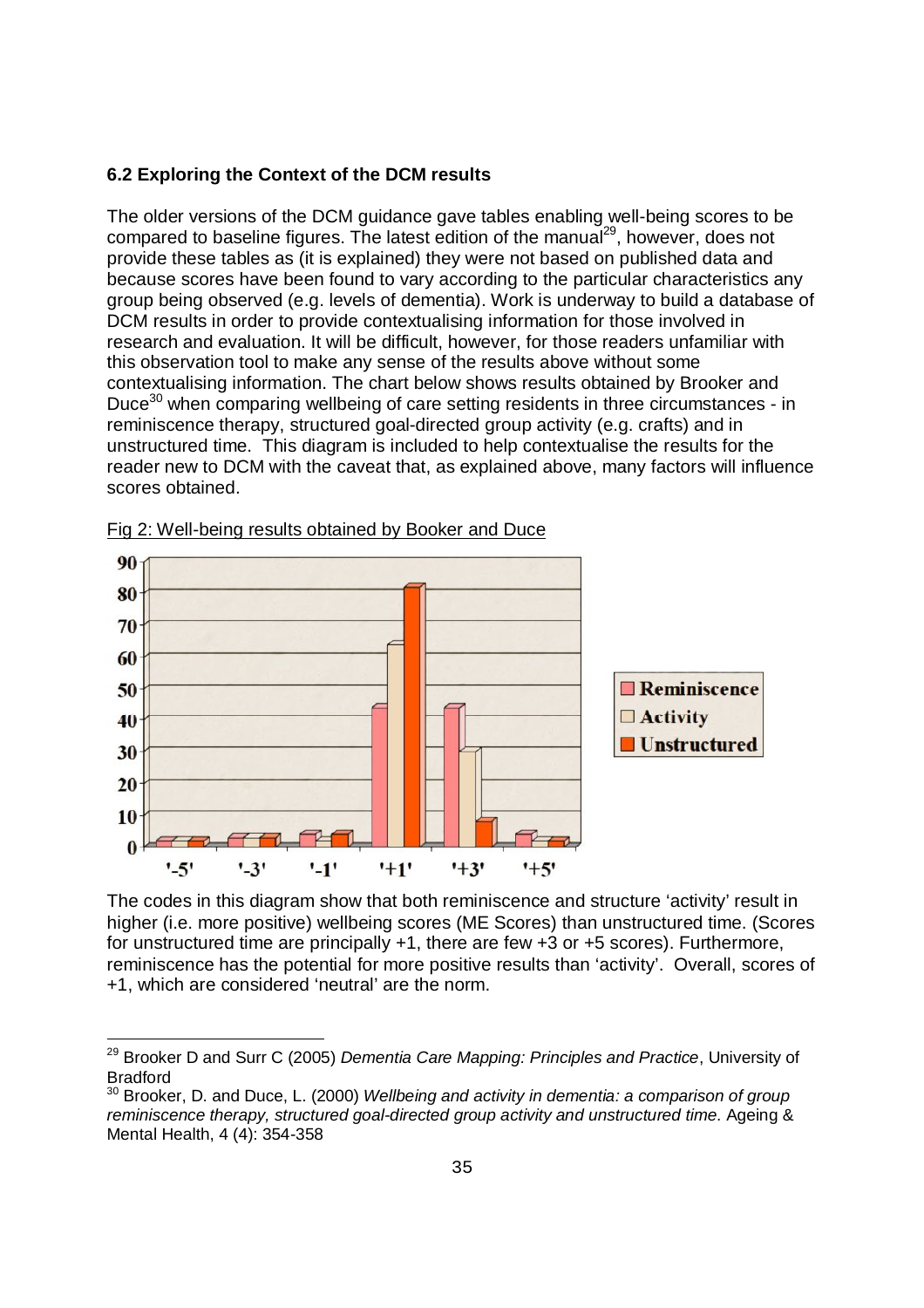#### **What level of evidence do these case studies provide?**

As explained above, these case study observations are not intended to provide clinical evidence for the effectiveness of reminiscence sessions in care settings. The study design, the short timeframe during which the DCM mapping was carried out, the small sample numbers and the lack of a control group mean this is not possible, and this was never the intention for this evaluation. The combination of the qualitative observation and the DCM mapping (which was carried out by a very experienced mapper) are intended to generate insight and understanding within the context of this qualitative evaluation. The observations have led to a robust assessment of the quality of provision of the three very different sessions, generated insight into how they may benefit those involved and given some understanding as to what factors affected their success.

#### **6.3 Descriptive / narrative reports of the case studies**

#### **Case study 1**

#### **The residents and the set-up**

Staff and volunteers from the museum shared objects from 1950's they had brought with them. The session was informal and involved eight residents and five museum staff (including volunteers). The residents were grouped around two tables; the two tables looked separately at a selection of objects and articles. There was quite a hubbub of conversation generated by the group activity. The objects were contained within two memory boxes - one of these a plastic storage box and the other the 'dressing table' reminiscence resource; these were swapped around half-way through the session.

A table of four residents and two museum volunteers was observed by both evaluators. The four residents being observed had moderate dementia. Two of them needed higher levels of support and prompting in order to reminisce (with the volunteers handing the objects to the person and asking questions) the other two participants appearing to reminisce more easily and spontaneously

#### **The session and the residents' reactions**

The two volunteers at the table being 'mapped' presented to the group a scaled down model of a 1950s style dressing table cabinet with drawers, cupboards and a mirror. Various hats were handed around. The men were particularly interested in these, trying on the trilby and flat cap. One lady picked up a hat and began to talk about her school days to the person next to her. One lady puts on two hats at one time in a comical way. This led to one resident recalling the phrase

#### *'Red hat no drawers'*

Other objects such as bow ties and cigarette packets were talked about for some time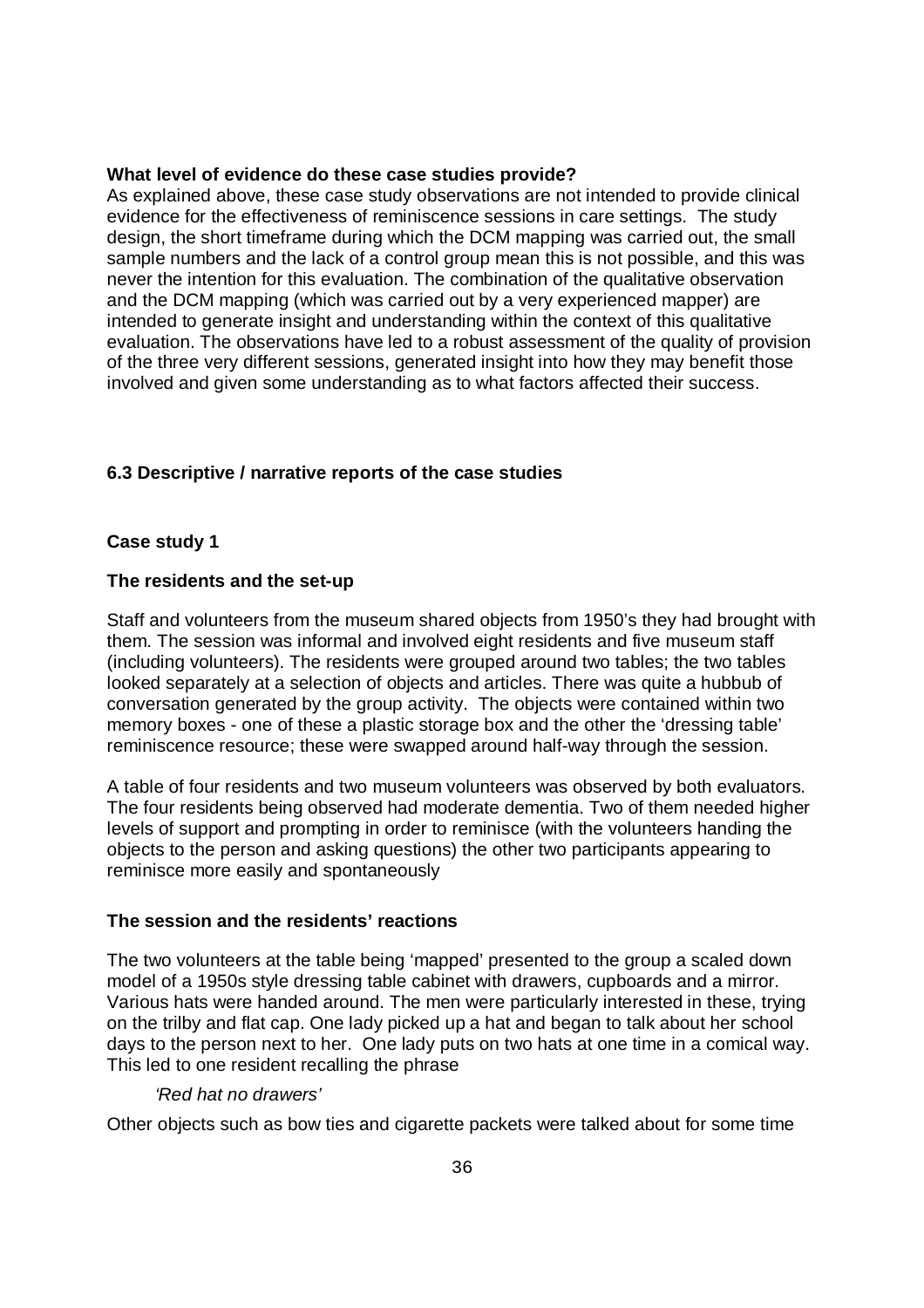by the men to each other. The old theatre glasses caused some group laughter as a participant looked through them the wrong way round, then explained to another how not to use them.

People told anecdotes from their past. One lady talked about how she taught Diana Dors to swim and relayed a story about how she had avoided having to sing a difficult high note when singing solo at a Sunday School performance because she accidentally fell off the stage.

*'Diana Dors lived with her mother and father near the Swindon Old Town Cinema. We had a wonderful stretch of water right in the country. We had the latest in diving boards. She used to wait there to be photographed. I pushed her in'* 

The objects were handed around or placed on the table at a very relaxed pace, giving plenty of time for everyone to see and touch. The texture of some objects, particularly the lace handkerchiefs and kid gloves, was felt or stroked, which helped to prompt memories, but also some discussion about the textures themselves.

Residents reached out for and engaged with objects of their own accord, one lady had a really good go at opening a lipstick that was stuck; she really persisted with it. The gentleman sitting closest to the cabinet began to open cupboard doors to see what else was inside, which sparked a conversation among all four about the game 'shove ha'penny'. An examination of the high heeled shoes, nylons, jewellery and make-up inspired reminiscence about going out and dancing, with lots of laughter and smiles from all four participants. One lady teased one of the men about wearing eye-shadow as it was handed round.

#### *'I went dancing before I was twenty. That's where you met the fellas!'*

A little later on, one gentleman was engrossed in reading an old newspaper with a big smile and the two ladies were looking through an old recipe book together sharing memories. A gentleman studied with great absorption a pair of fine leather shoes.

A volunteer skilfully facilitated the quieter of the two gentlemen into a sustained conversation about his RAF days (coded as +5 on the DCM Mood and Engagement scale). Staff at the care setting had explained that many of this person's expressed memories from this time are traumatic, but the quiet one-to-one interaction with the volunteer using objects from the time seemed to support his wellbeing to a high level on this occasion. Whilst it is speculation, it is possible that his positive responses may have been facilitated through the use of objects leading to the recall of positive (rather than solely traumatic) memories.

At times, the objects were just held, sometimes manipulated or shown to others and talked about in general terms. Residents investigated the objects they weren't familiar with or couldn't get to 'work'. Several times residents demonstrated how to use the objects or 'mimed' actions; their animated behaviour being in contrast to a more passive state observed before the session. It seemed important that the participants were able to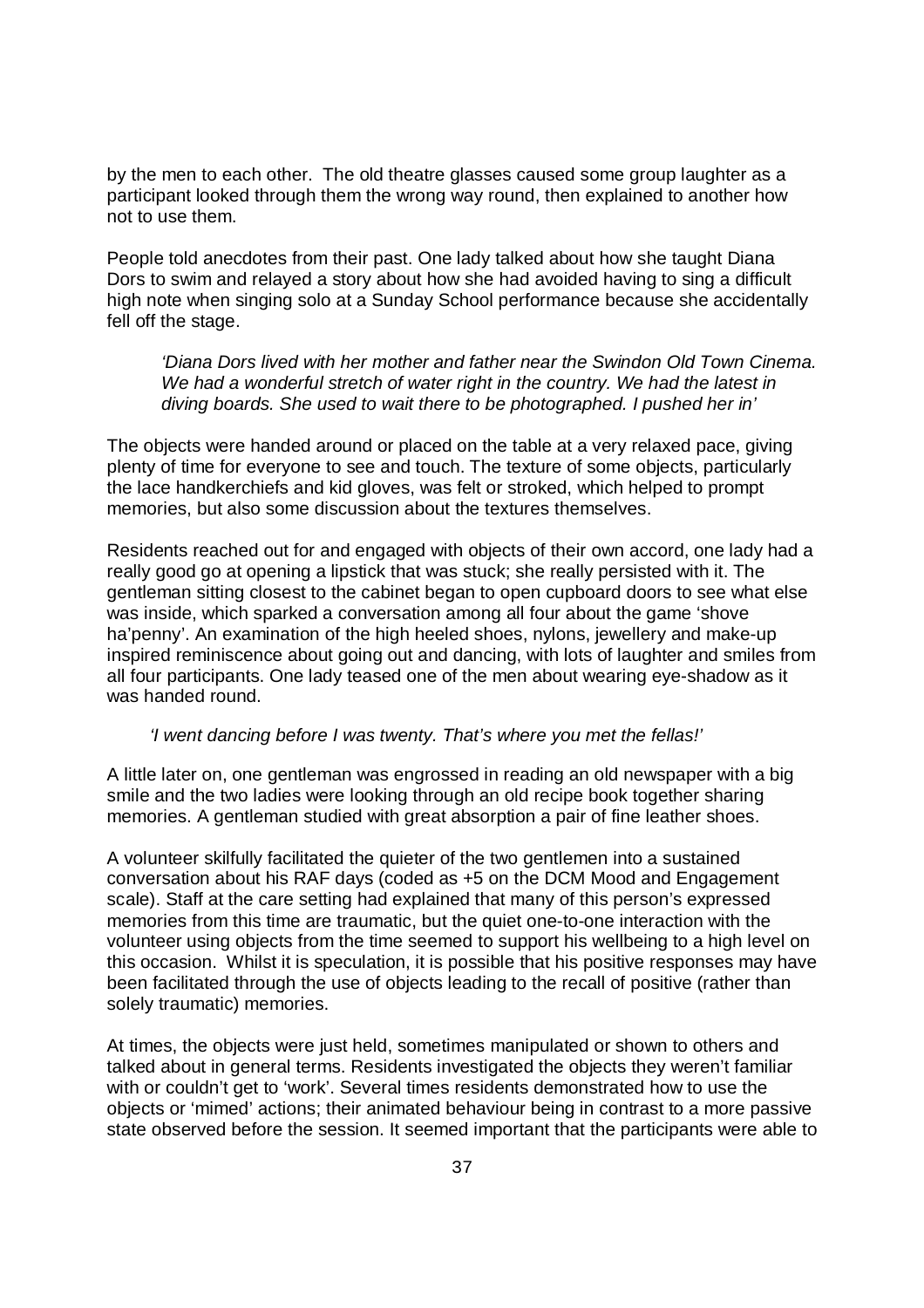do this, as the mimicking of an object's use seemed to support the accessing of memories, perhaps through the body 'doing'.

Conversations were rarely held across the whole group. More commonly, residents would chat with their nearest neighbour, either another resident or a museum volunteer/staff member.

As the evaluators were leaving, the quieter lady from the observed group joined them, continuing her conversations and laughing with great enjoyment about her dancing days; her wellbeing and confidence apparently improved, throughout the course of the session.

#### **The Care Setting Staff**

The member of staff at the Care Setting who organised the session felt it went very well. The activity was able to bring back some lovely memories for the residents and was entertaining, as evidenced by the laughter. Residents with dementia were able to join in. The session was seen as having lifted the mood of the residents, with some of them commenting positively about it in the afternoon (the session was in the morning). The staff member felt that the hats worked very well, as did the books and magazines, because they evoked emotional responses. The specially shaped dressing table was also a good idea.

This member of staff had carried out reminiscence activity before using newspapers, but it hadn't appeared to work so well; he speculated that this was possibly because of a lack of knowledge or first-hand experience about the objects (it may also be due to not having such high staff ratios). The sessions at the care setting (there were two sessions altogether) had consequently showed him the possibilities of reminiscence and resulted in him feeling more positive about it. He had not previously had training in reminiscence and expressed an interest in this.

This member of care staff was asked about the value of volunteers delivering this activity, as opposed to it being done in-house. He felt that the two things were different, as volunteers are able to have a different relationship to residents 'more like friendship'; additionally, when people come in to the home there is a sense of occasion and 'razzmatazz'. It lifted the atmosphere.

#### **Museum staff and volunteers**

Including the evaluators, there were fifteen people present at the session. The group was based in the sitting room of one of the residential flats at the care settings. A bigger room had been planned for the session but was unavailable at the last moment. The noise level was at times quite high, which could make it hard to hear, particularly as one volunteer did not have sharp hearing and because one of the residents spoke quietly. Lack of space also made it difficult to spread out the equipment.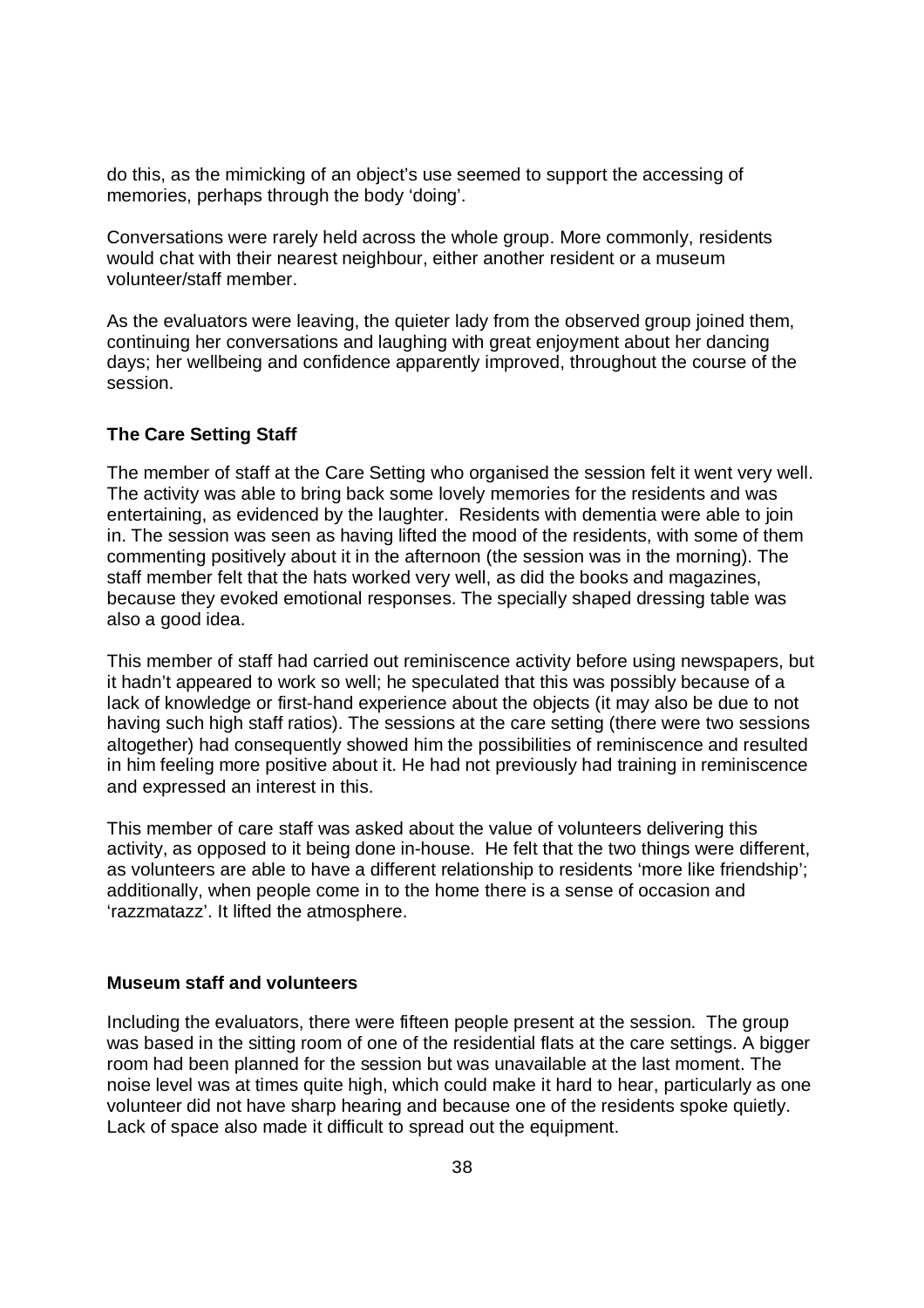This session had an unusually high ratio of staff to residents. Museum staff and volunteers felt this contributed to the session's perceived success; a past session had involved a larger number of residents and was not felt to have worked so well.

*I don't think you can communicate properly with more than 2 people at a time.* [Museum staff / volunteer]

*I think it's quite important, because you not taking a class, you're having a conversation* [Museum staff / volunteer]

Some objects worked particularly well in the session (for example the hats), the museum volunteers noted, however, that responses to objects varied from session to session. A member of staff commented that, with some objects, a level of knowledge was required to get a conversation started, for example she had difficulty with a tablecloth embroidered with the signatures of old film stars whom she did not know. This staff member suggested that the memory box contain further information about this and other objects as, at present, its potential for stimulating conversation was less than it might be. This issue of a lack of knowledge of objects in memory boxes was also raised by the member of care setting staff interviewed.

*… some of the things I haven't got enough experience yet to know how to put them over.* [Museum staff / volunteer]

#### **Reflections from the evaluators and development points**

Lack of space meant that there was difficulty in seating everyone and, once in, it was impossible to move around the group or easily leave the room. Whilst the noise level was at times quite high, this was also a strength of the session as there was a feeling of high energy, hustle and bustle which was quite exciting. The television in the room was left on which added, perhaps, unnecessarily to the noise.

The seating arrangement, in small groups around tables appeared to work well and gave the opportunity for group discussion with the whole table and one-to-one discussions with neighbours; in the session the conversation ebbed and flowed in a natural way between the whole table and individuals. The relaxed pace of the session was a success factor in its delivery.

The number of staff / volunteers enabled 'quiet one-to-one support of participants' in some instances - this would have been difficult without these staff ratios and a factor in the success of the session.

The lack of space on the day meant it was not possible for most people to have access to the 'dressing table' to get things out for themselves. The volunteers took objects out and laid them out, which meant that residents lost out on the 'discovery' element of the dressing table which is a very tactile object. This was beyond the control of those doing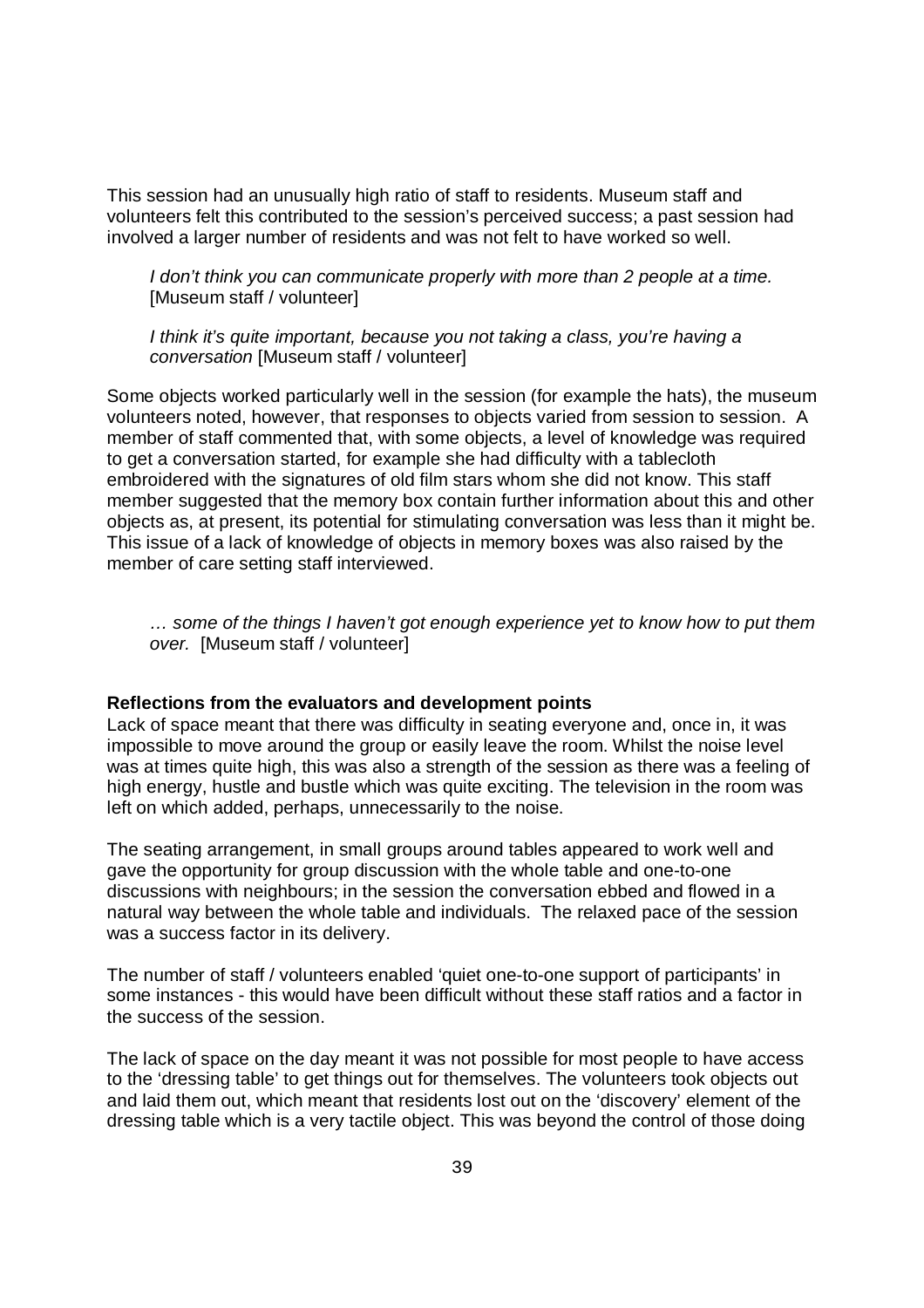the session due to the last minute room change, but is a point for consideration for the future. The cups from the cup of tea, which preceded the session, were left on the table which felt confusing when the objects first came out.

There were several residents in the room who did not join the session. All had been invited and some declined to join but nevertheless might have been given opportunities to join in at a later point.

Objects with textures worked well in the session and the sensory value of objects could be considered when planning boxes as they may help promote memories (textures, shiny colours, sounds, smells). The same observation was noted of those objects that encouraged movement of some sort, for example, mimicking an object's use.

#### **Case study 2**

#### **The residents and the set-up**

The session began just after 10.30 a.m. Residents had been invited to the lounge during the morning. Museum staff and volunteers (one paid member of staff and two volunteers) arrived a little late due to poor driving conditions after a long journey and started the session immediately. The room had been set up with a table from the dining room. Museum staff asked care staff whether it was better to invite people to sit at the table or stay in their chairs, and care staff said it would be better for people to stay in their chairs. There were ten residents in the room, a small number of these formed a 'sub group' in a bay window, the rest were seated around the edge of the room. There were two members of care staff present throughout the session, they had also been present when residents were waiting for the session to start. With the three museum staff and two evaluators the room felt full.

The home manager came in and introduced the residents to the museum staff. The dressing table was put on the table and objects subsequently handed round to residents by the museum staff. The objects are consistent with the 'dressing table' theme; hats, grooming objects such as combs and brushes for both men and women, stockings, a lavender bag, ties and belts.

#### **The session and the residents' reactions**

The objects that seemed to work very well were the hats. When several hats were put on a tray table in reach of the residents, one gentleman picked up a colourful lady's hat and put it on to the obvious amusement of the ladies next to him; there was sustained laughter. Later he swapped this hat for a trilby and a lady sitting near him laughed and said

*'You look older in that…you look like your father!'*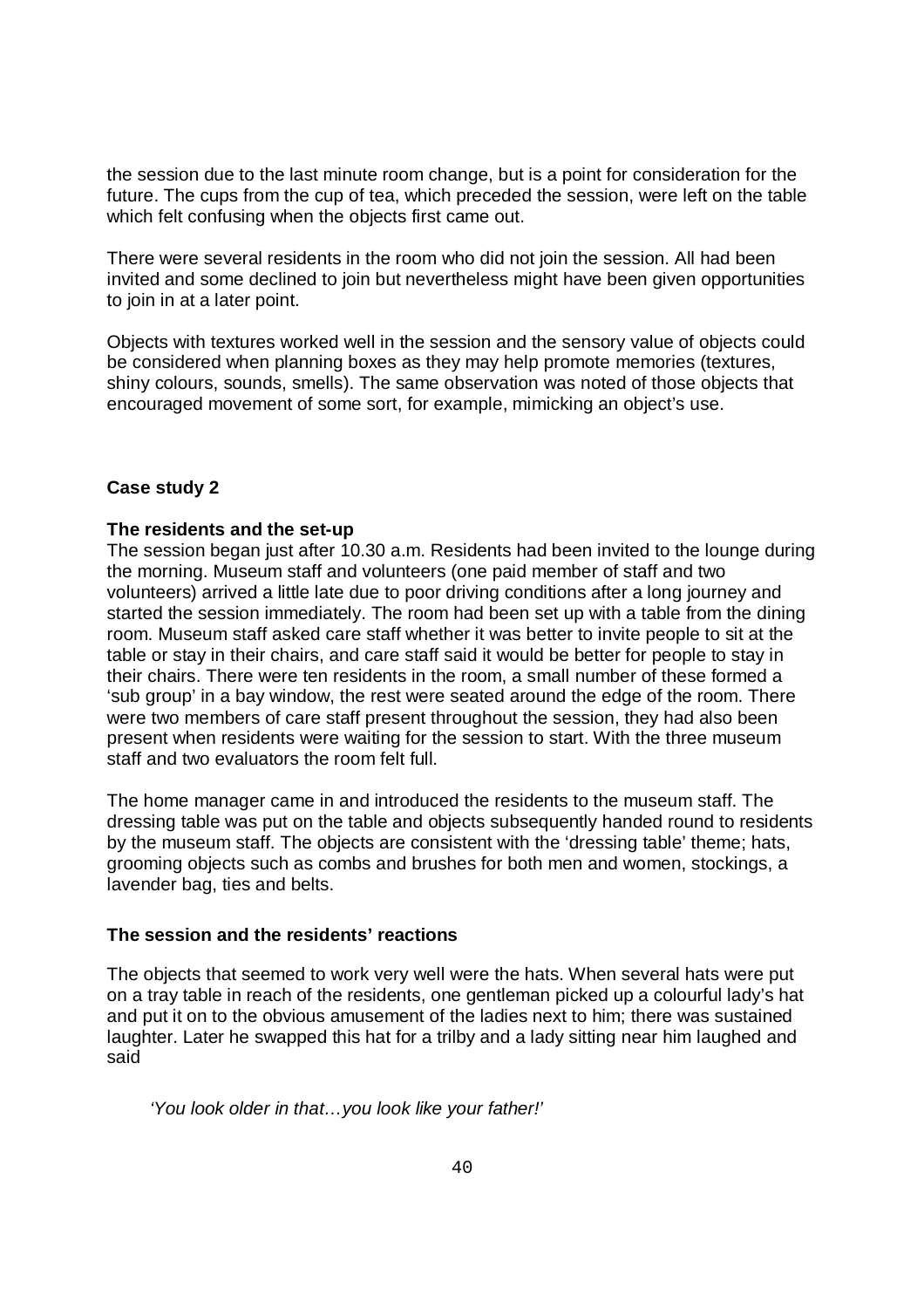He took this comment in good part; in fact they seem to enjoy the interaction.

The other ladies in this 'sub group' sitting in the bay window also tried on the hats. The hats were distributed to other residents but they didn't try them on. One was beaded in an ornate way and one lady commented on the amount of work that had gone into making it.

One lady talked at some length about the fact that she played the piano by ear and was encouraged by her mother who had more than one piano in the house. She also taught her husband to play

#### *"He asked me what to do, then he became quite good!'*

A cummerbund and several ties including a bow tie were handed to the gentlemen sitting on one side of the room. The member of museum staff who gave him the things then took other things out of the box to give to someone else, so the gentleman with the ties was left holding them with no one to talk to about the objects.

Another museum volunteer sat next to two ladies on the other side of the room and engaged one lady in conversation, occasionally leaning round to talk to the other lady. However, it was hard to maintain contact with both ladies, because of the arrangement of chairs and the lady at the far end eventually left the room, having said she wanted to go.

Two ladies in the 'bay window sub-group' talked about dancing and clothes. One lady, having talked about her many dresses and said

*'My husband was in the army and I didn't see him for two years. When he came back I wore them all.'*

One lady in the group had a piercing laugh, which was almost constant and did not appear to be a laugh of pleasure. It meant that the noise level was high and it was hard to have intimate conversations.

The session seemed to be most successful for the people in the sub-group sitting in the bay window of the room. They were seated centrally in the room and the energy of the group was concentrated in that area. The attention focused around that group of people pulling the museum staff's attention as well as that of other residents.

The set-up did create difficulties in engaging residents. The volunteers had to take objects to several people and then it was difficult to focus in on any one individual in order to encourage conversation. Residents were consequently sometimes left with objects and no one to talk about them with. In these cases, there was also little opportunities for interaction between the residents or the possibility of residents taking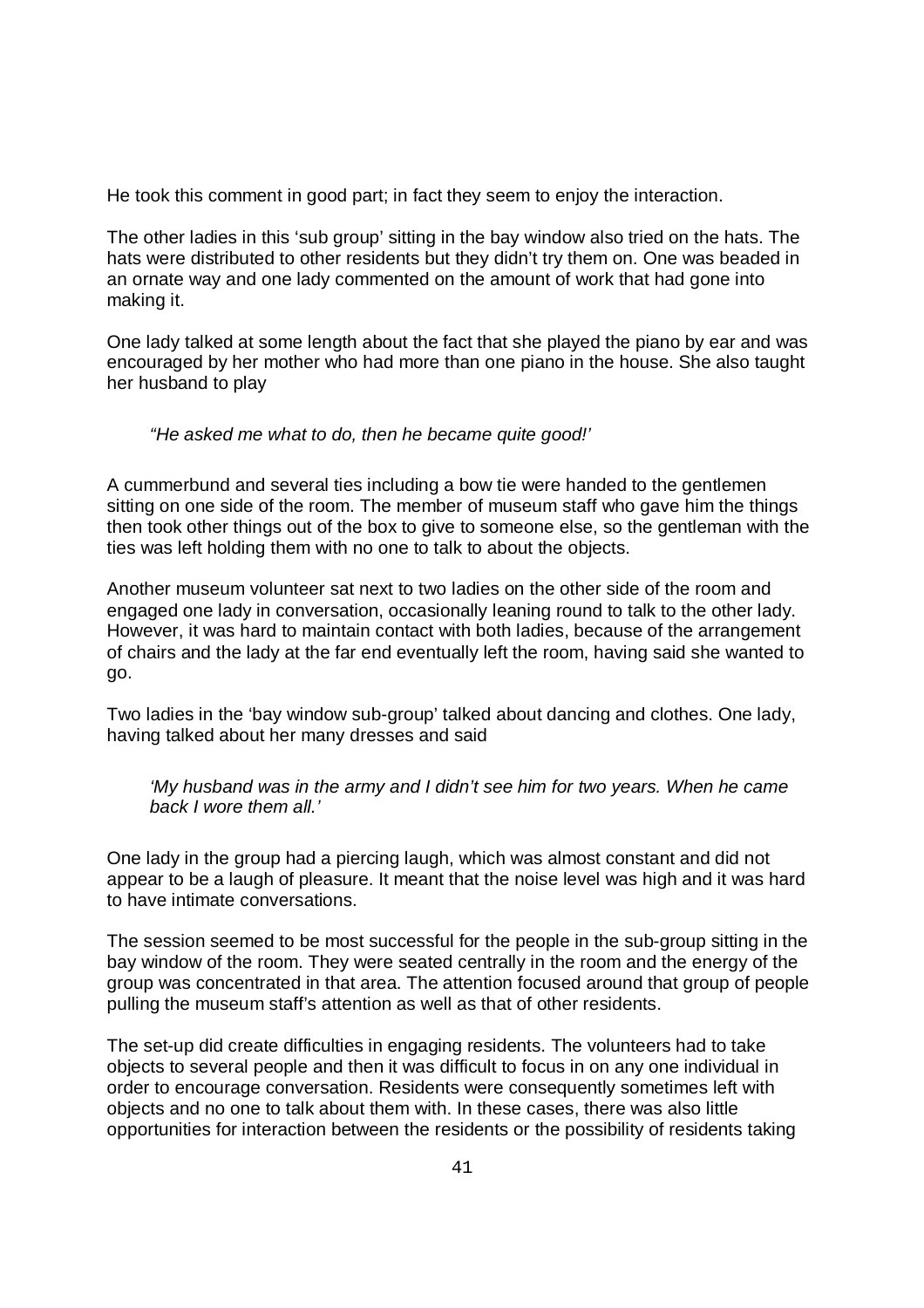initiative and spontaneously picking up or selecting objects (off a table for instance).

In some cases objects were shown to residents and not handed to them. It may be that this was done in order to address as many people in the room as possible by showing the objects to the whole group. This resulted, however, in residents not having the opportunity to have a sensory experience. Quite a directive approach in questioning was used in this instance, for example, 'Does anyone remember these?' resulting in few responses from residents.

#### **The Care Setting Staff**

Care setting staff involved themselves in the session; two care workers were present for the whole of the session and been present beforehand, supporting residents to get settled in the room and chatting to them while they waited for the session to start.

Care staff at the time felt that the session has been particularly helpful for some residents (but not all) in giving them opportunities to interact with one another, staff and museum volunteers and staff.

#### **The museums volunteers and staff**

The session had been different to a previous one at the same care setting when there had been fewer residents (five as opposed to ten) and it had been possible to put a small table in front of them. Although there had been dialogue with the care setting prior to the session, the main contact (who had also been on training) had not been able to be present on the day which may have contributed to the problem. At this session there were more residents and they were sitting in big, heavy chairs that the museum staff felt would have been difficult to arrange around the table. Road conditions also meant that when museum staff arrived there was not much opportunity to consider this issue. On the whole, they felt that, although some residents did benefit, it was not as successful as the previous session.

The number of residents and the layout caused difficulties, one of the team mentioned having to make a conscious decision to focus on a particular participant who was hard of hearing, knowing others may not get so much attention. Another wondered if it were possible in future to find out about residents interests from the care home in order to provide relevant objects. One of the staff present mentioned that while normally talkative, she occasionally found it difficult to keep conversation going when getting a minimal response; as in the previous case study, this volunteer also asked for further information about the objects in order to assist her when stimulating conversation.

#### **Reflections from the evaluators and development points**

The session was run at a relaxed pace and participants engaged with and manipulated some of the objects, particularly the hats. There was quiet one-to-one support of the residents, all of whom at various times experienced considerable levels of wellbeing and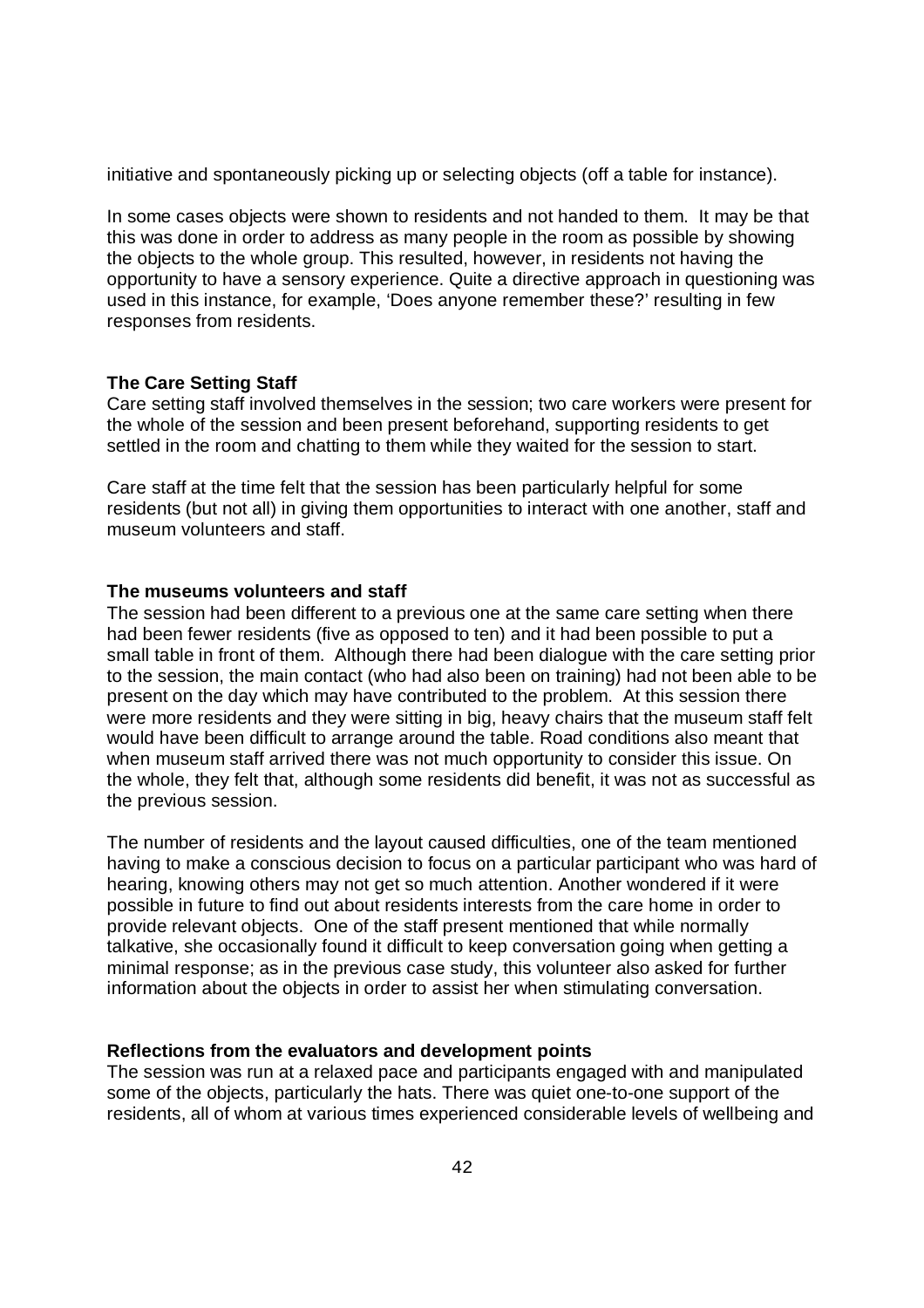engagement. Not all objects triggered reminiscence and a wider range of objects, for example relating to the local farming scene, may have been useful.

The numbers of people in the room and their positioning in chairs around the perimeter of the room meant that the effectiveness of this session in supporting people to reminisce was impeded. Residents could not choose objects themselves and because they had relatively few opportunities to handle the objects, the full potential of the objects to release memories was often unrealised.

#### **Case Study 3**

#### **The participants and the set-up**

The session began as people returned from lunch to the activities area of the centre. The room had been arranged with chairs grouped around a single table, excess furniture having been removed from the room.

The session facilitator put on some music (Fred Astaire) in the background as people came in. There were four service users in the session, all of whom have dementia which affects them in a variety of ways; care staff in the DCM pre-meeting had commented on worries about one lady's of engagement while attending the day centre due to her verbal communication difficulties. It was felt that sometimes her tendency to repeat phrases and other efforts to communicate 'irritated' centre attendees at times. People around her were not sure how best to engage her in activities.

Two of the care staff team were also present at the session.

#### **The session and the participants' reactions**

The session started informally with a hot drink and biscuits. There was some interaction across the whole group at this informal stage. The only gentleman in the group related a story of winning a medal for athletics in Bengal when he was doing national service in the Royal Air Force. The facilitator retold this story to the others in the group as they had not heard and they responded. One lady said, as she clapped her hands 'That's wonderful', another said 'He got a medal!'

The facilitator introduced the topic of biscuits. The gentleman talked about large biscuits he had brought from the co-op that came in a tube. She then outlined what the session was about. She explained that she had brought some objects from the museum 'just to get us talking' and that there was no obligation for anyone to share memories and that it wasn't a quiz.

One of the ladies talked about how she had been ill and had problems with her memory. Her expression was one of loss but also tenacity in the face of her difficulty.

A trug-style basket covered with a colourful crocheted blanket was offered around and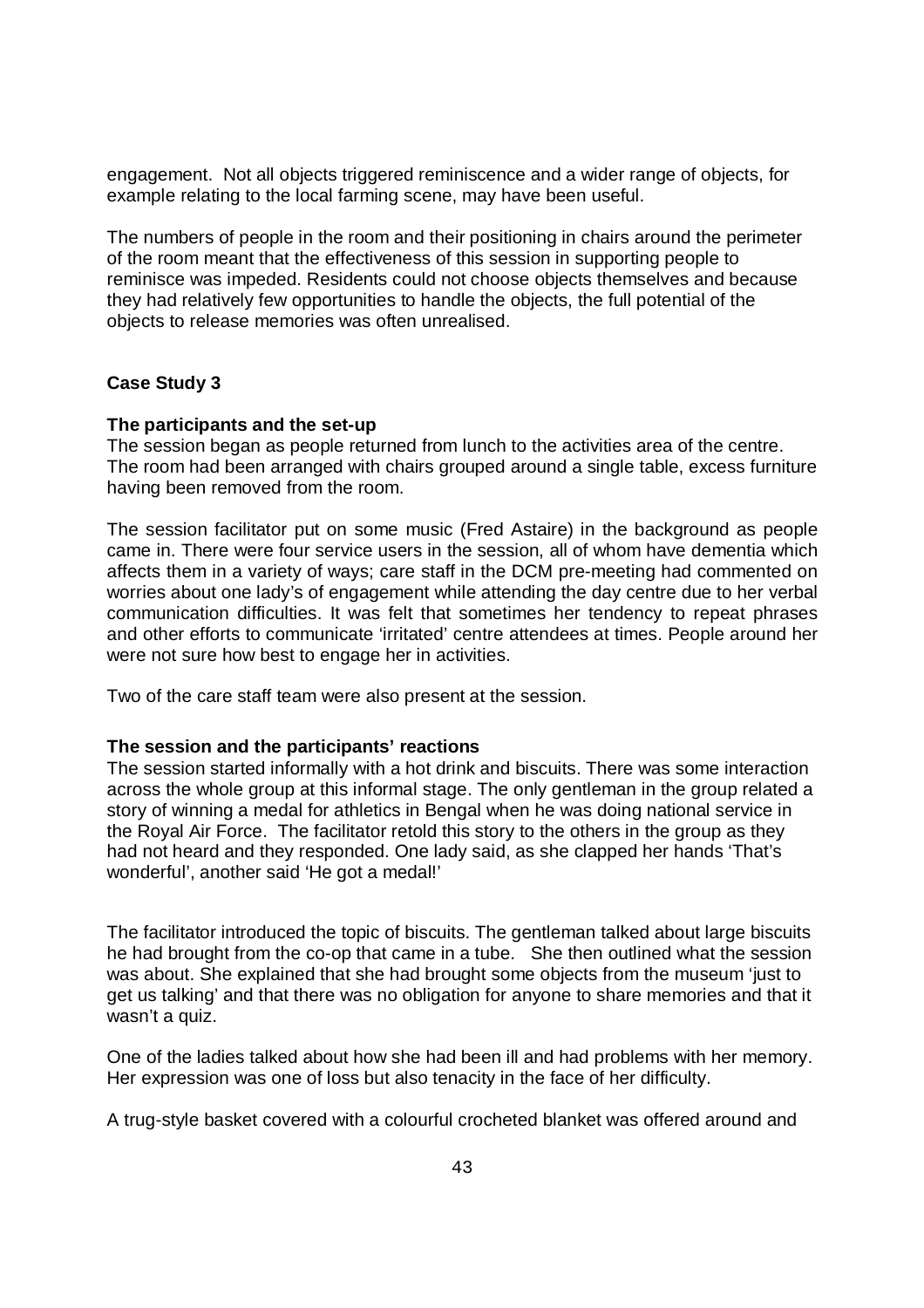each person was invited to put his or her hand in and draw out a 'mystery' object. The facilitator guided the conversation, inviting each person to identify and comment on the object they had chosen.

The gentleman identified a darning mushroom, a discussion about mending took place and he demonstrated how a darning mend is made by interlacing his fingers; he later talked about the fact that he darned socks when he was in the air force. This gentleman contributed a number of memories throughout the session, recalling, for example, an anecdote about how he could get into the Eisteddfod for free because his friend's house backed on to the show ground. They would jump out of the window and lift the flap at the back of the tent and get in for nothing.

The lady who had earlier acknowledged her memory problems told the group that she was from a family of thirteen children. She returned to her family later in the session recounting, for example, a detailed memory of her father, 'a very hard worker' who had a job delivering bread using a horse and cart, out on the road at six o'clock every morning. One day there was a thunderstorm, the horse bolted and her father ended up in hospital with a broken leg, but was back at work six weeks later. She remembered how her father and his horse were 'inseparable'. Her father's philosophy of life was

#### *'You've been given life, so get on and use your life.'*

At another point, when looking at some buttons, she was asked if she had ever made her own clothes and said

#### '*I can't always see myself in my family, getting on with my life. Part of me has been getting lost'.*

The participant with communication difficulties watched others select objects with a smile, then laughed when it was her turn and pulled out an old marmalade pot. She read the label and then made play with the phrase 'Chivers marmalade' repeating it many times in a rhythmic way whilst tapping her hands in her lap, which seemed to give her pleasure. She clearly engaged with the object and was coded in the DCM and O+1.

The next object resembled a plunger. It took time to identify this object and the facilitator revealed that it was a posser, used to wash clothes. This prompted the gentleman to reflect that his wife had a washing machine, implying that she had one before other people. He appeared proud of this fact.

#### *'My wife wanted one. I worked for British Rail and I got it.'*

The participant with communication problems was asked by the facilitator where one might do washing in one's home and replied 'at home'. This was one of the few times she directly responded to a question, however, she was attentive throughout and enjoyed using language to create rhythmic phrases. Later in the session she was handed a bar of Lux Toilet Soap and repeated the phrase "Lux toilet soap, Lux toilet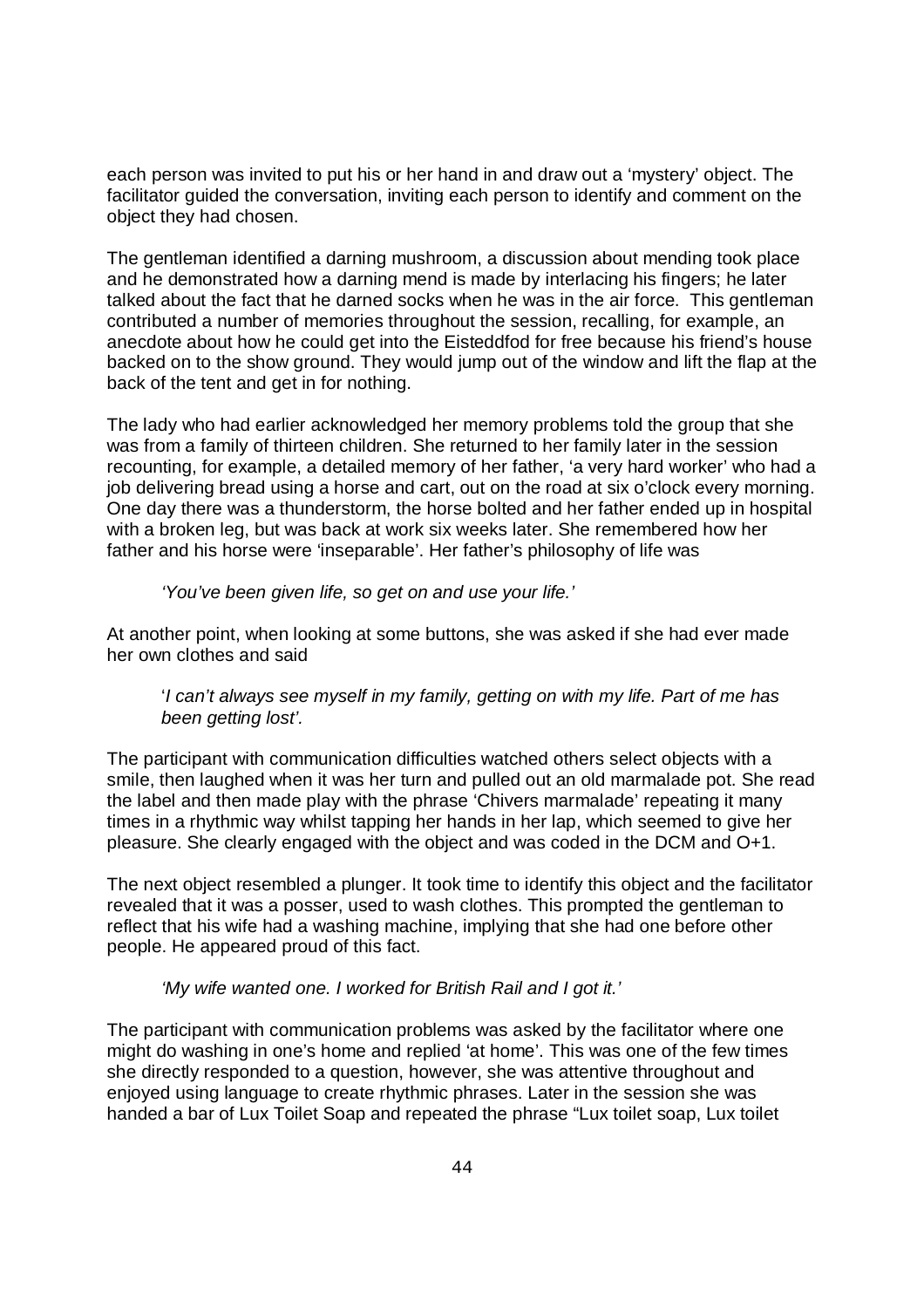soap" with apparent pleasure, coded with a ME value of +3. Whilst others were talking about the soap, however, she said under her breath 'What are they talking about, silly buggers'. At one point in the session, another participant felt her conversation was being interrupted by this lady making a noise slapping her own leg and said; "do you mind dear? I'm talking".

As the session progressed sustained conversation ensued about the possible purpose of some of the objects, with the facilitator asking questions of each participant. Sometimes the conversation was about the objects, at other times about personal life reminiscences.

The lady who had earlier acknowledged her own memory problems and the gentleman showed an active interest in what others had drawn out of the basket, leaning forward and commenting. At one point the lady encouraged the participant with communication difficulties 'Put your hand in…choose something'. The highest levels of wellbeing and engagement were observed when the objects triggered past life memories. These two participants spent the remainder of the group activity highly engaged in each other's conversation about their shared memories; coded as G+3/G+5.

The final participant who was sitting more closely to the table quietly listened and intermittently observed what was going on. She briefly engaged by picking up objects left on the table then putting them down. She appeared neutral in mood, coded as ME value +1 throughout the whole group activity. She also seemed distracted at times, looking at her watch. At one point, this participant had been asked about jams and marmalades and had replied, 'What am I supposed to tell you now'. At times she seemed uncomfortable when asked direct questions and replied that she didn't remember on a number of occasions. During the discussion about shopping, however, she mentioned a supermarket she had used, the Acme, and the benefit it offered.

*'you didn't have to walk to so many places'* 

She also talked about having clothes made for her.

The facilitator ended the session formally by thanking everyone. The conversations continued informally as the participants got ready to leave for home.

#### **Reflections from the museum facilitator**

The facilitator found the session was hard work as she felt that two of the participations were not necessarily getting much from it. In the groups she normally runs, not everyone has dementia, which might have contributed to the perceived difficulty. While the facilitator knows the centre, she did not know the participants and it is felt it harder to do a session 'cold'. She also felt that the way the objects were shared may have put one participant under pressure as she was expected to comment in specific ways. If she were to work with this group in future, she would consider a less structured approach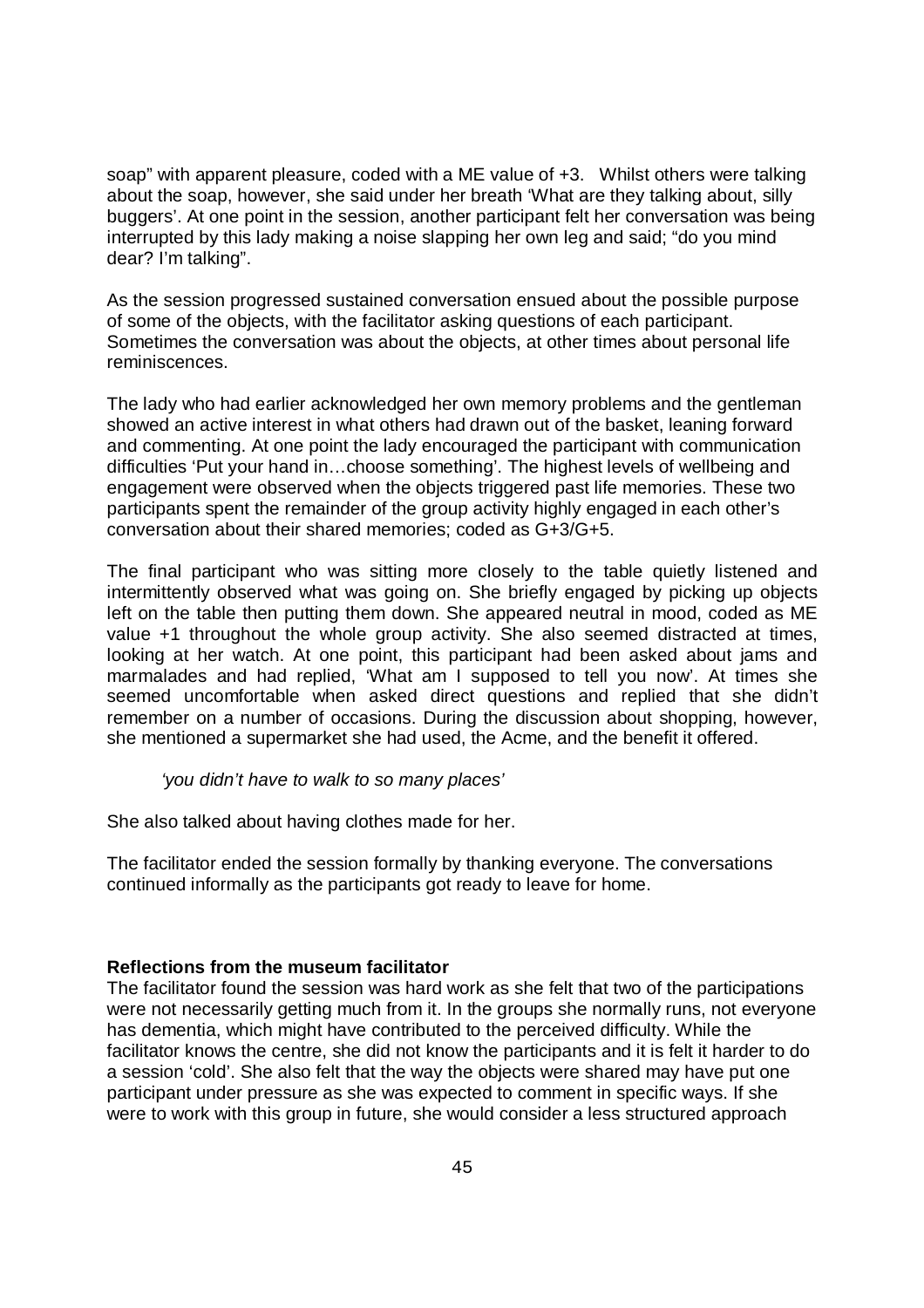and allow more opportunities for one-to-one work. She felt that using objects can be helpful to some people who don't want to say anything by giving them something to focus on.

The facilitator felt that, key to the success of these sessions, is relationship between the museum and care settings. This is because care staff have knowledge of the participants, and museum staff of the objects. She felt that ideally sessions should be jointly planned and expertise shared and that a series of six sessions in as many weeks works better than one-off sessions.

The facilitator felt that museums, especially social history museums, are well placed to do this work. She gets satisfaction from doing reminiscence work as it can feel isolated in a museum and it is rewarding to listen to people's anecdotes and the stories prompted by the objects.

The care setting this session was held at has done a lot of reminiscence work, but in the facilitator's experience, care settings with little experience can misunderstand the purpose of reminiscence. It can be used to 'fill time' and groups can end up being too large.

#### **Reflections from care staff**

A member of the care staff shared her reflections of the session. She thought the session was excellent and worked particularly well for two of the participants. She liked the use of the basket to reveal the objects one at a time and thought the group was the right size. She had noted that in bigger groups, especially where there are people without dementia present, those with dementia can retreat into themselves.

She was surprised at how little one participant contributed (the lady who seemed averse to questioning) and felt this offered some learning for different approaches. She observed that both this participant and the participant with communication issues seemed a bit bored at times. It was positive, however, that the latter's hand tapping and verbal repetition were quieter and less of a disturbance than usual.

On reflection, there could have been further discussions with the museum facilitator prior to the session. Care staff has been asked to fulfil a 'supportive role' but more detailed instructions would have been useful, for example, whether it was acceptable to individually talk to and support residents. This member of the care team and others at the centre have been trained in reminiscence techniques and use them as part of their work. She was positive about having external facilitators visit the centre, as she felt it enabled care staff to learn about other approaches and because they are fresh faces for residents. She was positive about continuing to work with local museums to deliver reminiscence.

In conclusion she commented on the improvements in wellbeing experienced by those in the session, that 'for those moments, those people are sharing of themselves and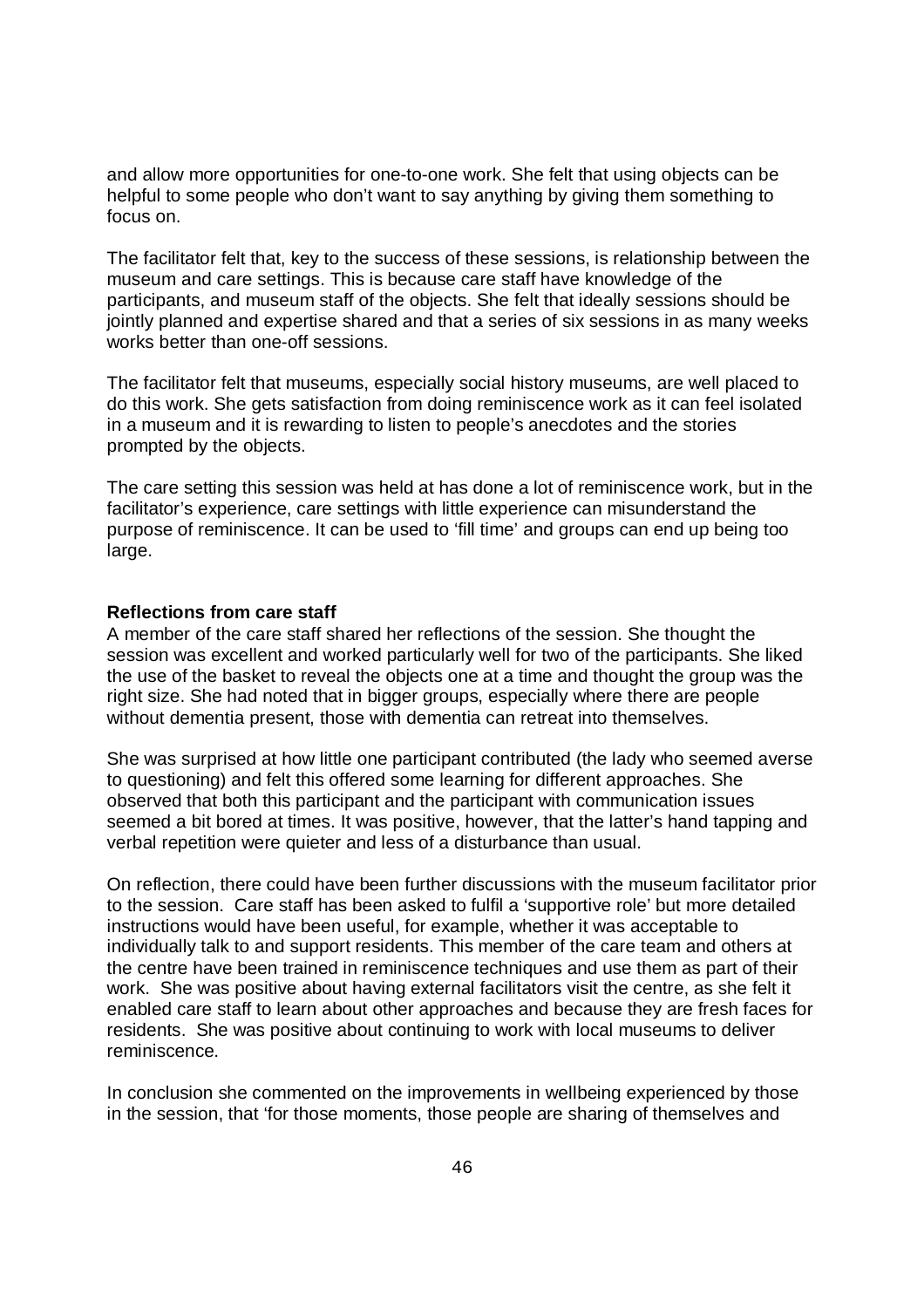being listened to, which can only be wonderful and beneficial'

#### **Reflections from the evaluators and development points**

The general atmosphere that the facilitator created during the session was warm. The group starting off with the popular topic of favourite biscuits and the enjoyment of eating and drinking was experienced by all present. The pace of the session was relaxed and participants clearly felt able to disclose personal memories and some difficult feelings. The music playing as people entered the room, helped generate an upbeat atmosphere.

Three participants experienced some considerable levels of wellbeing and engagement. The session was most obviously successful for two residents who both accessed memories and took pleasure in the social nature of the activity. They paid attention to one another's' stories and used non-verbal cues as they listened to each other. Even though the participant with communication issues did not join in the conversation, she responded in unconventional ways, appearing engaged.

The facilitator determined the flow of activity during the session and this might have inhibited the care staff present from individually engaging with and supporting those participants with greater need. Greater clarity about their role might have enabled them to engage one-to-one with those participants who were less able to freely participate in group conversation.

It may also have been helpful to lay the objects out on the table to allow the participants to handle them independently and at their own pace, particularly as one individual had difficulty with direct questioning and another poor verbal skills. In fact, items that had been removed from the basket and laid on the table were later picked up and manipulated by these individuals. A larger range of objects in future may invite more opportunities for sustained engagement and recall of personal memories, particularly objects with high sensory value (sounds, tastes, smells and textures).

#### **6.4 Conclusions from the case studies**

The first case study showed very high levels of well-being and positive effects on residents were observed; it demonstrates the potential of museum-led reminiscence sessions in care settings. The session encouraged residents to interact, not only with museum staff, but with each other. It evoked laughter and pleasure. The outcomes from the second case study were more mixed, largely because the layout meant some residents were not fully engaged. Levels of well-being were, however, generally good and high in those instances where residents were activity involved in reminiscence. The third session had positive outcomes for three of the four participants (with neutral outcomes for the fourth). Again, the highest wellbeing scores were noted when reminiscence was actively taking place.

Numerous factors affect the delivery and success these types of sessions, and the best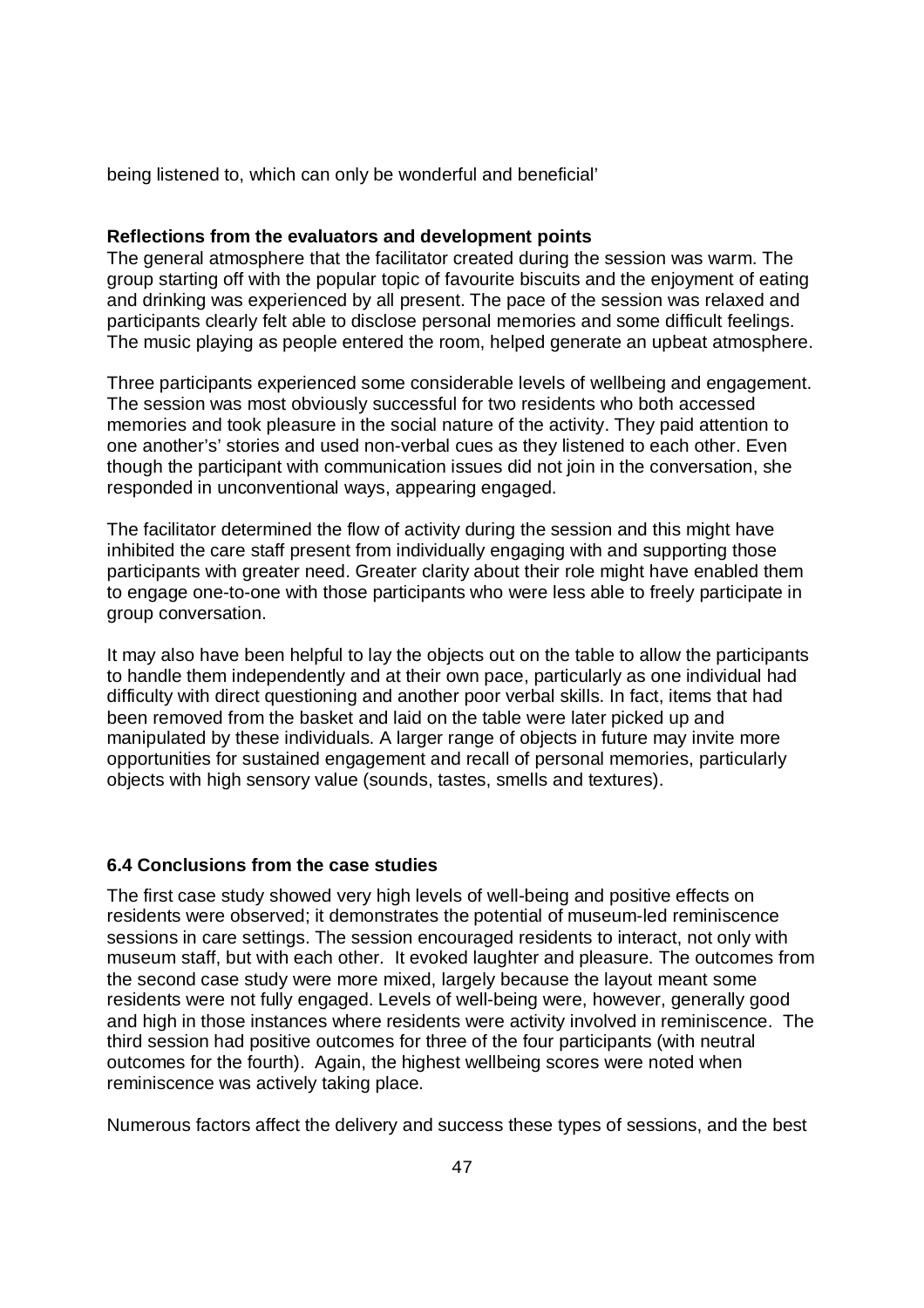laid plans can be thrown by circumstances on the day (as illustrated by two of these case studies). Due to the number of variables involved it would not be sensible to suggest that three case studies can provide hard-and-fast rules for delivering reminiscence, however, the three very different sessions and the mixed success of them, do allow some tentative suggestions for future practice.

What the sessions seem to suggest is that interaction is improved when sitting in small groups rather than scattered around the room, particularly as these sessions aim to encourage interaction between residents as well as with staff. This is not always easy to achieve if sessions are held in a space where residents are used to sitting in a particular place or chair. Participants with dementia need a high ratio of staff and some may require individualised support. Whilst it may seem contradictory to suggest both a group setting and individual support, in the Case Study 1 this was achieved through the focus switching between whole group interaction when the table was addressed by the facilitator, and periods that enabled one-to-one interaction and support.

Observations from these case studies suggest that objects should be laid out so that participants can take the initiative and pick up what attracts them, particularly if they are not able to easily communicate or may find it uncomfortable being asked to speak. A wide choice of objects that appeal to people from a range of backgrounds is suggested, especially those that are multi-sensory (colours, textures, sounds, smells). Objects that provoked actions (e.g. trying on hats) or a 'mimicking' response (i.e. the mimicking how the object was used) also appeared to engage residents well. The use of music at the start of Case Study 3 created a relaxed atmosphere. Information about objects was found to be needed in a number of cases, as without this background knowledge, it can be hard for staff to stimulate conversation.

Many of the factors needed to deliver a successful session are in the hands of the care setting staff, for example organising the appropriate group size and composition (e.g. level of need) for the available personnel. It is clear that care setting staff did their best to assist, including being present at the sessions. Care staff do, however, need clear instructions on what to do, for example whether they can engage residents one-to-one. There were some practical issues such as the difficulty of background noise, overcrowing and room set-up, even though museum staff had been in prior contact. While it would seem that these issues are common and sometimes unavoidable, it may help where there is adequate time before a session to look for remedies although it is appreciated it must be difficult as museum staff also need to take heed of care staff advice and of their established ways of working.

For sessions to be a success, the care setting and museum need to work in partnership; this will be helped where care staff are trained in or have experience in reminiscence and where several sessions (rather than one stand-alone session) are run. Involving staff in the sessions will also raise awareness and understanding.

Reminiscence work can be emotionally draining as well as very rewarding; volunteers and staff do need support and training. A probationary period may also be helpful for all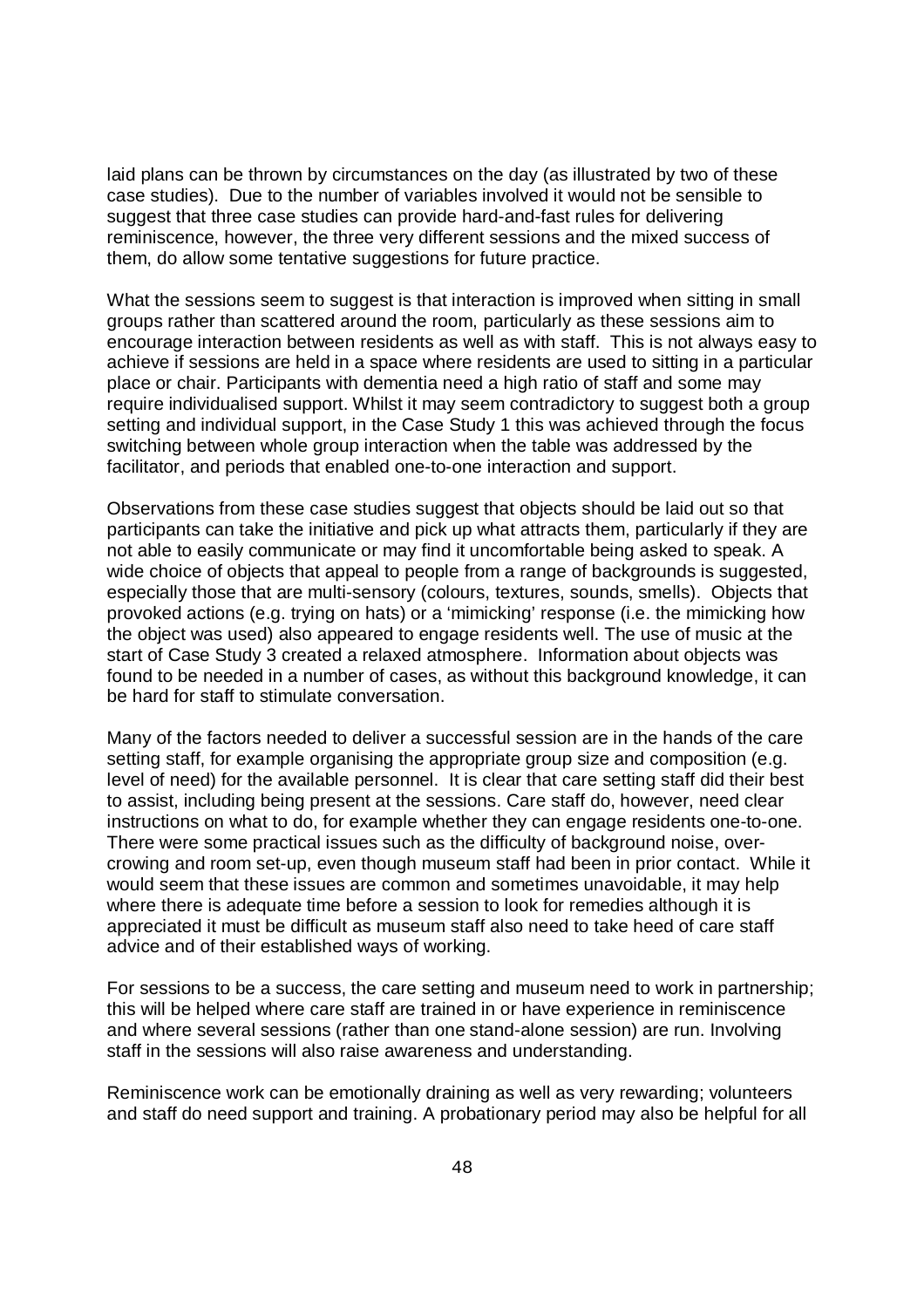parties as this work is not for everyone. Opportunities for museum volunteers and staff to share experiences with one another were identified as important to the development of the work. It was felt that these help improve confidence and share good practice.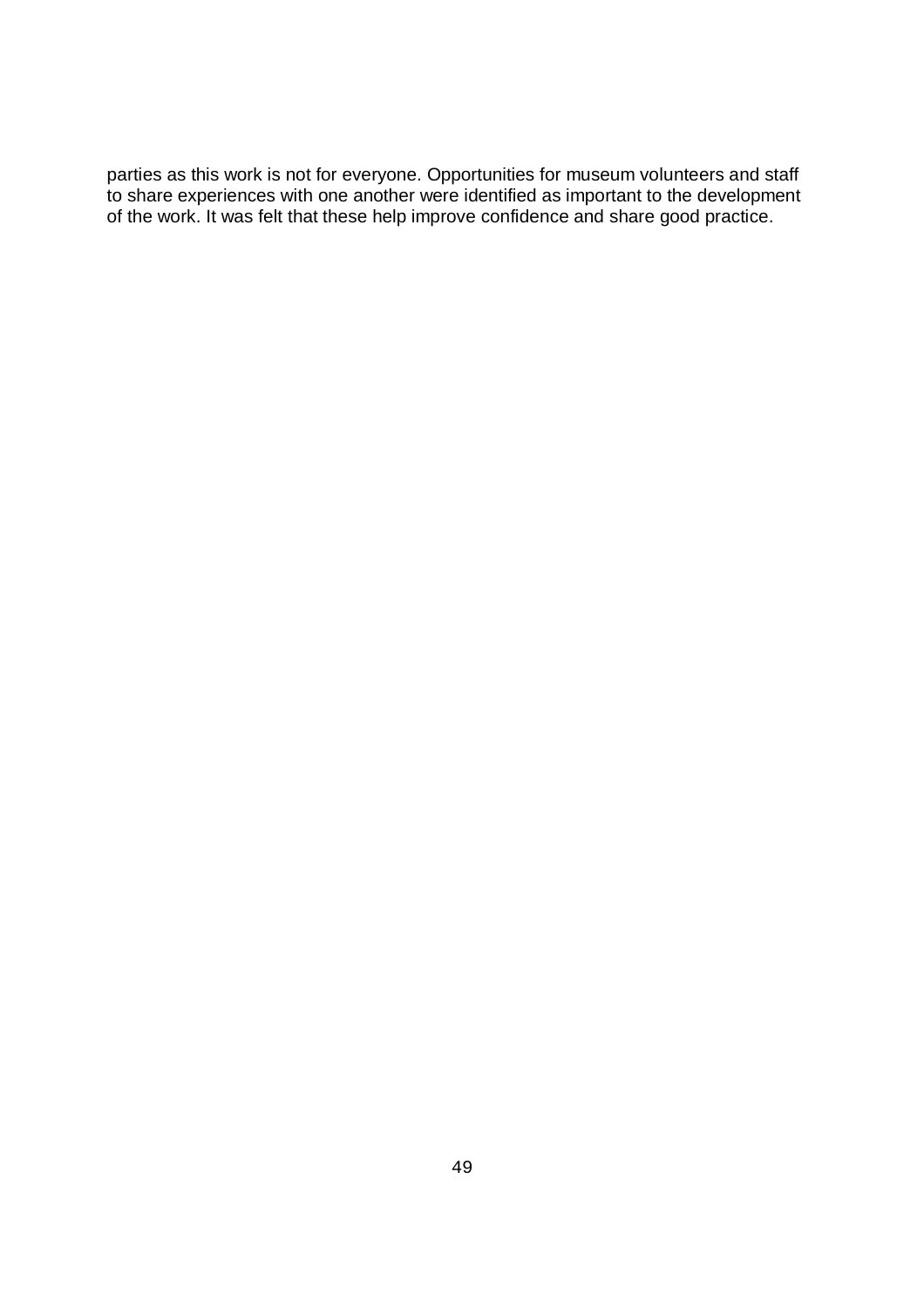## *7. Interview Findings*

The following findings are taken from interviews with museum staff and volunteers, care staff and other professionals (mental health professionals, reminiscence trainer).

#### **7.1 The involvement of museums in reminiscence activity**

Museum staff and volunteers felt that the main driver for delivering reminiscence activity was that it is part of a museum's role to take collections out into the community.

*Local outreach and engagement with the community is vital for museums* [Museum staff/volunteer]

*It reaches a part of the community who may not be able to physically access the museum and provides a useful stimulus for people who participate. [Museum staff/volunteer]*

*Outreach is a very strong part of our provision anyway and you should be offering outreach to anyone who wants it, no matter what their disability. [Museum staff/volunteer]*

Reminiscence is seen as being able to raise the profile of the museum in the community and satisfy funders and other stakeholders.

*I think that it could, from a museum perspective could tick a lot of boxes, reaching hard to reach audiences, getting your stuff out into the community, and it's linking to the communities. [*Museum staff/volunteer]

It makes you more visible. A related but different point is, why are you collecting *stuff? …In a museum like this … we're collecting much more everyday stuff that relates to everyday people's way of life and so the whole point of it is to share it. [*Museum staff/volunteer]

One museum felt that part of its role was to enable people to connect with their own memories.

*Museums should be selling themselves as centres for reminiscence. People should be able to come in and refresh memories 'look at this, I remember that'. [*Museum staff/volunteer]

Museums are also seen as being ideally placed to provide the reminiscence through the staff's knowledge of history and access to resources. The staff and volunteers are considered well-placed to deliver reminiscence because of their interest in history and often, people's stories.

*You get the sense that some of the volunteers have chosen to be (involved) because they are interested in history. It's a useful quality to have, they are*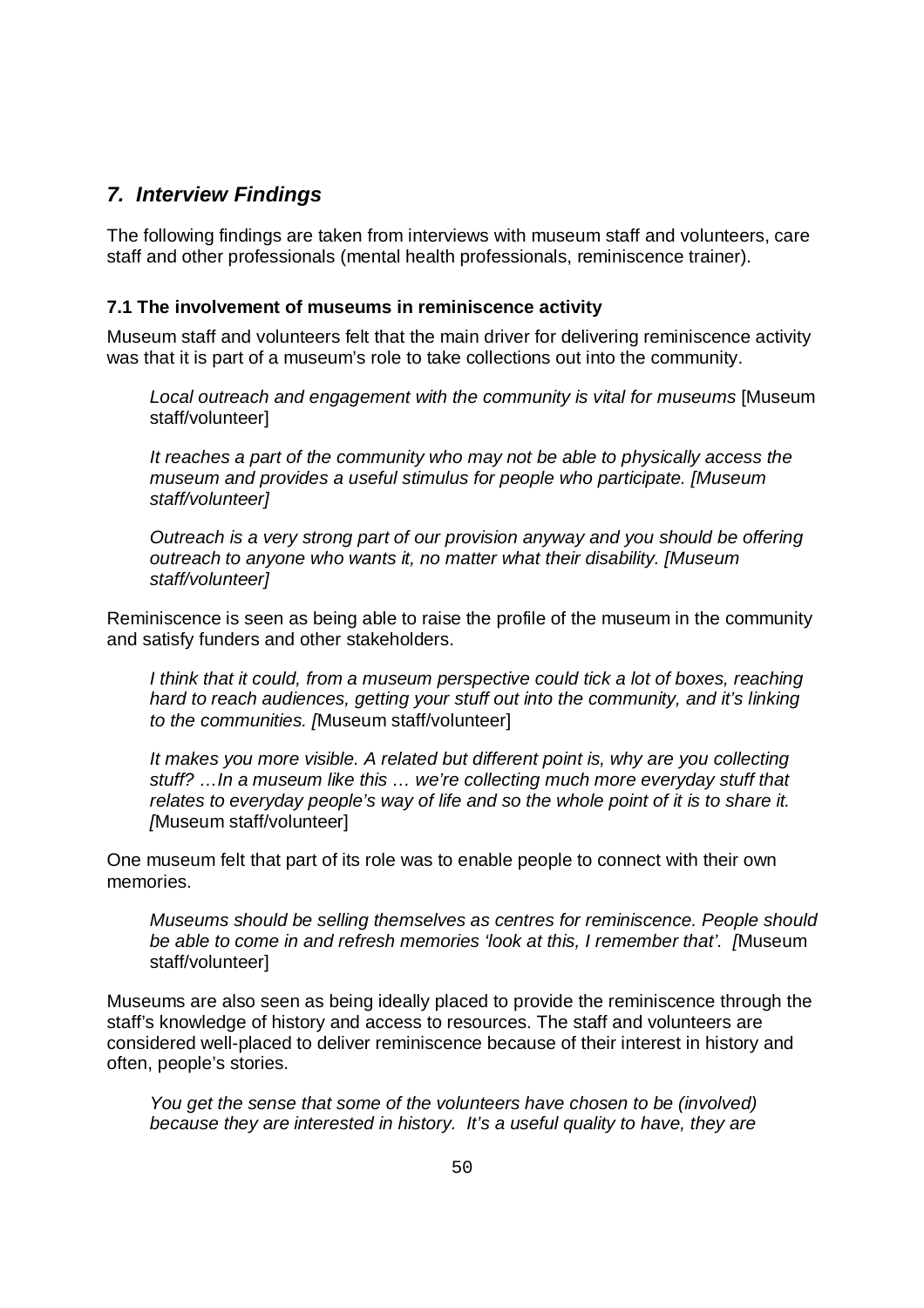*enthusiastic and it helps stir memories. [Health professional]* 

*The volunteers have amazing background knowledge as well. [*Museum staff/volunteer]

*I'm nosy; I'm interested in other people's lives and I think you get to a certain age where the past is interesting isn't it. [*Museum staff/volunteer]

For most museum staff and volunteers, delivering reminiscence was a rewarding experience.

*The information we found out was really interesting, when people start telling you their stories their eyes light up, it's very rewarding, it's very lovely [*Museum staff/volunteer]

*…knowing for that for most of those people they are going back to a time that they felt valued and important. They are getting some attention and they can tell you*  about their grandchildren and you can see that it makes a difference for that short *amount of time [*Museum staff/volunteer]

*I've found it very rewarding. It makes the brain work on so many different levels. Being involved with different people from so many walks of life. [*Museum staff/volunteer]

*Seeing people's eyes light up and having that contact, I think it really does, for some of them, provide an interesting part of the day, so I do think it's worth doing definitely. [*Museum staff/volunteer]

*For me that's where I get the most out of it; to think that I've done something for somebody or helped somebody [*Museum staff/volunteer]

Some were doing reminiscence having had experience of a family member who had been in a care setting or who had dementia, and this gave the motivation.

There were times, however, when delivering reminiscence could be difficult, even for those to whom it came naturally. Not all memories are good ones, and people do get upset. For those not used to the care environment, particularly where there are residents with higher levels of need or more advanced dementia, it can be upsetting at first.

*Yeah it can be, and I am sometimes quite depressed. … that day's training was very sensitive to that sort of thing, so that helped, but nothing really prepares you for going in. [*Museum staff/volunteer]

*When he heard residents shouting he got really worried. [*Museum staff/volunteer]

For these reasons it was the case that staff and volunteers found that informal debriefing (discussing the session afterwards) could be helpful; it was the view of one professional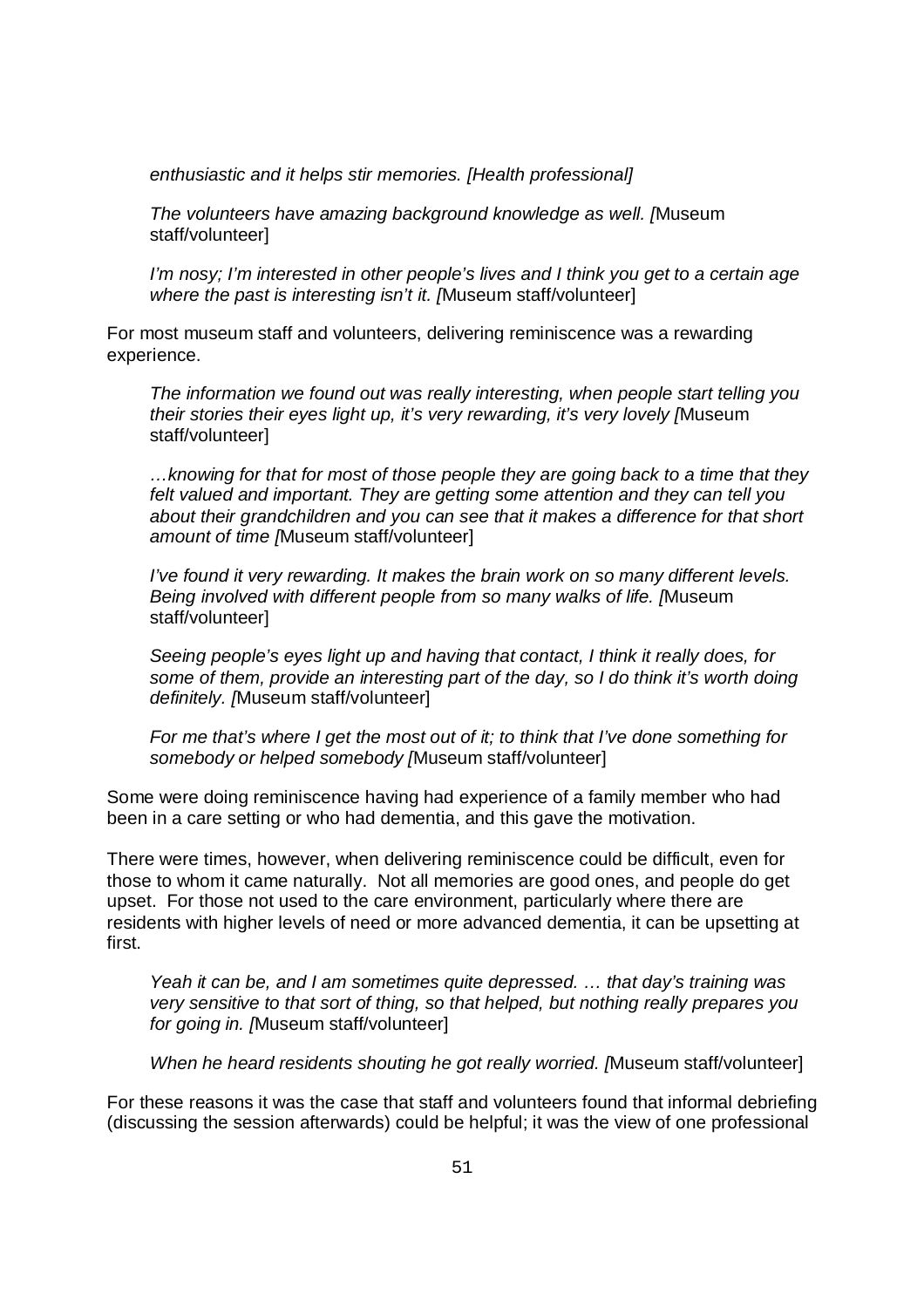that it might be worth ensuring that the need for debriefing was acknowledged.

*I think they have got to be told at the outset that they must discuss things like that and not go home and be upset….maybe set in a compulsory debriefing time, and it could be positive debriefing time as well, because sometimes you come out and you are on a high. [Health professional]*

Related to this is the importance of recruiting the right people to do this type of volunteering.

*I think that it is recruiting the right people for the situation … it is not for everyone. [*Museum staff/volunteer]

*The volunteers I take in are prepared for it, they have either had Alzheimer's or other elderly cases to look after.* [Museum staff/volunteer]

The lead on a reminiscence project that involves more than one person has the responsibility of coordinating and recruiting volunteers, and this can require skill, particularly where a volunteer is inexperienced:

*They would have to go in with an experienced person leading them, just so they can see what it is like and you would talk to them afterwards* [Museum staff/volunteer]

Although not a specific area covered by this evaluation, issues around protecting vulnerable adults were seldom raised and in a couple of instances there appeared a lack of clarity about this.

While museum staff and volunteers were normally positive about doing reminiscence sessions, there were occasionally some conflicting feelings about their role. This may be a particular problem where individuals are used to oral history, which has a very clear and identifiable purpose and end product. The role of the museum volunteer or staff and that of the resident when doing reminiscence is more ambiguous, as the situation more closely resembles 'natural' conversation.

*What were we there for, for our benefit or theirs, or both? How did they feel about us turning up?* [Museum staff/volunteer]

*I think I'm too old. I'm too near their age; in fact I'm older than some of the people in there. They've got plenty of people my age sitting around them.* [Museum staff/volunteer]

In fact, a number of respondents felt that memories from reminiscence should be recorded in some way (as in oral history). Perhaps this response is not surprising given that a key role of a museum is to collect for posterity. It was not, however, only a sense that the memories were being 'wasted', but also (rather touchingly) that it was a mark of respect to treat the information that is being imparted as valuable and thus keep it in some way.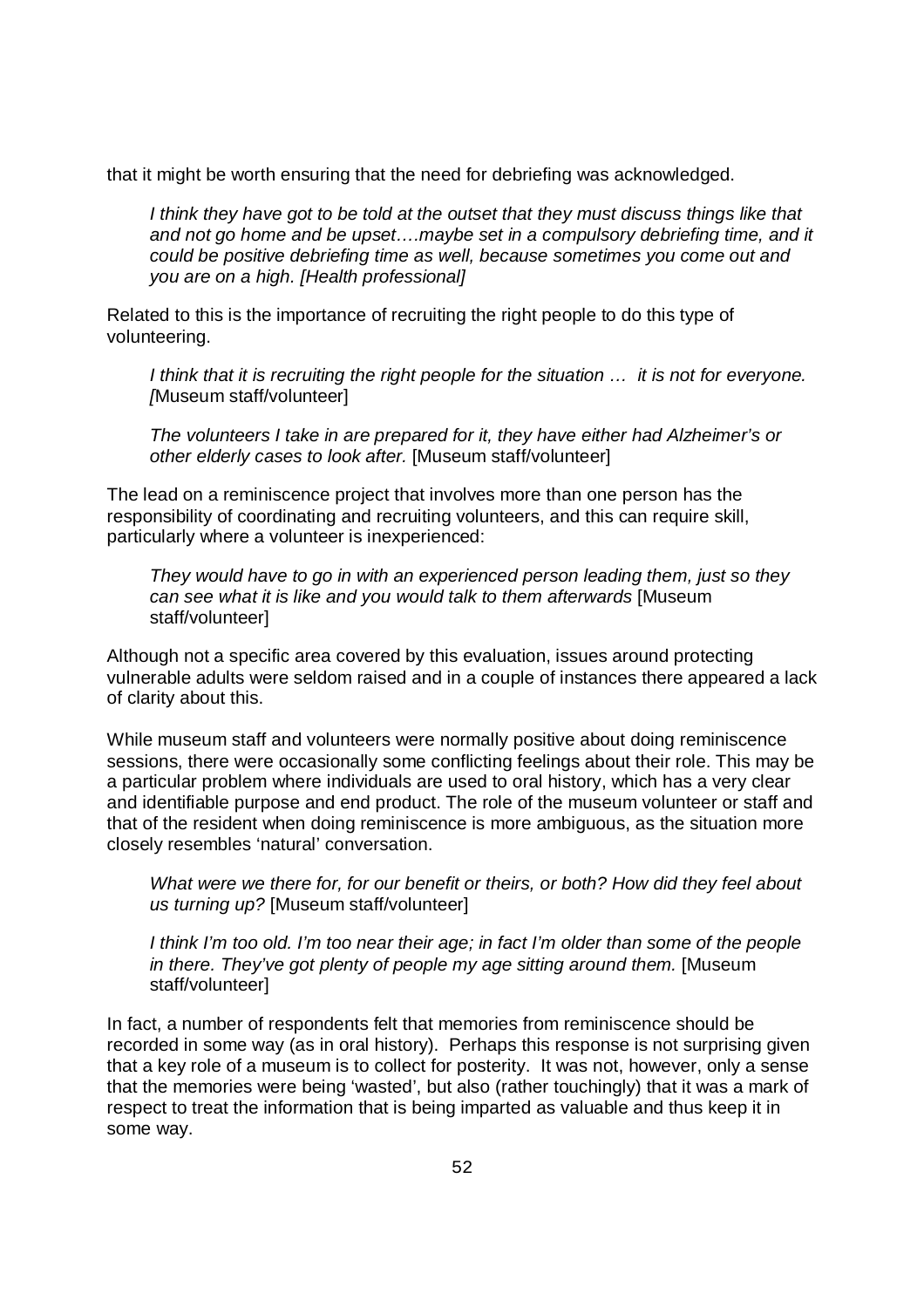*We need to give some recognition to people who participated about their memories.* [Museum staff/volunteer]

This raises interesting questions when one considers that, when doing life story work, information is recorded through the creation of life story books or boards; the difference between this and oral history is that the primary purpose of life story work is not to collect for posterity but to provide person-centred care or as a form of therapy.

Museum staff can also sometimes feel under-confident about their own skills, this was something noted in the case-study observation, where volunteers occasionally undervalued the sometimes very skilful approaches they had taken.

*The loans box idea I think is quite a good idea as obviously the care home staff are*  far more, you know, qualified and know how to use the objects better. I often feel a *bit sort of amateurish when I go in, but I mean, we are perfectly happy to go in and do it as well.* [Museum staff/volunteer]

Reminiscence work was not generally felt to have impacted on museums' own practice in a tangible manner, although one museum pointed to a change in its collecting policy as it was now collecting some objects specifically for reminiscence (and therefore had the freedom to collect objects that did not necessarily have a specific local connection). Reminiscence work can, in some instances also bring less tangible outcomes to museums through increased understanding of different audiences.

*For me it has been real eye-opener, and a really useful education as well… but it's made me more aware of the audiences who come to the museum and the physical difficulties they might face.* [Museum staff/volunteer*]*

#### **7.2 Working with care settings**

Whilst many care settings do a range of reminiscence activities themselves, care professionals did see a role for museums. While it is important to embed reminiscence within everyday practice in care settings, the value that volunteers have, coming in as fresh faces, is rated as important by care staff and museum staff and volunteers.

*There is absolutely no doubt that the volunteers should be there; they are dedicated.* [Care staff]

*Volunteers come with fresh eyes; they are unbiased about residents* [Care staff]

*Volunteers come in as fresh faces; this can be a benefit as they provide something different for residents, some of whom may not receive visitors. But it is important for museums to discuss residents' needs with care staff before visiting so as to be aware of any issues* [Care staff]

*Care staff are also hard pressed to offer concentrated time with residents and museums staff and volunteers can provide extra quality time.* [Health professional]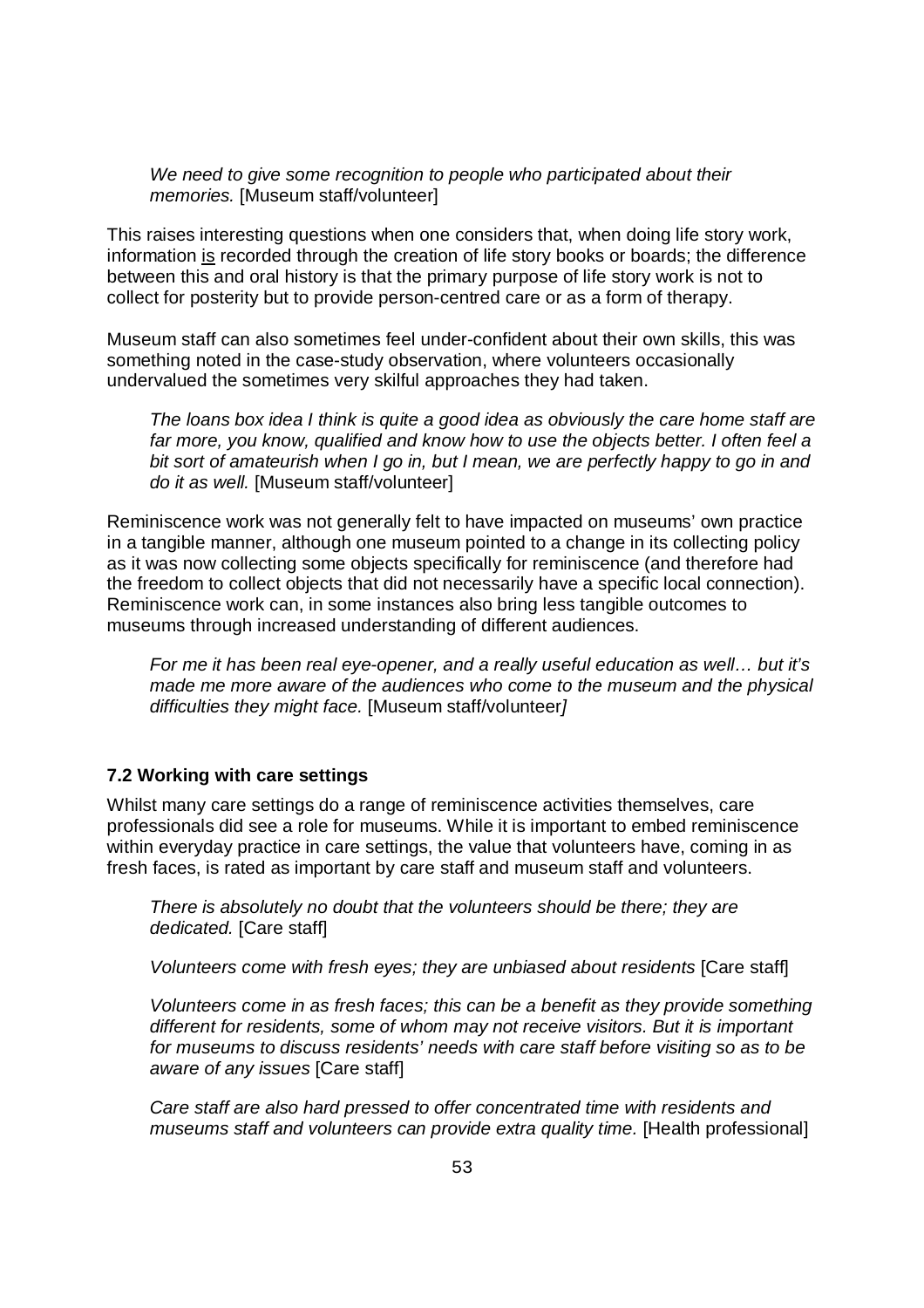In fact, in some instances, care setting staff may feel under-confident about working with historical objects, perceiving museum staff as having better background knowledge. Museums were also seen as a potential source of resources, one museum for example receives frequent calls requesting advice on putting together memory boxes. Museums can also potentially encourage reminiscence and help inform staff.

*They can show care staff, particularly newer and younger care staff how to use prompts such as objects, photos and things, they can play a part in that. And can also play a part if care homes want to set up their own reminiscence boxes or reminiscence areas*. [Health professional]

*If the care staff are familiar with what is available and what use could be made of it, it wouldn't be so necessary for staff to come out from museum … but at the moment we would still need staff to come out to demonstrate to our staff what to do, after that we could make more use of just borrowing just boxes* [Care staff]

*Museums can help with sources for how to get access to materials, [Care staff]* 

*Staff should be present in case residents get upset but also so they can learn.*  [Care staff]

*With the dressing table, in fact it encouraged me to buy things to add to our reminiscence (collections)* [Care staff]

Evidence from the observation studies indicate that reminiscence can also be a positive experience for residents, bringing them into contact with members of the community, promoting social interaction and providing an enjoyable experience. Care settings are positive about museum reminiscence sessions.

*They did several sessions, and had a tea party. People who were in the group really enjoyed it and really benefited from it. It was someone else for them to talk to about different things.* [Care staff]

For sessions to go smoothly a good understanding between the care setting and museum is needed. A member of care setting staff should be present and the number of residents appropriate for the number of museum staff / volunteers. Care setting staff can also provide information about the level of ability of the residents and of any topics to avoid.

*It depends on what the manager wants. It is important to have dialogue with the manager beforehand as there may be things to avoid e.g. something upsetting.*  [*Museum staff/volunteer]*

In many cases excellent provision was made by care settings and in some cases care staff assisted with the activity. In a few instances, even when discussions have taken place prior to a session, problems arose.

*We had got about thirty people in the room there and poor X was trying to deal with*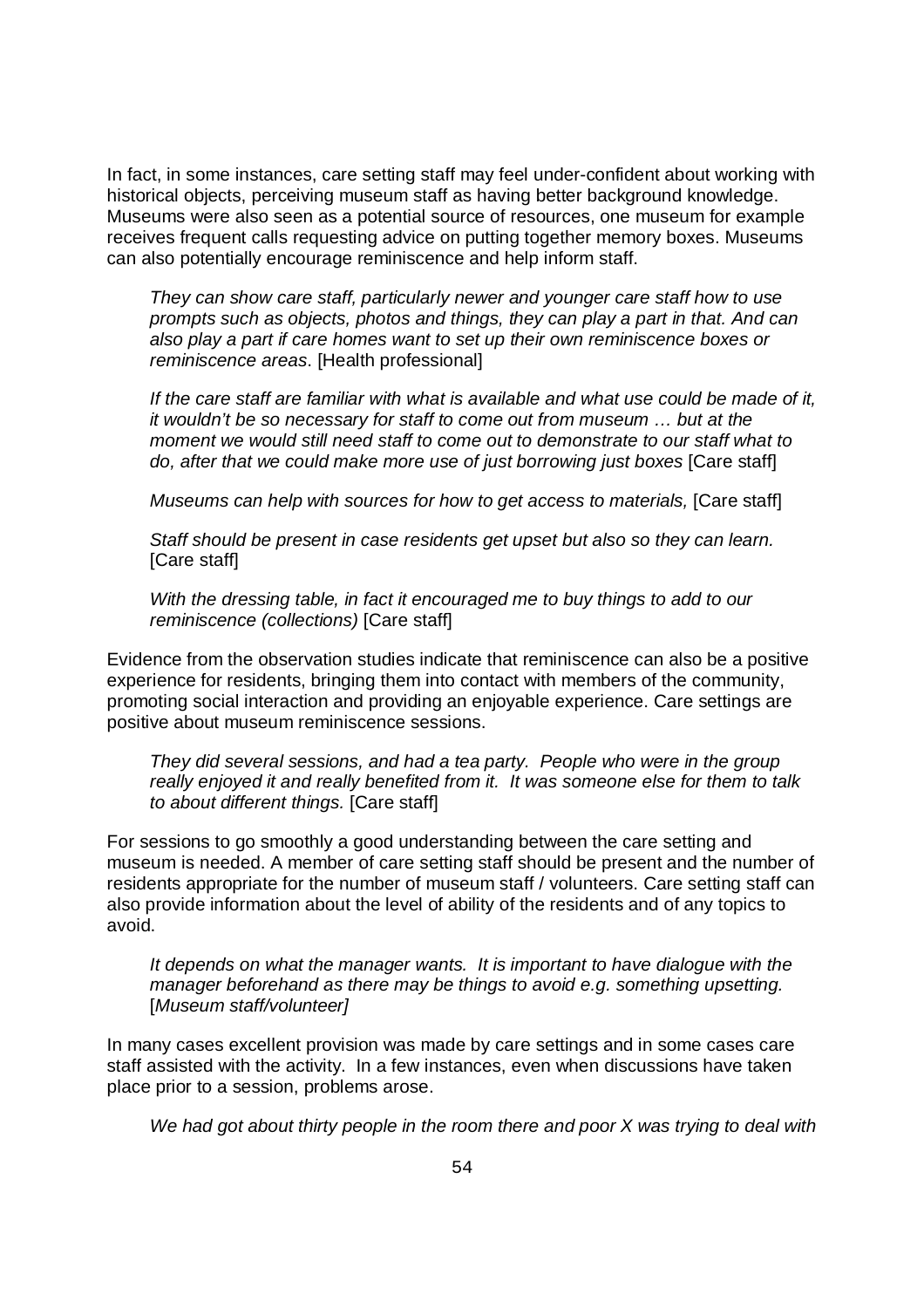*all the people that we weren't talking to around the tables.* [*Museum staff/volunteer]*

Some of these issues may be unavoidable but it is probable that some are due to a lack of understanding of what reminiscence entails.

*It can be seen as an activity, a bit of a show. It is difficult to do on your own with people lined up in armchairs. You need detailed conversations with activities coordinators and members of staff establishing what you want for the session. [*Museum staff/volunteer]

One care setting did suggest a little more information for staff, for example, a succinct explanation on a flyer.

*… they would do their best to co-operate but they might struggle to understand what it was all about, so if they understood in advance… I mean, I have talked to some of the staff about this but they do a whole lot of things, the main thing is care, getting them up, dressed, and this is something that might need explaining to them.*  [Care staff]

Museum staff and volunteers mooted the idea of a video. Training for care setting staff may help; a Wide Skies reminiscence training session in October 2011 included care setting staff. Two of the care settings involved went on to have successful reminiscence sessions. There is also something to be said for developing on-going relationships with care settings so that staff and museums can get to know each other and their respective needs. Most homes contacted, when asked, would prefer an on-going relationship with a museum.

#### **7.3 Doing reminiscence**

Reactions to objects taken to reminiscence sessions varied, however, many people talked about the need for multi-sensory objects

*Really tactile things are good, for example silk stockings, things that smell for*  example a tobacco pouch. Of course, that's what our memories are, smells, taste *and music.* [Museum staff/volunteer]

*I might have even taken in something musical, to listen to. There was some singing. I was surprised that a couple of people who remembered very little remembered the words of songs from when they something were younger, either in a social setting or a church setting.* [Museum staff/volunteer]

Written materials, in some circumstances engaged residents, but could be problematic where residents were no longer able or have never been able to read. Sometimes flash cards and videos can be used and do have a role in reminiscence; these were not seen as quite as effective as multi-sensory objects

*We get a better responses to objects, tea-parties and scenarios rather than video.*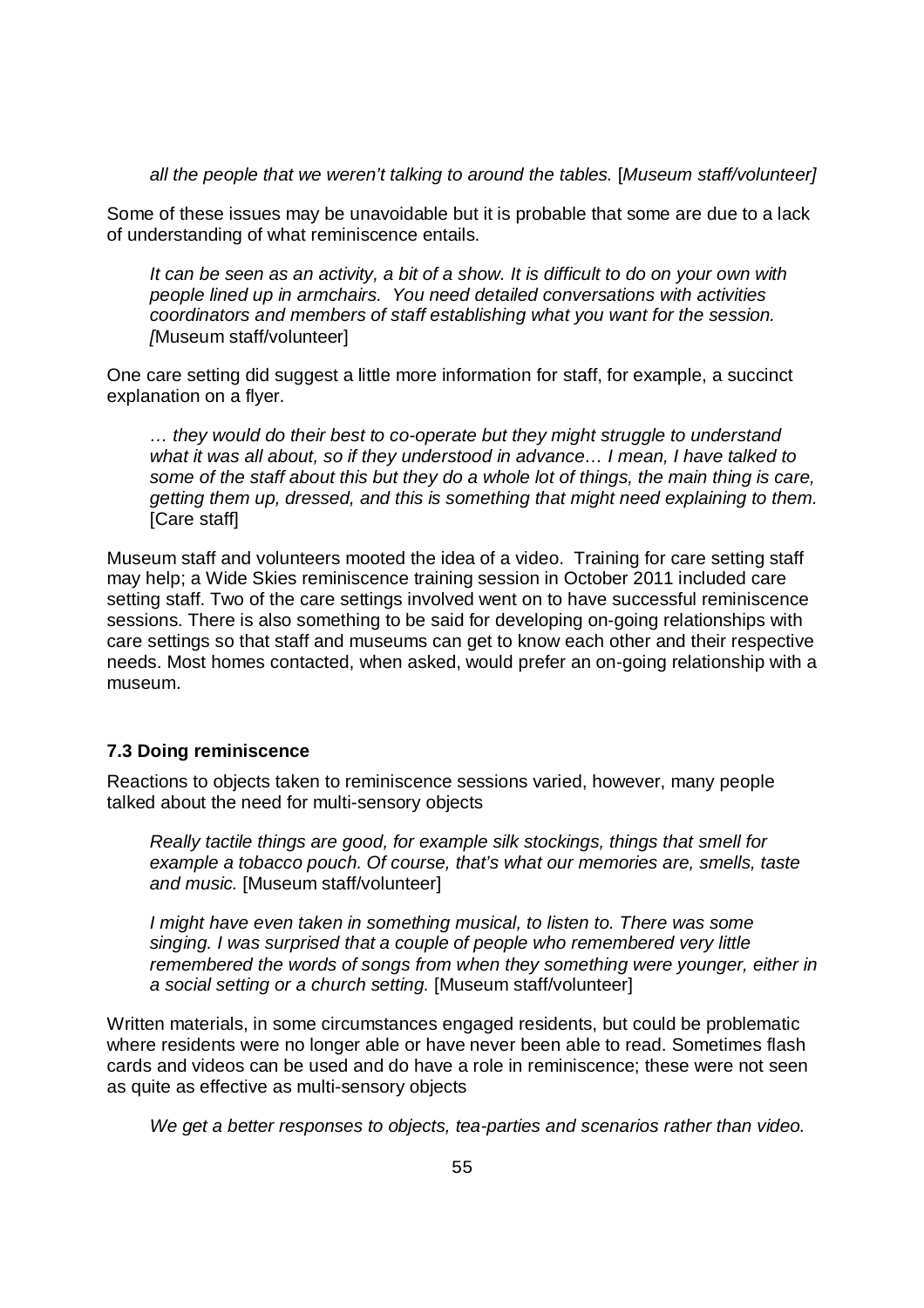#### *They have place but are not as good as objects.* [Health professional]

It was suggested that flash cards have pictures as well as words for those that cannot read.

The function of objects was seen to stimulate and enable conversation; particularly in the case of people with dementia.

*Using the objects people's faces light up, they give a visual cue.* [Health professional]

This reaction was not confined to older people; it was mentioned in relation to an intergenerational session that took place as part of the Key Memories project.

*Their grandparents had some of the objects. It was a good conversation starter.*  [Museum staff/volunteer]

One museum did raise the point that, care settings should be asked to check loan box contents for objects that might be hazardous to residents.

Most reminiscence boxes had themed sub-compartments; this made it helpful for larger groups as contents could be split up. Whilst some were plain containers, one museum designed a box that opened up as a display case, another in the shape of an old tea chest and another used vintage suitcases as containers. Whilst plain boxes are simple, cheap and practical (easily stored and carried), themed boxes add to the whole experience and lending it a sense of excitement and anticipation.



The 1950s kitchen cabinet display that was constructed for the Key Memories project and could more properly be described as exhibition rather than memory box, although it is semi-portable, splitting into several pieces and fitting into the back of a car. This cabinet, as discussed in the review of Key Memories, has seen sustained use, including in the training of care staff and is a popular piece of equipment – one care setting are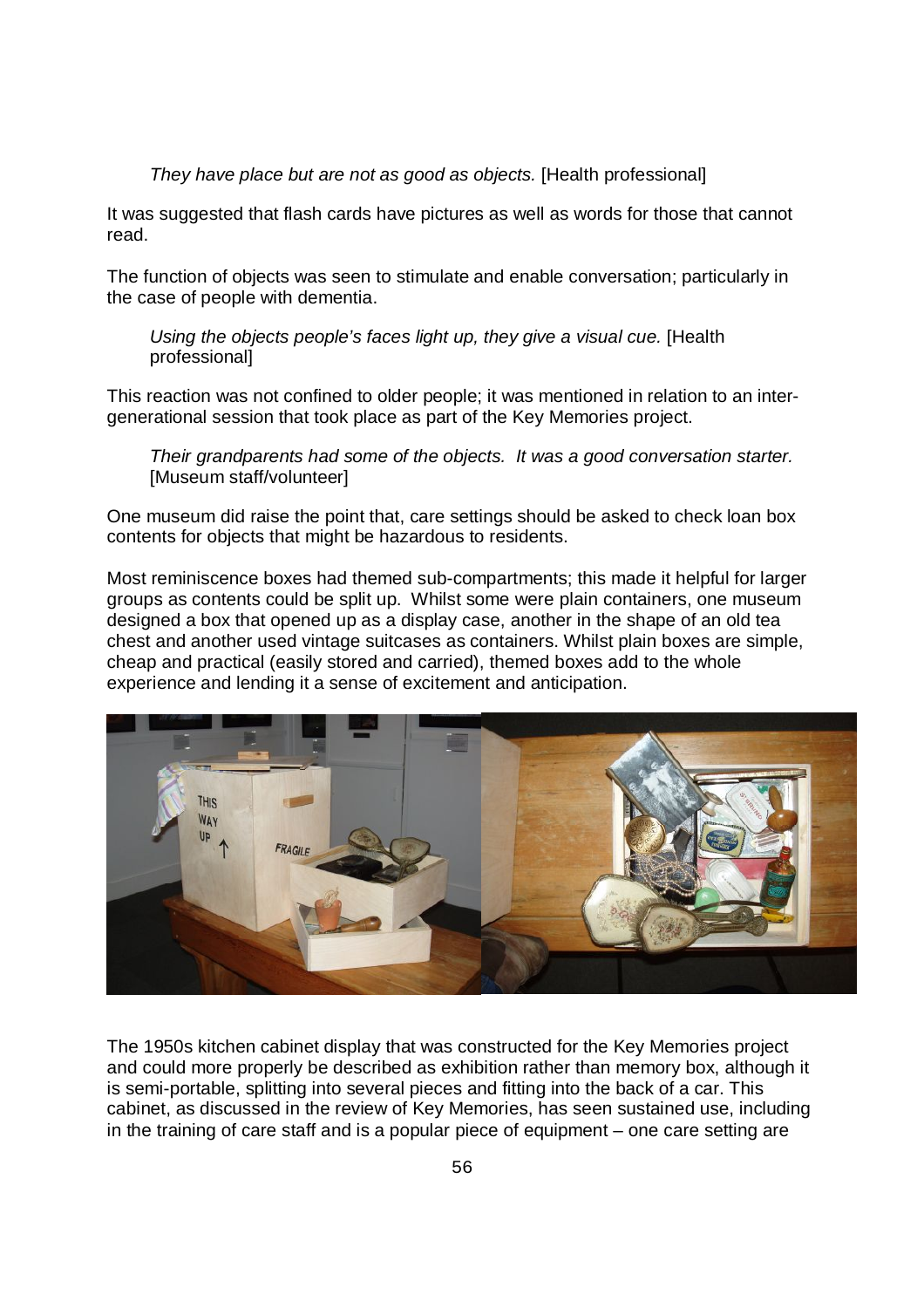commissioning one of their own.

*It had an immediate response because of how it looked and it reminded them of a piece of their own furniture* [Health professional]

*Yes; it was very well liked when it was borrowed. People took an active interest in the everyday objects. [Care staff]* 

*I have borrowed it twice, it is a good resource and I plan to borrow it again every 18 months or so. [Care staff]* 

Issues with the kitchen cabinet are that you need space to display it and store it and it is quite heavy. This is particularly difficult for day care settings that rent rooms and therefore cannot leave the display out.

Feedback from care staff resulted in the creation of the Wide Skies dressing table. Staff indicated that they wanted something more portable, and suitable for both for men as well and women. This is smaller than the kitchen cabinet, and whilst heavy, can be carried by one person in one piece. The dressing table was used at the observed casestudy sessions and one resident in particular engaged well with it as an object by opening the drawers and touching the smooth panels (other residents were not able to reach it). It is early days for the dressing table but indications are that it is a popular resource which has had good reactions to it. In some cases, it should be used alongside other resources which provide an alternative to dressing up. In addition, groups need to be organised in such a way to be able to sit around it and access it themselves as part of the pleasure is interacting with it. Objects can of course be taken out to residents who may be sitting dispersed around the room but the dressing table is itself a little heavy to carry comfortably around from person to person.

*The advice is to sit around a table with the dressing table, we did this once, but other times they were sitting in their lounges, so although we had the dressing table there, we had to hand out articles to each resident around room. [*Museum staff/volunteer]

The form in which the sessions were done varied, in some cases people were addressed in larger groups, in others people were sat around a table and often residents remained sat in chairs and museum staff or volunteers circulated around the room. The manner in which sessions were delivered depended both on the set-up in the care setting (it is hard to move people who are comfortably seated in familiar chairs), on the level of need of those involved and the number of museum staff. People with more advanced dementia needed more individual attention. A flexible approach and ability to think on your feet was considered important by museum staff.

*You very much you have to make it up as go along depending on the type of audience. I've learnt to actually ask when I take the bookings, what the abilities of the audience are, so with the people who have dementia and Alzheimer's it's very much the case of just giving them the objects and then going around and talking to*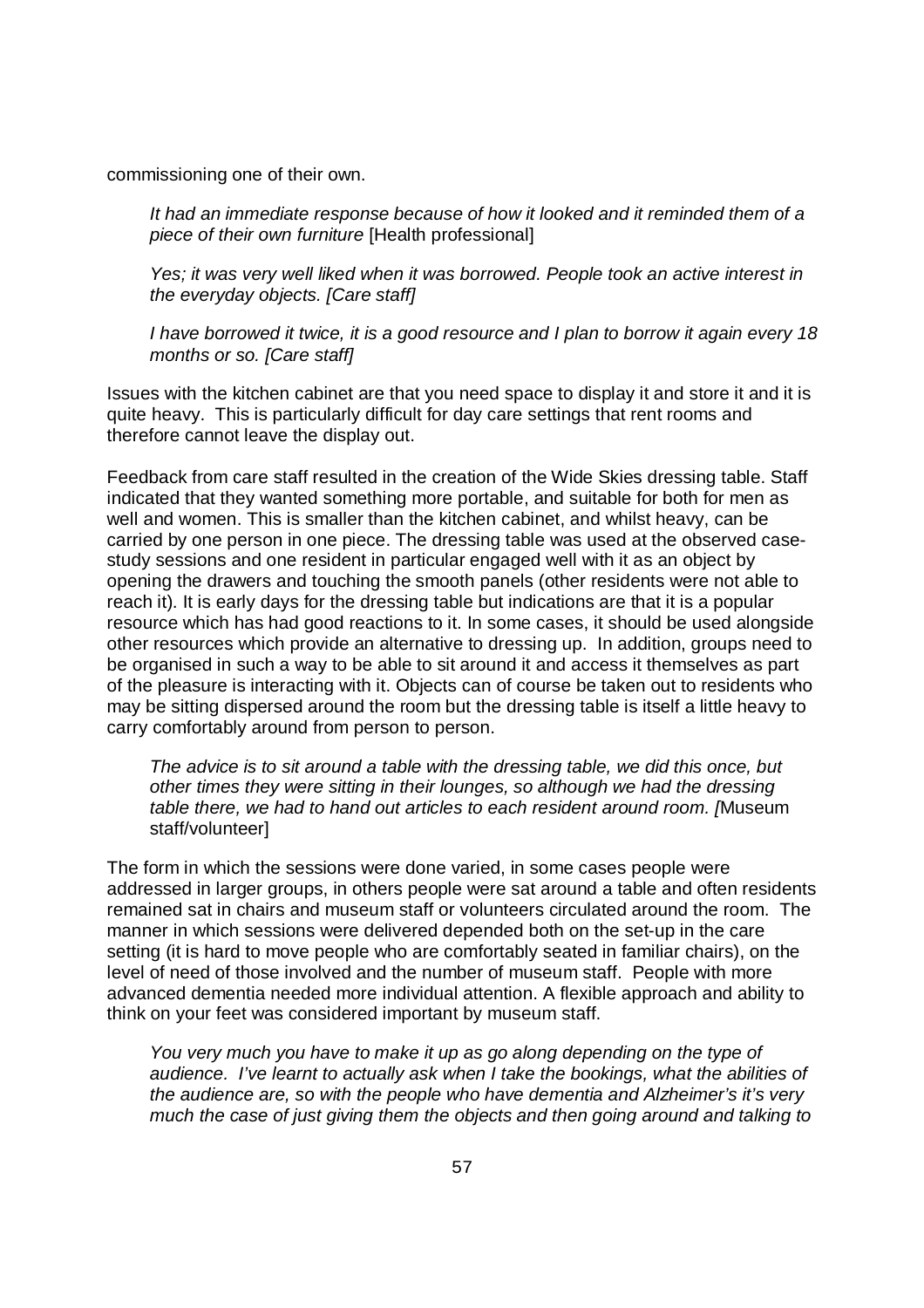*each one, there is no way of doing a (group) session. Some of the day centres I've been to, then you can do sessions, introduce them and take them through it. [*Museum staff/volunteer]

*As we went into the care home we were asked what kind of grouping we needed and I think the helpers there split people into little groups and we had got our boxes split into various categories and we went around, the two of us, into different groups and we passed things around and encouraged people to comment on what we had taken in.* [*Museum staff/volunteer]*

*With day care centres you work with larger groups, about 12, with residential centres it's very much one-to-one, to two or to three; it's much more personalised to individuals as there are more specific needs* [*Museum staff/volunteer]*

Museum staff and volunteers interviewed as part of the case studies emphasised the importance of good staff ratios as, at least where there are people with dementia, it was a 'conversation' rather than a 'presentation'.

At least two museums combined reminiscence sessions with 'vintage' tea parties, along with original china. Museum staff baked cakes for one of these from old recipes, whilst the care setting provided tea. These were seen as very successful - the latter took place within the Key Memories project where there was an on-going relationship with the care setting.

Managing people within groups and ensuring they had a chance to talk can be difficult, equally, getting conversation going in smaller groups or one-to-one could be challenging.

Last time I was there it was difficult because one had Alzheimer's, one didn't want *to join in anyway and didn't really want to be there and someone else did all the talking… She was just sat on that topic; you couldn't shift her mind off it, you know…That's why it's better when you've got two of you on one table. [*Museum staff/volunteer]

*It's about being sensitive to people, if you have someone who is quiet, to try and bring them out. There are sometimes people asleep, you need to just go with it and not force it. [*Museum staff/volunteer]

#### **7.4 Training**

Many of the issues discussed above were covered by training sessions that were held throughout the project and there was positive feedback from these (although not everyone doing reminiscence had been on training)

*I found that extremely useful actually, as I haven't had experience of going into care homes before and the ideas they gave us, particularly for people with*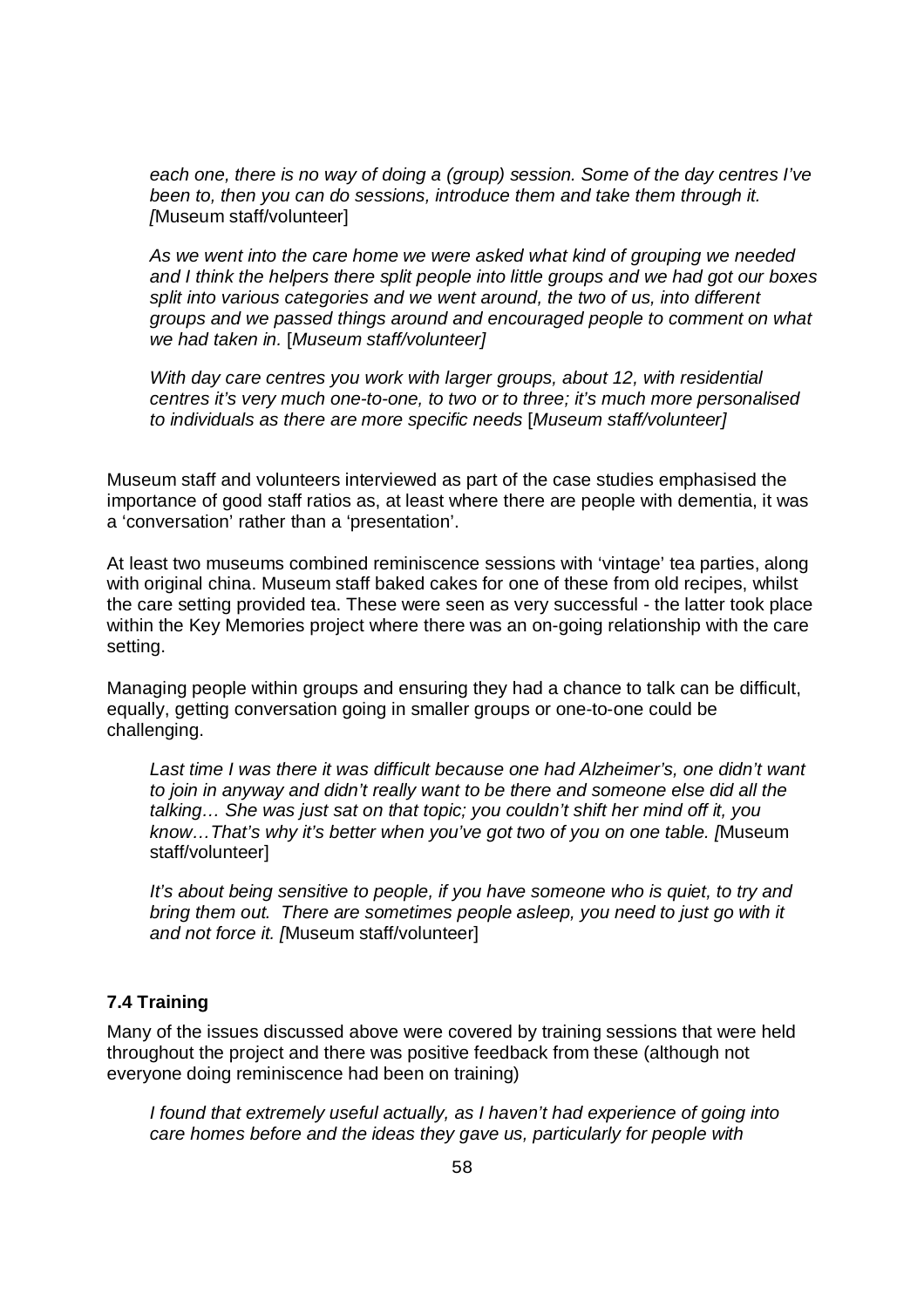*Alzheimer's or Dementia were useful, very useful. I've learnt on the job as well. [*Museum staff/volunteer]

*I* used to be caring for my ill mother and mother in law, I remember remarking at *the time I wished I had had the training before that had happened, because it kind of put it into perspective and explained things which I wasn't always sure of. [*Museum staff/volunteer]

*The training was excellent in developing box and delivering reminiscence. [*Museum staff/volunteer]

In some cases, however, it was felt, that there was no need for training and an individual's life experience was sufficient

*We go to training, to be truthful, ladies of about 60 who are interested in it anyway… I suppose they need a bit of training, but not to any great extent [*Museum staff/volunteer]

This may well be the case, especially where individuals have experience dealing with people with dementia, however it might be that in some circumstances, some of the ambivalence about the purpose of reminiscence felt by some people (discussed in this chapter) could be avoided through an understanding of the theory about reminiscence, its potential benefits, and about the processes of memory loss. Training also covered other issues, for example, what to do in the case of a resident getting upset through the recollection of unpleasant memories.

*It isn't just talking to someone is it, because you need to understand why you are doing it and the benefits it can have.* [Health professional]

However, training is only the start, with skills being gained through the actual doing.

*They have more understanding and coping ability if they have had some training. In a sense it is only basic training as reminiscence is learnt by doing it and that is very hard.* [Health professional]

*… you improve and hone your skills in your approach and this is to do with active listening. With more experience you gain more skills. It's not necessarily what you say but is about listening and maybe prompts every now and again. That does take confidence… it's the confidence of not saying something for a while and letting someone think through something, especially if they have dementia [*Museum staff/volunteer]

### **7.5 The future**

Four of the five museums in the Key Memories project have continued to deliver reminiscence sessions. A number of museums in both projects are keen to maintain or develop reminiscence services. Sustaining reminiscence is, in part, related to the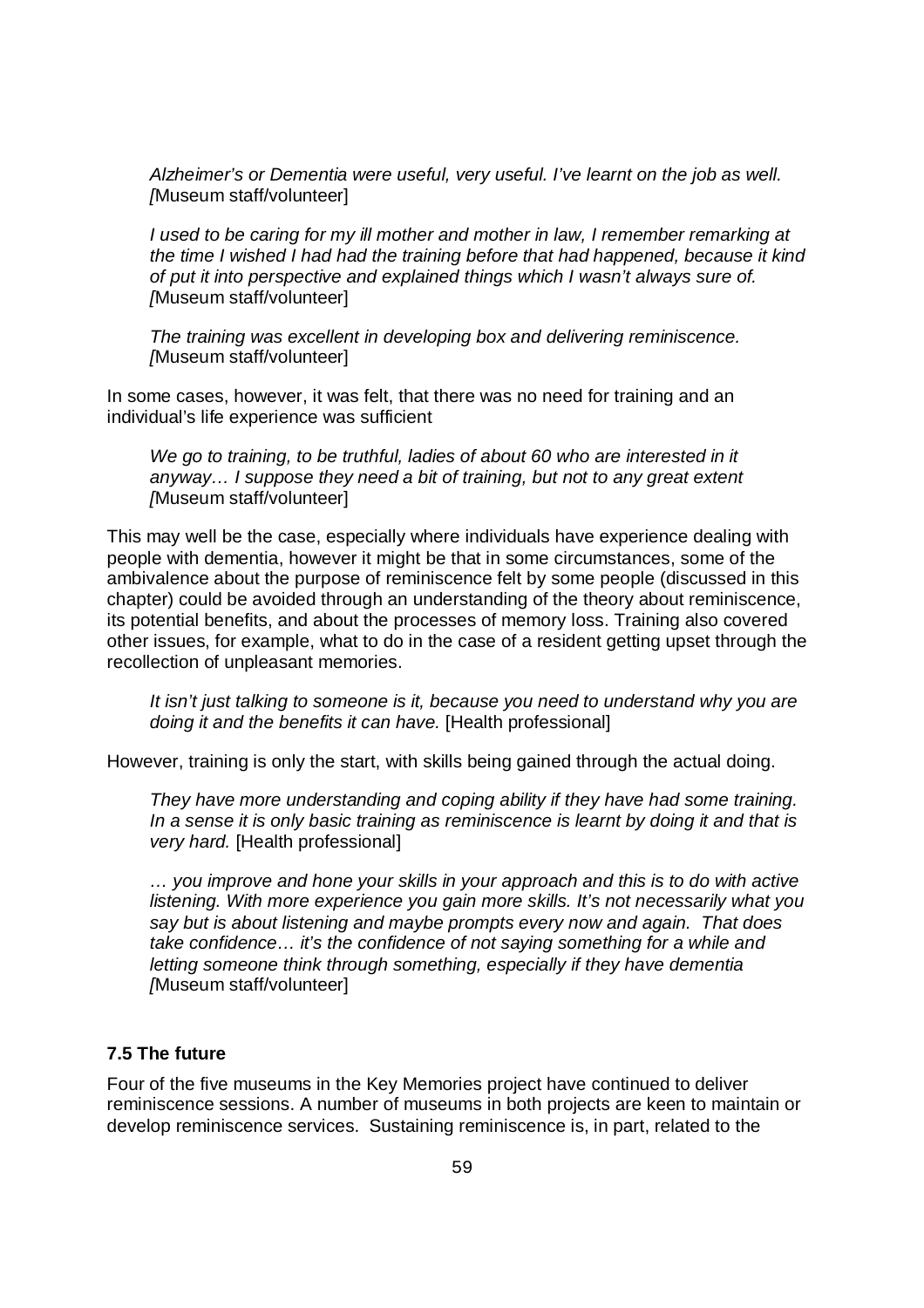commitment of a museums staff, volunteers and management, but it is also a capacity issue for paid staff. It is likely that the delivery of reminiscence through external freelancers (although successful) has made it harder to sustain at the end of a project.

#### *Staff there are passionate and want to do more [*Museum staff/volunteer]

Contact between care settings and museums in the Key Memories project was lost in all cases (although in one case it was resumed through the Wide Skies project) yet care settings would have welcomed continued contact. There does, in fact, appear to be an appetite from care settings for services from museums. Most museums do, however, offer this service either for free (through Wide Skies) or for little cost at present which is probably an added incentive.

The role of coordinating reminiscence activity in the projects being evaluated was undertaken by staff who work very part-time hours or who are voluntary. Reminiscence sessions take some organising and can also involve recruiting and managing volunteers; this takes a committed, skilled and capable individual, whether paid or unpaid.

There are different models for delivering reminiscence activity, from providing loan boxes to doing facilitated sessions which can be delivered to a range of audiences from social activities in pensioners clubs to therapeutic sessions for people with dementia. To do the latter consistently and well takes resources and effort, particularly when participants have dementia. Loans boxes while requiring fewer resources, still require input, for example the need to produce quality boxes with instructions and to publicise them. Whether museums should do reminiscence and the delivery model they decide to take will depend on their own priorities and resources. Central facilitation such as with the Wide Skies project or a joined-up approach with other museums (perhaps with one museum taking a lead as a 'specialist') and the involvement of other partners, for example, the NHS or library services, may also be ways forward.

*I believe one size does not fit all and it is to do with museums and their resources and capacity. For some museums, if they have a volunteer who goes out, it would be constructive if they develop a good relationship with the centres or homes rather than going to lots of different ones... It is better doing quality work with a small number rather than hitting lots of different ones. [*Museum staff/volunteer]

The key issue for some museums for the future was assistance with marketing; a publicity brochure has just been produced and distributed through Cambridgeshire Museums Partnership, which may provide a solution

I think the marketing is crucial, we have to make up our own lists and it's not *always easy, many of these care homes, for example, you can't always find their email. So if that was done on a centralised basis offering services from a range of museums near to that care home, that would be hugely beneficial. [*Museum staff/volunteer]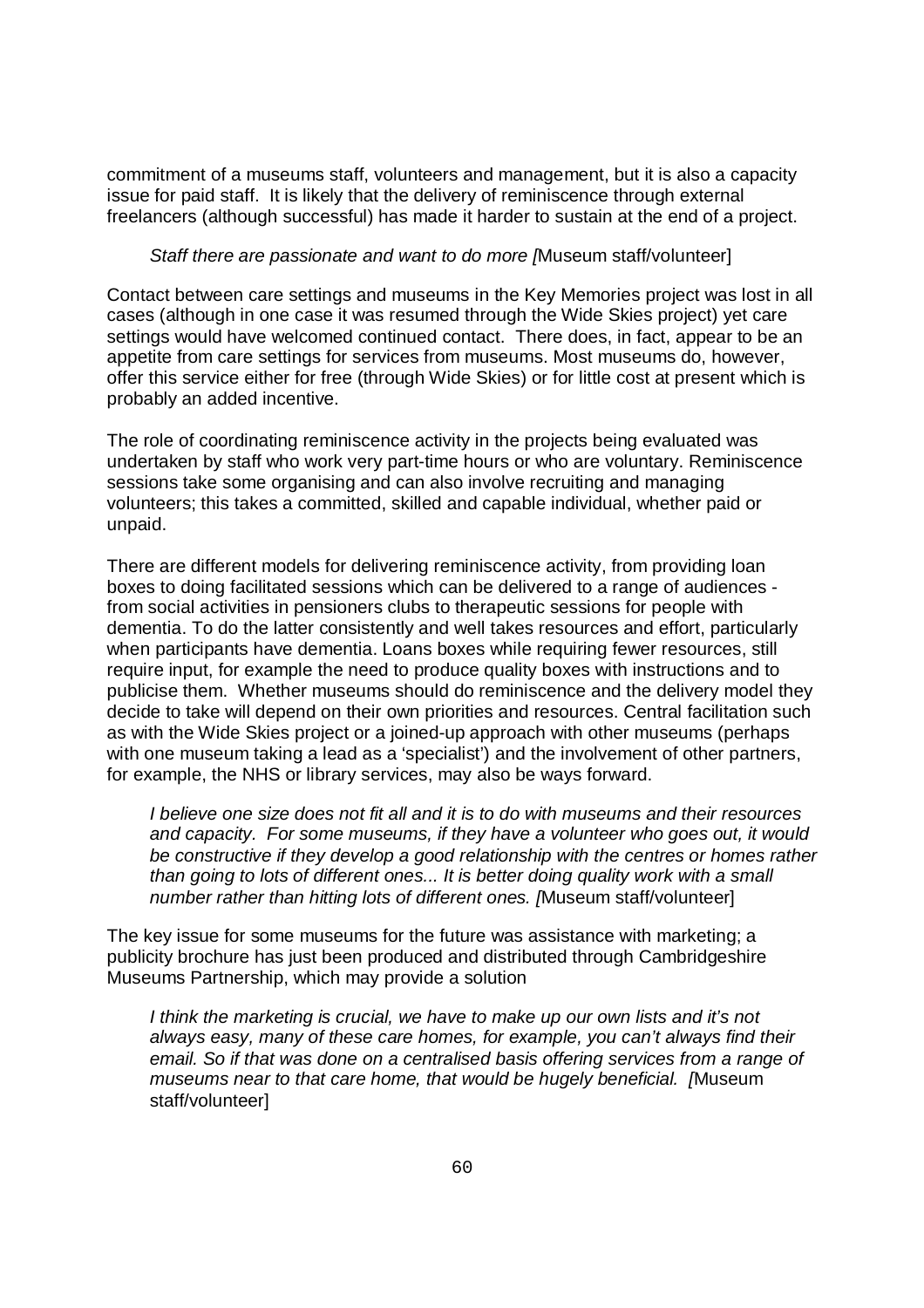*We have to be careful not to overlap and for museums not be in competition. There needs to be a planned approach to marketing, it has got to be developed and the Wide Skies project can help. [*Museum staff/volunteer]

The other potential issue for the future sustainability identified by museums was recruiting sufficient volunteers.

#### **Introduction**

This is a guide to reminiscence reservaliable from the Cambridgeshire Remisiscence Network for care rents providers to loan.



The catalyst for the creation of the Key Memories,<br>recolections of my first home' project.

The aim of this<br>network is to bring together museums and other key partners across Cambridgeshire and

#### The value of reminiscence Everyone reminisces and for

older people memories can<br>mean more. Reviving memories can have a therapeutic impact and is an enjoyable way to spend time. Using objects from the past as a stimulus. reminiscence sessions allow<br>people to meet as a group and thare their stories and experiences.



while some members of a group may wish to recollect slently the sociable element of reminiscence sense of well-being, and allows<br>everyone to make a valuable

connection between the past and present.





"Reminiscence work is so valuable: "Reminiscence work is so valuable;<br>promoting a person's memories can<br>impact upon their wellbeing and their sense of themselves. This is so for all older people and particularly people with dementia who may have short<br>term memory loss but can remember things from the past." trings from the past.<br>Julie Heathcote, Alzheimer's Society<br>approved reminiscence trainer.



**Publicity Leaflet**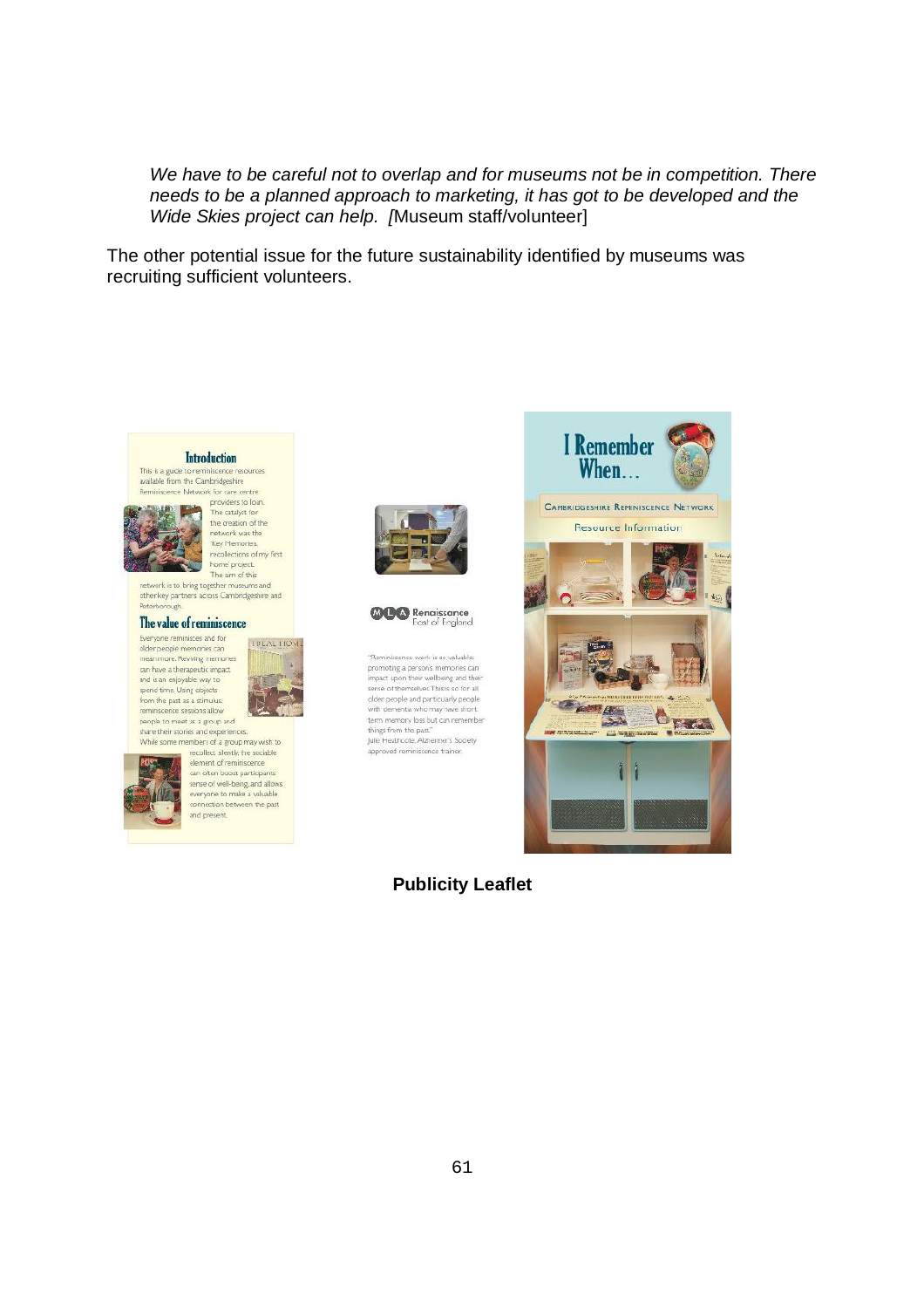## *8. Cost of provision*

### **8.1 Costing a session**

L,

Five museums were asked about the time they normally spent organising and running a reminiscence session and this information has been used to estimate costs.

Hourly staff rates are those suggested by the Heritage Lottery Fund<sup>31</sup> as equivalent costs for volunteer hours i.e. £150 per day for skilled staff (people leading workshops for example), and £50 per day for unskilled staff<sup>32</sup>. Reminiscence session organisers were volunteers in two of the five cases; assistants were always volunteers.

The number of volunteer assistants varies; sometime the organiser went on their own, at other times with up to two assistants. Occasionally there were care staff or family members available to help, otherwise, larger groups were split down into smaller groups which were visited in turn.

| <b>Tasks</b>                                | <b>Main organiser</b> | Per extra assistant |
|---------------------------------------------|-----------------------|---------------------|
|                                             | <b>Hours</b>          | <b>Hours</b>        |
| Organisation and planning                   | 1.75                  |                     |
| Travel                                      | 0.50                  | 0.50                |
| Session (may include tea<br>afterwards)     | 1.50                  | 1.50                |
| Setting up / clearing up                    | 0.50                  | 0.50                |
| <b>Total hours</b>                          | 4.25                  | 2.50                |
|                                             | Costs                 | Costs               |
| Assumed costs per hour                      | £20.00                | £6.60               |
| Per session                                 | £85.00                | £16.7               |
| Travel for 10 miles                         | £10                   |                     |
| Total costs (not<br>including refreshments) | £95                   | £16.7               |

The calculations above give an indication of what it may cost to run sessions, or

<sup>31</sup> Heritage Lottery Fund (2009) '*Thinking about...Volunteering'*, http://www.hlf.org.uk/howtoapply/furtherresources/documents/thinking\_about\_volunteering.pdf (viewed 20th January 2012)

 $32$  It has been assumed that equivalent volunteer costs for skilled staff will be equally applicable to paid staff.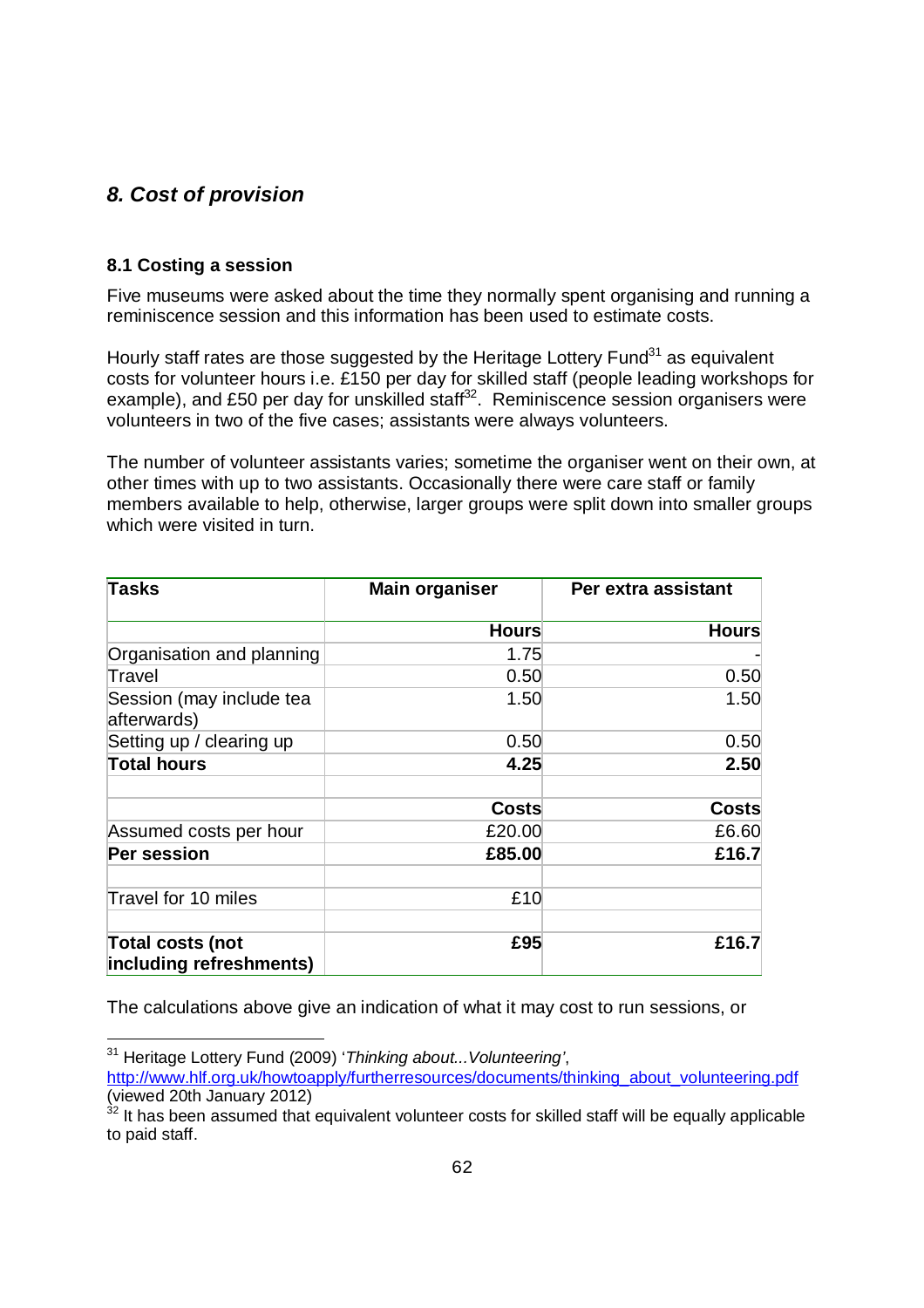equivalent costs where volunteers are involved. In the latter case, whilst wages are not paid, the sessions still have other costs associated with them, for example, travel and office overheads. Currently, where museums in Cambridgeshire do charge for sessions, it tends to be somewhat less than the estimated figures above and in the range of £30-50.

### **8.2 Costing a reminiscence box**

Resources: Museums estimated material costs from £10 - £250. Key memory museums had budgets of £250 per box.

Time: Time estimates for putting together a box varied from 5hrs to 3 days.

Taking an average of estimated costs and time and assuming the input of skilled staff, would result in boxes costing £393 (£127 for resources, £266 for skilled staff time).

Thus, if a memory box is lent out twenty times in the course of its life, a £20 fee would be needed to recoup costs, not including repairs and staff time in organising the loans process. If the latter were taken into account the true cost would be greater than this.

Where there are no staff costs involved in creating a memory box these figures would be substantially less.

Where museums do charge, it tends to be between £5-10 per week for a box, with monthly charges varying between £15-35

#### **8.3 Key Memories funding**

The Key Memories project involved a number of different activities and this makes estimating the cost of reminiscence activity alone difficult. The headline costs of the project are given in the table below - Section 1 represents those elements of the project that can be identified as stand-alone, (normally) central costs. Section 2 includes those costs associated with organising and running one intergenerational session, creating two memory boxes, running five reminiscence sessions and collecting oral history records (whilst doing reminiscence sessions). The latter averages out to £5,554 per museum which would indicate that the various elements of this project are relatively expensive, especially when the costs per reminiscence session calculated above are taken into consideration. In the latter case, however, no allowance was made for nondirect, external costs, such as training and support. All of these museums have had support through either Key Memories or Wide Skies projects to help kick-start reminiscence activity. Starting a new activity is expensive, it is only when it is routine and embedded that costs come down, even so, costs are often underestimated as the full costs of running services (such as on-costs, recruitment and training) are not always taken into account.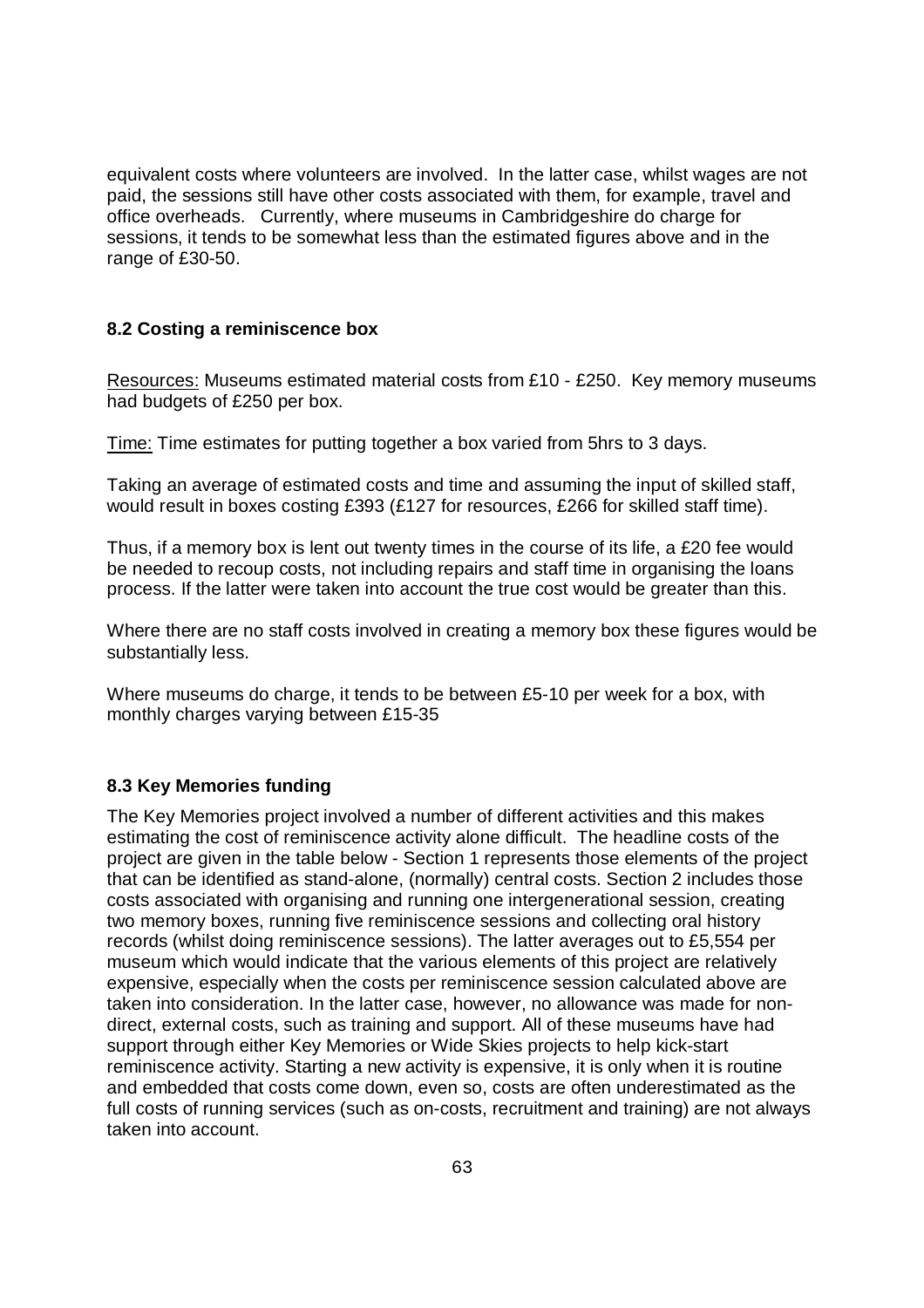| <b>Section 1:Stand alone costs</b>                             | £      |
|----------------------------------------------------------------|--------|
| Buddy training (to recruit new                                 |        |
| volunteers for the future)                                     | 563    |
| Contemporary items for museum<br>collections                   | 361    |
| Delivery of touring exhibition                                 | 723    |
| Freelance fee for exhibition design                            | 1,225  |
| Touring exhibition design and<br>manufacture                   | 1,750  |
| Sub total                                                      | 4,622  |
| Section 2: Oral history, reminiscence<br>and intergenerational |        |
| Staff costs inc freelancers                                    | 21,222 |
| Stationary                                                     | 188    |
| Training and support                                           | 3,386  |
| Travel                                                         | 579    |
| Oral history equipment                                         | 417    |
| Reminiscence box items and                                     |        |
| construction                                                   | 1,766  |
| Reminiscence session refreshments                              | 213    |
| Sub total                                                      | 27,771 |
| (£5,554 per museum)                                            |        |
| Total                                                          | 32,393 |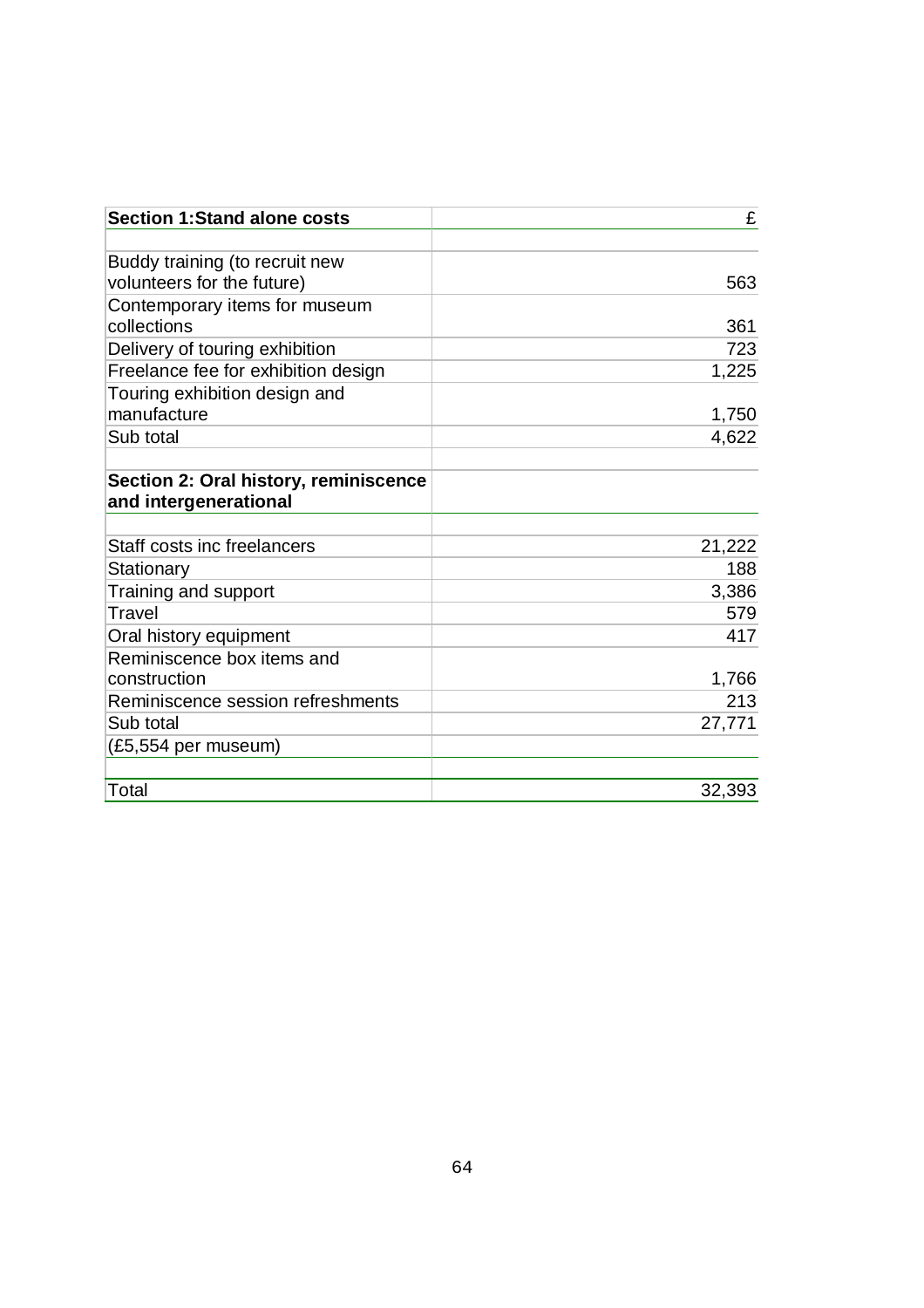## *9. Conclusions and recommendations*

### *9.1* **Conclusions**

While further research is needed, there is an emerging body of evidence that reminiscence can contribute to positive outcomes for older people and people with dementia. In this evaluation, residents in one of the observed sessions had very high well-being scores; they were often actively engaged and spent time interacting with each other and with museum staff/volunteers. In all of the sessions, wellbeing was generally good and often high, particularly when participants were actively involved in reminiscence.

Care setting staff and museum staff/volunteers in this evaluation valued reminiscence activity. Both saw a role for museums through the provision of resources or facilitated sessions. Care settings appear to welcome contact with museums because, while they can and do deliver reminiscence, they often saw museums as experts in interpreting historical objects. They also felt that volunteers and staff provide 'fresh faces' to residents and may be particularly suited to this work due to an interest in history and in people's stories. Care setting staff may also have limited time to spend with residents. Some care settings felt their staff could improve their reminiscence skills through attending sessions delivered by museums.

Most care settings preferred facilitated sessions as opposed to loan box schemes (although these are valued too) and also preferred on-going contact with museums. Delivering reminiscence sessions in care settings take time and effort and it is an achievement that small, sometimes entirely voluntary-run museums are able to deliver this activity at the level they do. It may, however, be hard to sustain in the longer term without support.

Volunteers and museum staff can demonstrate high levels of skill when reminiscence is done well. They are not always conscious of the levels of skill they demonstrate or the contribution they make. Doing reminiscence can be emotionally draining on occasions and it can be difficult to do, however, sessions are often be upbeat and enjoyable. Museum staff and volunteers normally find it rewarding and satisfying. Managing, recruiting and supporting volunteers to deliver reminiscence sessions takes skill and time.

A tradition of collecting oral histories in the museum world can occasionally lead to feelings of unease that information from residents is not recorded and a sense that people's memories were therefore not being respected. This may one factor leading to occasional ambivalent feeling about reminiscence and its purpose among some volunteers.

Training is highly valued by most people, however some people consider life experience sufficient preparation. Training can clarify the aims and intended outcomes of reminiscence and help prepare staff and volunteers for difficult situations.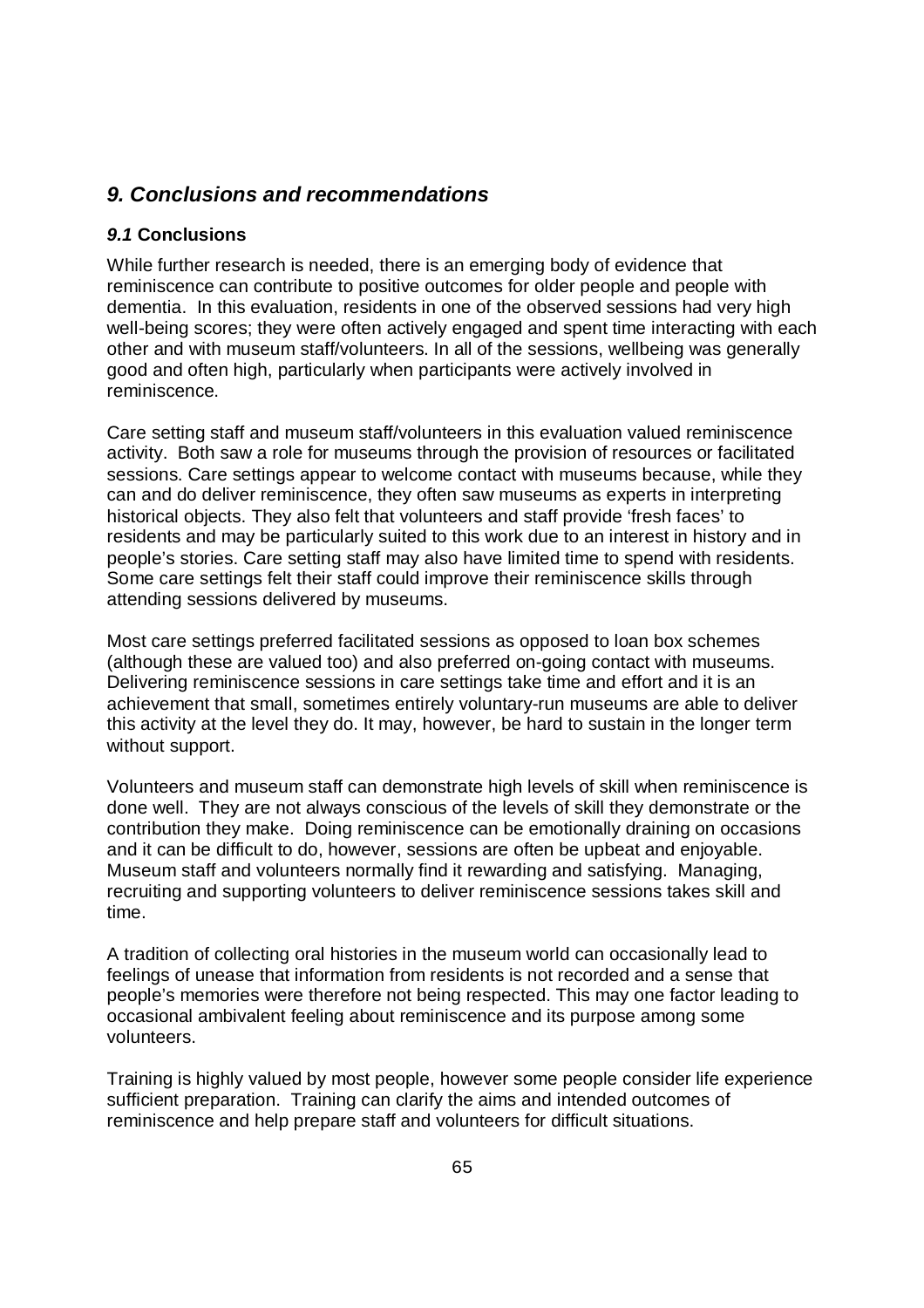Procedures for vulnerable adult protection do not appear to be specifically addressed although this may be a part of more general training for staff and volunteers.

There are a number of ways of delivering reminiscence sessions depending on the level of capacity of those attending. Good prior communication with care settings is needed for a successful session, as is a level of flexibility on the part of the museum. Even with prior communication however, care settings do not always understand the requirements for delivering a good session.

Volunteers and staff stressed the need for good ratios of staff/volunteers to residents in a care setting environment. Physical 'set-up' can influence outcomes and small groups of residents to work well, especially where there is also individual support and one-toone interaction. Each session and situation is unique however, so a level of flexibility (and guidelines rather than a prescribed method of delivery) is probably the best approach.

Objects are prompts for promoting conversation and memories. The best reminiscence objects should be multi-sensory or encourage interaction or action e.g. the trying of hats. There should be sufficient breadth of objects to engage a range of people and it should be remembered that not everyone can read printed materials. Objects should be laid out so that participants can pick up what attracts them rather than being handed objects. Staff and volunteers need background information on some objects in order to stimulate conversation.

The Key Memories successfully achieved almost of its outcomes, the travelling display was particularly successful and most museums are still involved in reminiscence. Ongoing contact with care settings was not been maintained. Wide Skies is in early stages but has already exceeded its targets for Reminiscence. Evidence from Key Memories and Wide Skies indicates that the presence of a central facilitator encouraging and supporting museums to deliver reminiscence does appear to increase this activity; especially sustained contact with care settings.

The amounts of money currently charged by museums to care settings, when a charge is made, do not normally reflect the true costs of provision.

#### **9.2 Recommendations**

Museum-led reminiscence activity has valuable outcomes for museums, care settings and older people, it should be encouraged where possible, however, museums should realistically assess the **time, effort and costs** needed to run **quality reminiscence services** and, where it fits their priorities, select a suitable model to fit their capacity.

The case studies **vividly illustrate** how factors in the delivery of reminiscence **impact on outcomes** for residents, particularly having adequate **staff ratios** for the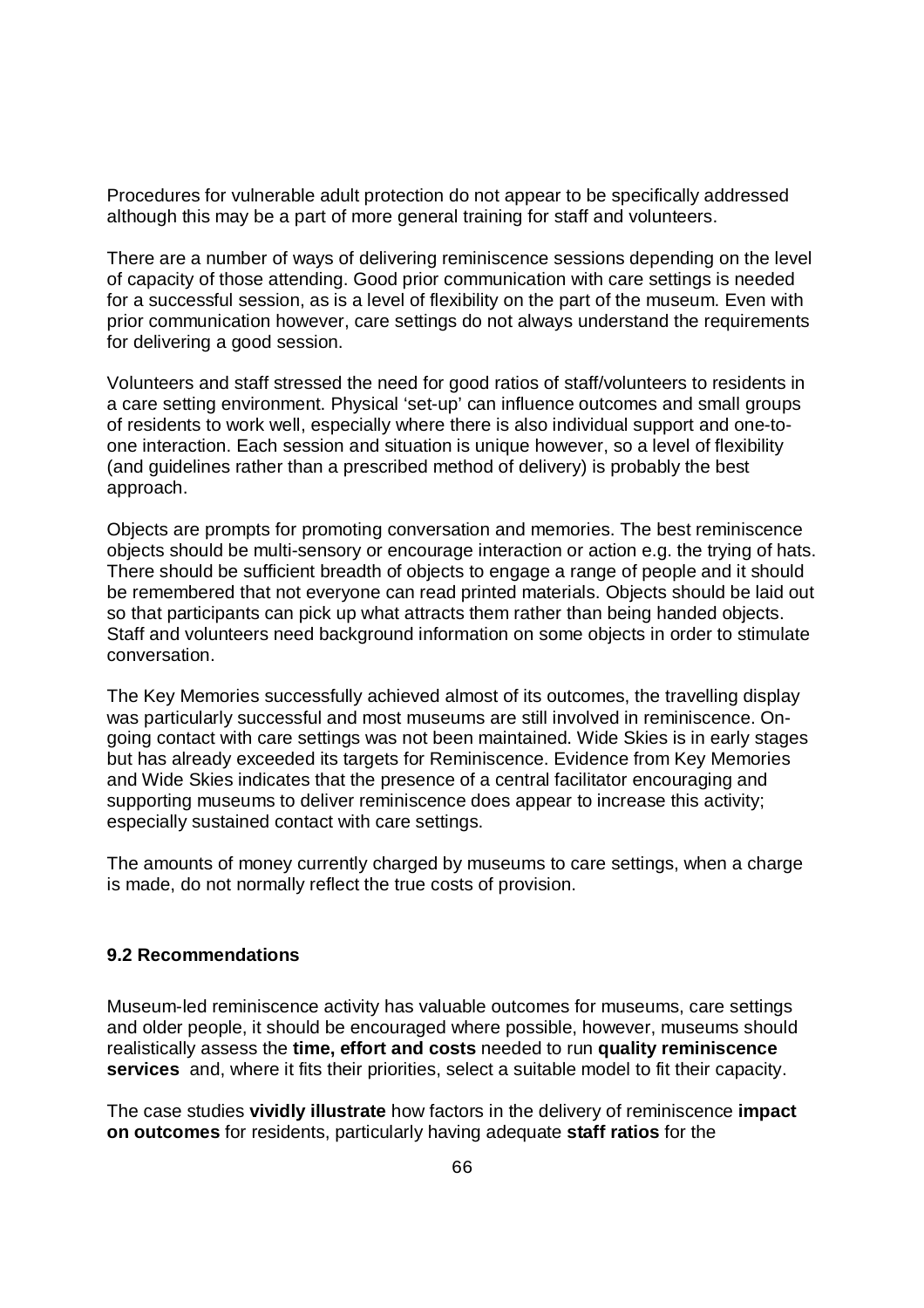participants' **level of need**, room set-up and the range and presentation of objects. The case studies illustrate both the benefits reminiscence can have for people in care settings and the challenges it presents, even to experienced and accomplished facilitators. Delivery of these services to people with a higher level of need is particularly challenging. Where this is undertaken, there should be a focus on refining and developing services to maximise outcomes, possibly by concentrating activity at those museums that have this as a particular focus and through the development of relationships with care settings. 'Social' reminiscence activity (i.e. to those without special needs) and loan boxes provide a less resource-intensive method of delivering reminiscences services.

The purpose of reminiscence also needs to be clear and the therapeutic benefits expressed as outcomes for the individual (e.g. improvements in wellbeing, opportunities to counter social isolation) in order that there is shared understanding of its aims. These aims and the key findings from the case studies should be **communicated** to museums and care settings involved **in a suitable and practical format** (bearing in mind most staff do not have time for lengthy reading), for example, a good practice flyer, poster or video.

Mechanisms could be created to maintain relationships between care homes and museums. Continued opportunities for care staff to receive reminiscence training and participate in delivering reminiscence sessions are likely to **assist partnership working and improve the quality of the sessions**.

Arrangements should be put in place so there is the **chance for all staff to debrief** about sessions that feel both 'positive' and 'negative'. Opportunities for volunteers and museum staff to further develop their skills, for example through reflective discussion, could be considered. It may benefit all parties to review a volunteer's involvement after an initial period to ensure that they are properly supported and that they are suited for this type of work. **A mechanism for evaluating / monitoring the quality of session could be considered.**

The issue of vulnerable adult protection training and criminal record bureau checks needs further clarification.

Central support is likely to be needed to continue to facilitate some aspects of reminiscence, for example, training. It will probably be difficult for small museums to **sustain this type of activity** without support and options should be explored, for example, partnership working (with other museums, libraries, social services or the NHS), funding for a central facilitator or the creation of lead museums.

#### **9.3 In summary....**

Reminiscence services can be delivered at a number of different levels, from loan boxes, to 'social' reminiscence and reminiscence with those with a high level of need.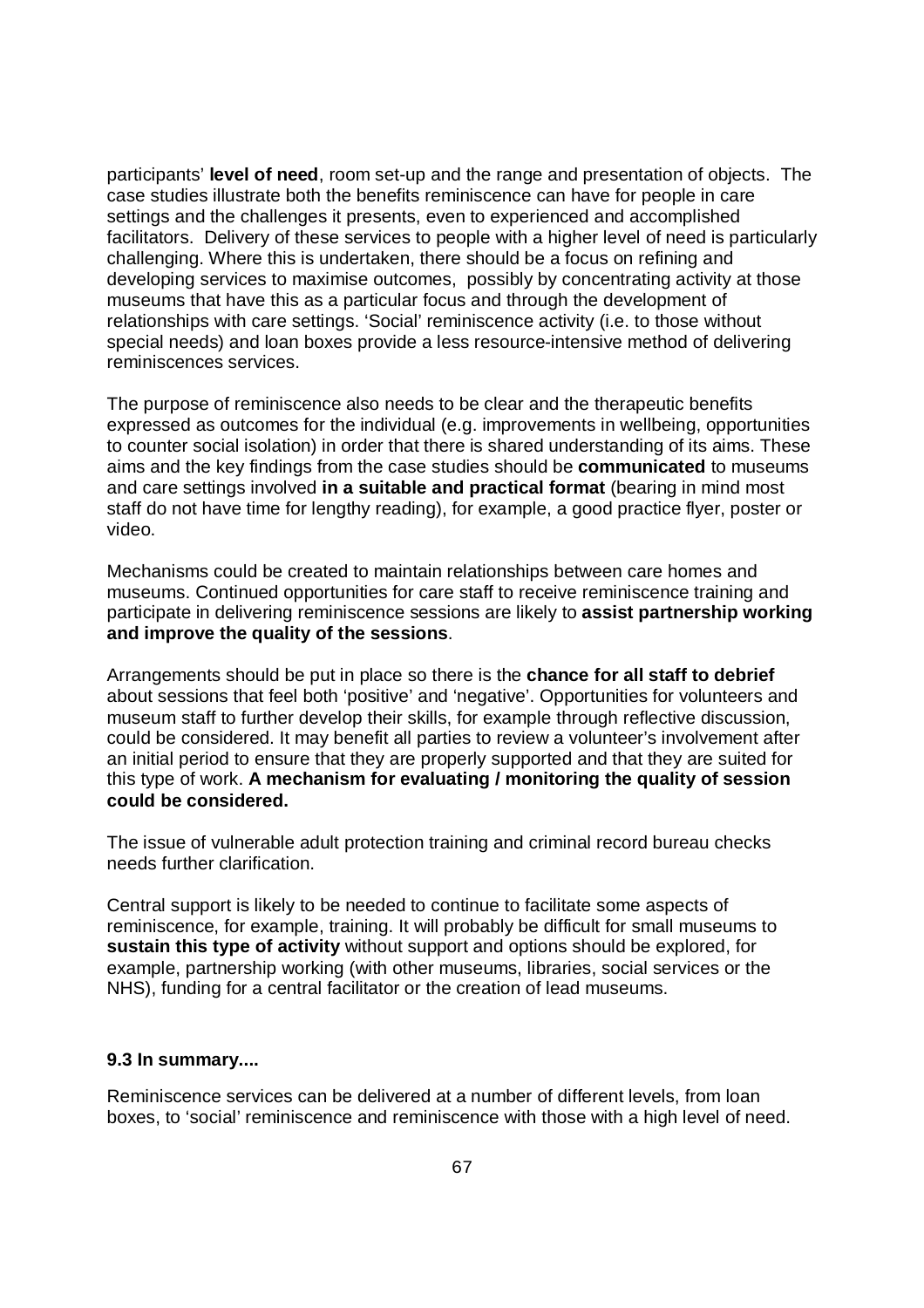Not all museums will wish to focus their resources on delivering reminiscence sessions in care settings. Individual museums should realistically look at the cost, effort and their own priorities when considering this issue. Reminiscence activity is, in many ways, a perfect fit for museums wanting to engage with the wider community and can bring tangible outcomes to vulnerable groups. Where it takes place, the involvement of museums with care settings also has the potential to influence practice. Museums have not only the resources to deliver reminiscence, but the volunteers and staff with an interest in people's stories and the knowledge of interpreting objects. The question is, whether museums, especially small, voluntary museums, have the capacity to sustain quality reminiscence services in the longer term, what model they should adopt, and how training and other resources will be funded.